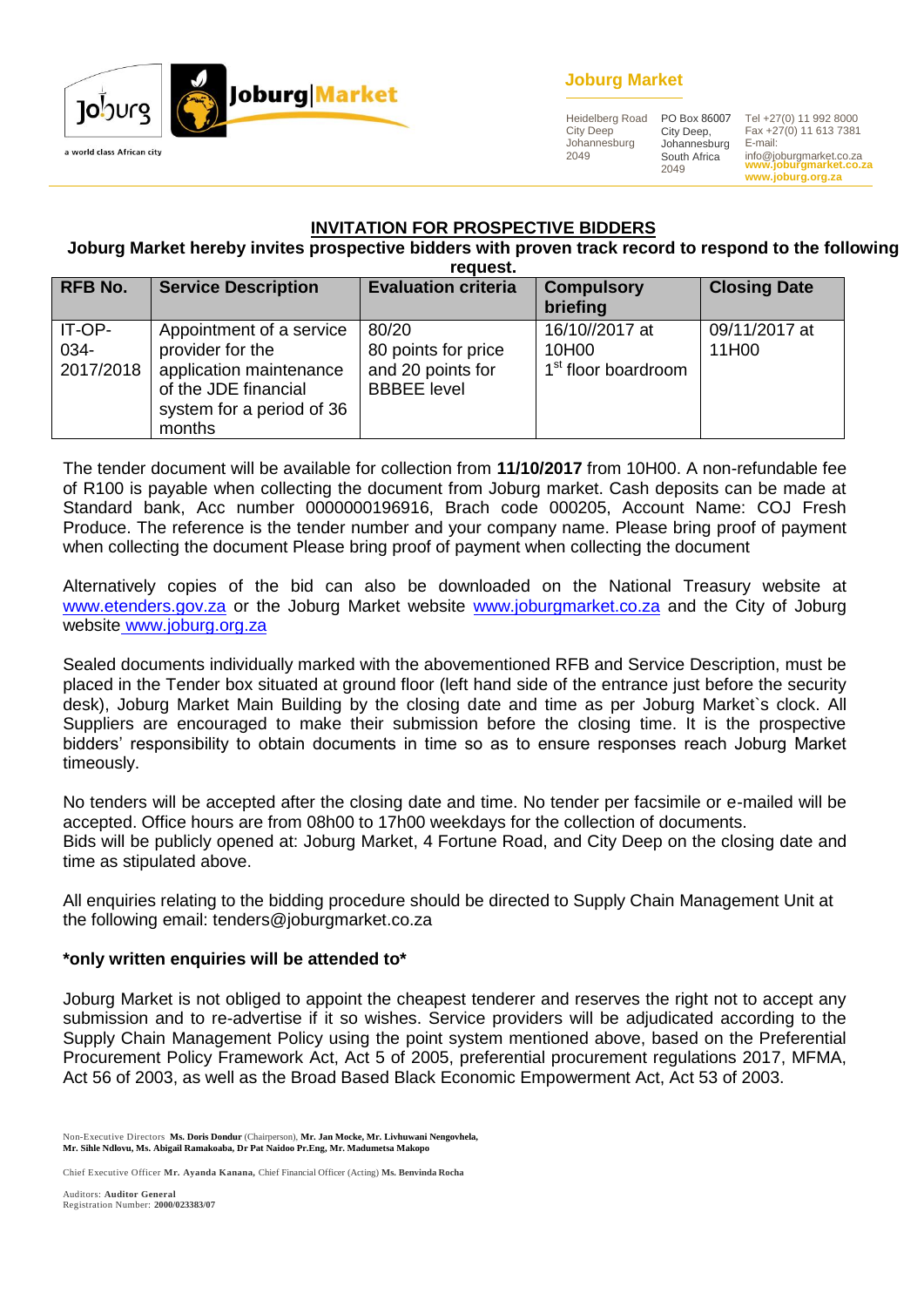#### **IMPORTANT NOTICE**

- 1. Bidders are reminded that for any and all alterations in the bid document must be initialled / signed in full by the bidder's authorised signatory and or provide an accompanying letter on the bidder's official letterhead will indicate such alterations.
- 2. This bid, correctly endorsed, is to be addressed to the Supply Chain Management and must be deposited into the tender/ bid box at the Ground Floor: Main Entrance, Joburg Market, 04 Fortune Street, City Deep, at the time and date shown herein. Under no circumstance will late tenders be accepted.
- 3. Failure to attend the compulsory briefing session (if applicable to the bid l) will result in disqualification of the bid.
- 4. Failure to submit samples, if requested will result in disqualification of the bid.
- 5. The bid document is to be completed in ink and in full. It is not to be re-typed at all.
- 6. The bid document is to be submitted in full in the same order as issued, with all the sections attached.
- 7. In bid where Consortiums and Joint Ventures are involved, an agreement endorsed with signatures of all parties involved, must be submitted.
- 8. Micro Exempted Enterprises (EME's) are required to submit a certificate issued by an Auditor Or Accounting Officer on a letter head with a practise number and contact number clearly Specified on the face of the certificate

### **FAILURE TO COMPLY WITH THE ABOVE REQUIREMENTS MAY DISQUALIFY THE BID**

**Bidder /s:………………………………………………………………………………………………**

| Cell:………………………………………………… E-Mail:………………………………………………… |
|-----------------------------------------------------|
|                                                     |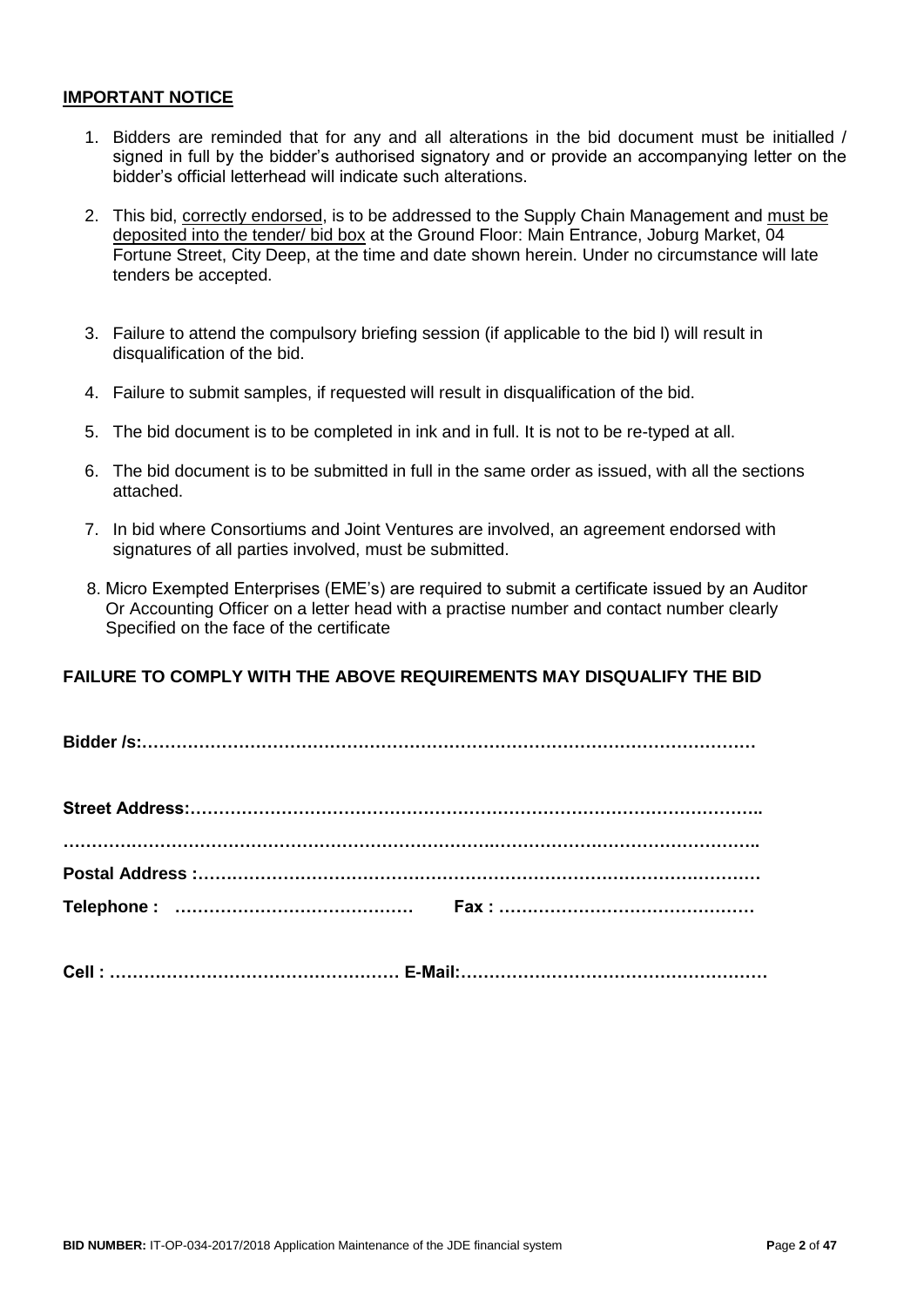# **INDEX**

| No.            | <b>TABLE OF CONTENTS</b>                            | <b>SOURCE DOCUMENT</b> |
|----------------|-----------------------------------------------------|------------------------|
| $\mathbf{1}$ . | <b>INVITATION TO BID</b>                            | MBD <sub>1</sub>       |
| 2.             | TAX CLEARANCE CERTIFICATE REQUIREMENTS              | MBD <sub>2</sub>       |
| 3.             | <b>DECLARATION OF INTEREST</b>                      | MBD <sub>4</sub>       |
| 4.             | <b>PREFERENCE POINTS CLAIMS</b>                     | <b>MBD 6.1</b>         |
| 5.             | <b>DECLARATION OF BIDDERS PAST SCM PRACTICE</b>     | MBD <sub>8</sub>       |
| 6.             | <b>CERTIFICATE OF INDEPENDENT BID DETERMINATION</b> | MBD <sub>9</sub>       |
| 7.             | <b>GENERAL CONDITIONS OF CONTRACT</b>               |                        |
|                | <b>TERMS OF REFERENCE</b>                           |                        |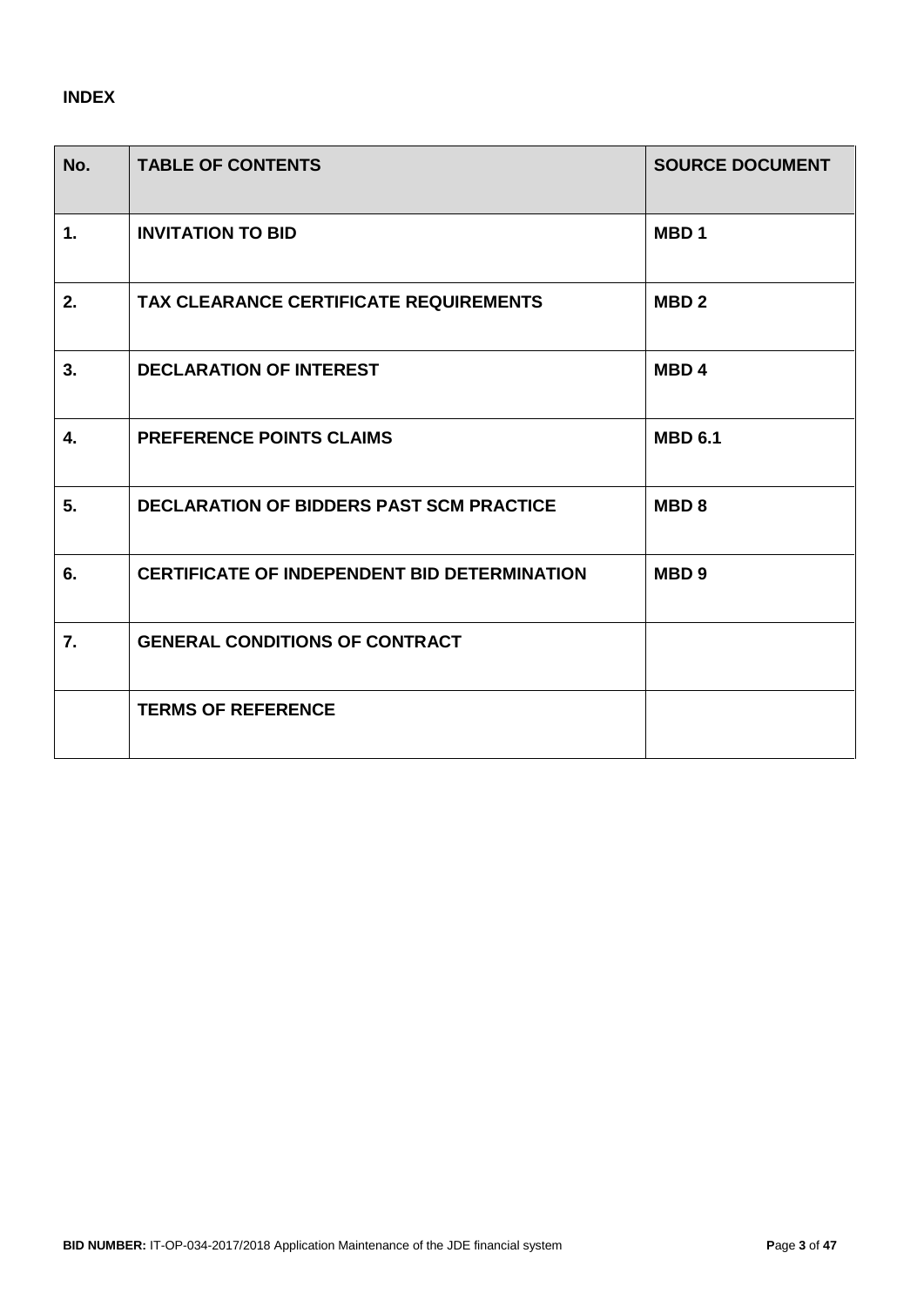### **BID DOCUMENTS CHECK LIST:**

**A completed and signed BID document must be submitted in a sealed envelope. The BID document must be submitted as issued with attachments on a separate file with dividers between every attachment. The dividers must be in the form and numbered according to the numbering stated below. That is:**

| <b>Item</b>    | <b>Description</b>                                                                                                                                                                                                                  | Submitted -         |
|----------------|-------------------------------------------------------------------------------------------------------------------------------------------------------------------------------------------------------------------------------------|---------------------|
|                |                                                                                                                                                                                                                                     | <b>Indicate YES</b> |
|                |                                                                                                                                                                                                                                     | or NO               |
| 1              | Completed Registration on the National Treasury Central Supplier Database                                                                                                                                                           |                     |
| 2              | Completed and signed MBD 1,4,6.1, 8, 9,                                                                                                                                                                                             |                     |
| <b>NB</b>      | Failure to fully complete all sections will lead to a disqualification of the bid.                                                                                                                                                  |                     |
| 3              | General Condition of Contract (GCC) to be signed                                                                                                                                                                                    |                     |
| $\overline{4}$ | Rates and taxes account not older than three months or lease agreement                                                                                                                                                              |                     |
| 5              | ID copies of shareholders / directors and share certificates; certification not older<br>than three months                                                                                                                          |                     |
| 6              | Signed JV agreement for Joint Venture companies. Separate National Treasury<br>Central Supplier Database registration and consolidated BBBEE certificate (where<br>applicable)                                                      |                     |
| $\overline{7}$ | Initial / sign for all alterations in the tender document                                                                                                                                                                           |                     |
| 8              | Registration with CIDB (where applicable)                                                                                                                                                                                           |                     |
| 9              | Submission of tender documents; thereof including all returnable                                                                                                                                                                    |                     |
| 10             | B-BBEE Status Level of Contribution certificate OR SWORN AFFIDAVIT - B-BBEE<br><b>EXEMPTED MICRO ENTERPRISE OR an Accounting Officer as contemplated in the</b><br>Close Corporation Act (CCA) in order to claim preference points. |                     |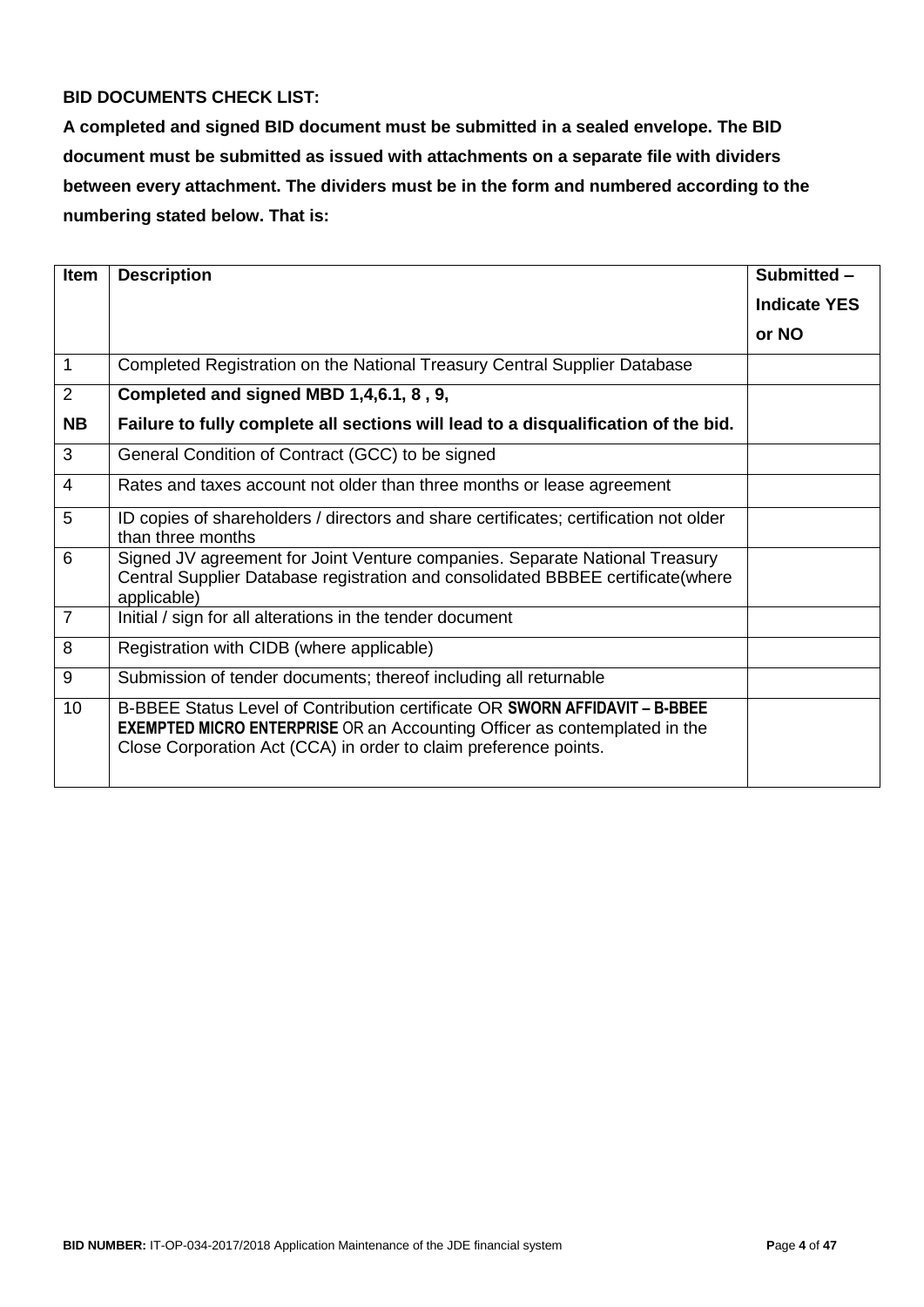#### **REQUEST FOR BID**

YOU ARE HEREBY INVITED TO BID FOR THE FOLLOWING REQUIREMENTS OF THE JOBURG MARKET

#### **RFB NUMBER: IT-OP-034-2017/2018**

### Briefing session: 16/10/2017 AT 10H00 at 1st Floor Boardroom Closing Date: 09/11/2017 Closing Time: 11h00

# **DESCRIPTION:**

**Appointment of a service provider for the application maintenance of the JDE Financial system for a period of 36 months**

BID DOCUMENTS MAY BE POSTED TO:

**Attention: Head of Supply Chain Management PO BOX 86007 City Deep Johannesburg 2049**

**OR**

**DEPOSITED IN THE BID BOX SITUATED AT GROUND FLOOR** (left hand side of the entrance just before the security desk), **Joburg Market Main Building by the closing date and time as per Joburg Market`s clock. All Suppliers are encouraged to make their submission before the closing time.**

**4 Fortune Road City Deep Johannesburg** 

**Bidders should ensure that bids are delivered timeously to the correct address. If the bid is late, it will not be accepted for consideration.**

The bid box is open 24 hours a day, 7 days a week.

**ALL BIDS MUST BE SUBMITTED ON THE OFFICIAL FORMS (NOT TO BE RE-TYPED or TAMPERED WITH)**

**THIS BID IS SUBJECT TO THE PREFERENTIAL PROCUREMENT POLICY FRAMEWORK ACT AND THE PREFERENTIAL PROCUREMENT REGULATIONS, 2011, THE GENERAL CONDITIONS OF CONTRACT (GCC) AND, IF APPLICABLE, ANY OTHER SPECIAL CONDITIONS OF CONTRACT**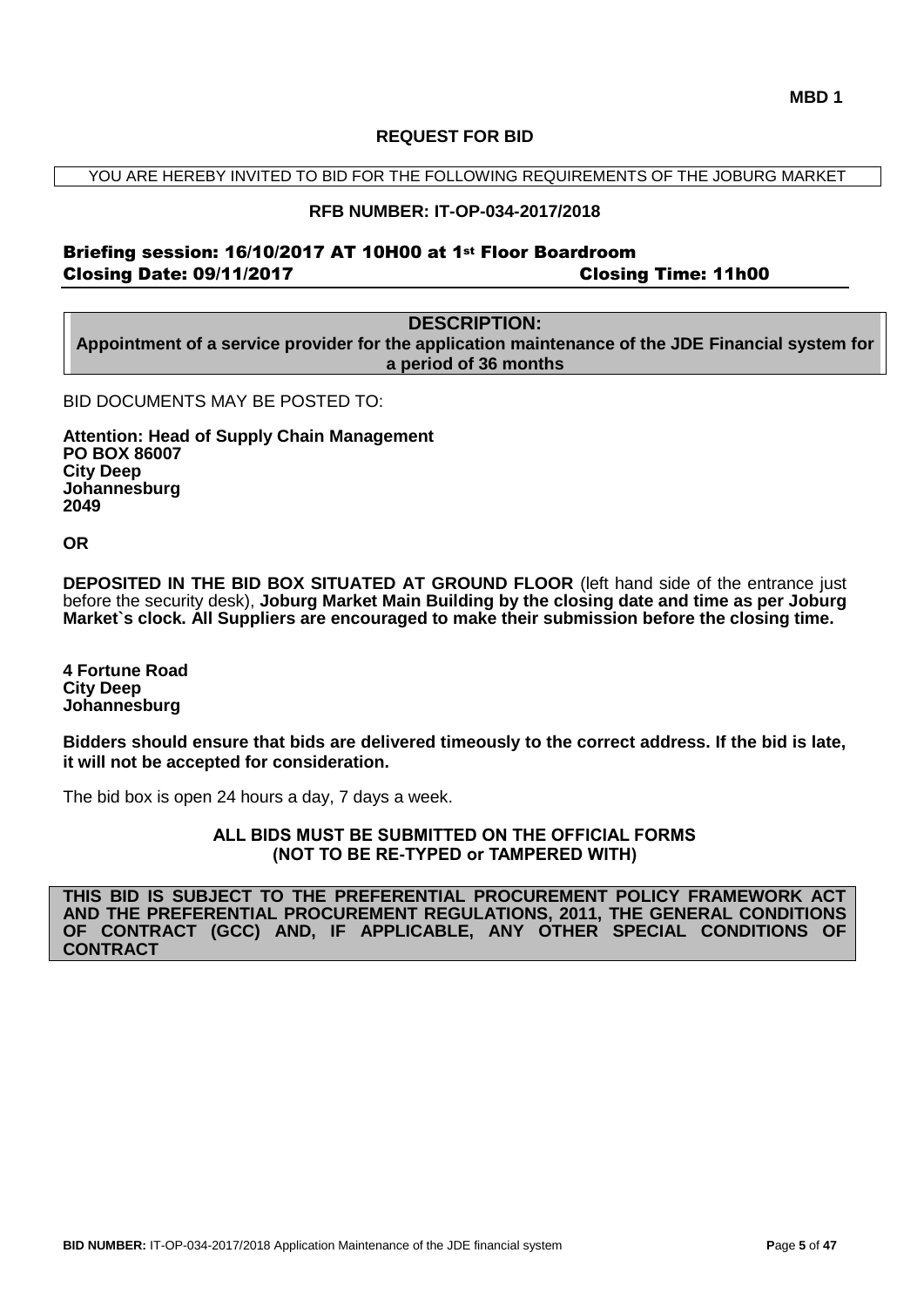#### THE FOLLOWING PARTICULARS MUST BE FURNISHED **(FAILURE TO DO SO MAY RESULT IN YOUR BID BEING DISQUALIFIED)**

| NAME OF BIDDING ENTITY                                                                                                      |                      |            |           |     |  |
|-----------------------------------------------------------------------------------------------------------------------------|----------------------|------------|-----------|-----|--|
| <b>POSTAL ADDRESS</b>                                                                                                       |                      |            |           |     |  |
|                                                                                                                             |                      |            |           |     |  |
| <b>STREET ADDRESS</b>                                                                                                       |                      |            |           |     |  |
| <b>TELEPHONE NUMBER</b>                                                                                                     |                      |            |           |     |  |
| <b>CELLPHONE NUMBER</b>                                                                                                     |                      |            |           |     |  |
| <b>FACSIMILE NUMBER</b>                                                                                                     |                      |            |           |     |  |
| <b>E-MAIL ADDRESS</b>                                                                                                       |                      |            |           |     |  |
| <b>VAT REGISTRATION NUMBER</b>                                                                                              |                      |            |           |     |  |
| HAS AN ORIGINAL VAT CERTIFICATE BEEN ATTACHED? Please tick appropriate box                                                  |                      |            |           |     |  |
|                                                                                                                             |                      | <b>YES</b> | <b>NO</b> | N/A |  |
|                                                                                                                             |                      |            |           |     |  |
| ARE YOU THE ACCREDITED REPRESENTATIVE IN SOUTH AFRICA FOR THE GOODS/SERVICES<br>OFFERED BY YOU? Please tick appropriate box | IF YES ENCLOSE PROOF |            |           |     |  |
|                                                                                                                             |                      | <b>YES</b> | <b>NO</b> | N/A |  |
| CENTRAL SUPPIER DATABASE NUMBER                                                                                             |                      |            |           |     |  |
| <b>SIGNATURE OF BIDDER</b>                                                                                                  |                      |            |           |     |  |
| <b>DATE</b>                                                                                                                 |                      |            |           |     |  |
|                                                                                                                             |                      |            |           |     |  |
|                                                                                                                             |                      |            |           |     |  |
|                                                                                                                             |                      |            |           |     |  |
|                                                                                                                             |                      |            |           |     |  |
|                                                                                                                             |                      |            |           |     |  |
| ALL QUERIES REGARDING THE BIDDING PROCEDURE MAY BE DIRECTED TO THE SUPPLY                                                   |                      |            |           |     |  |
| <b>CHAIN MANAGEMENT DEPARTMENT:</b>                                                                                         |                      |            |           |     |  |

[tenders@joburgmarket.co.za](mailto:tenders@joburgmarket.co.za)

**\*only written enquiries will be attended to.**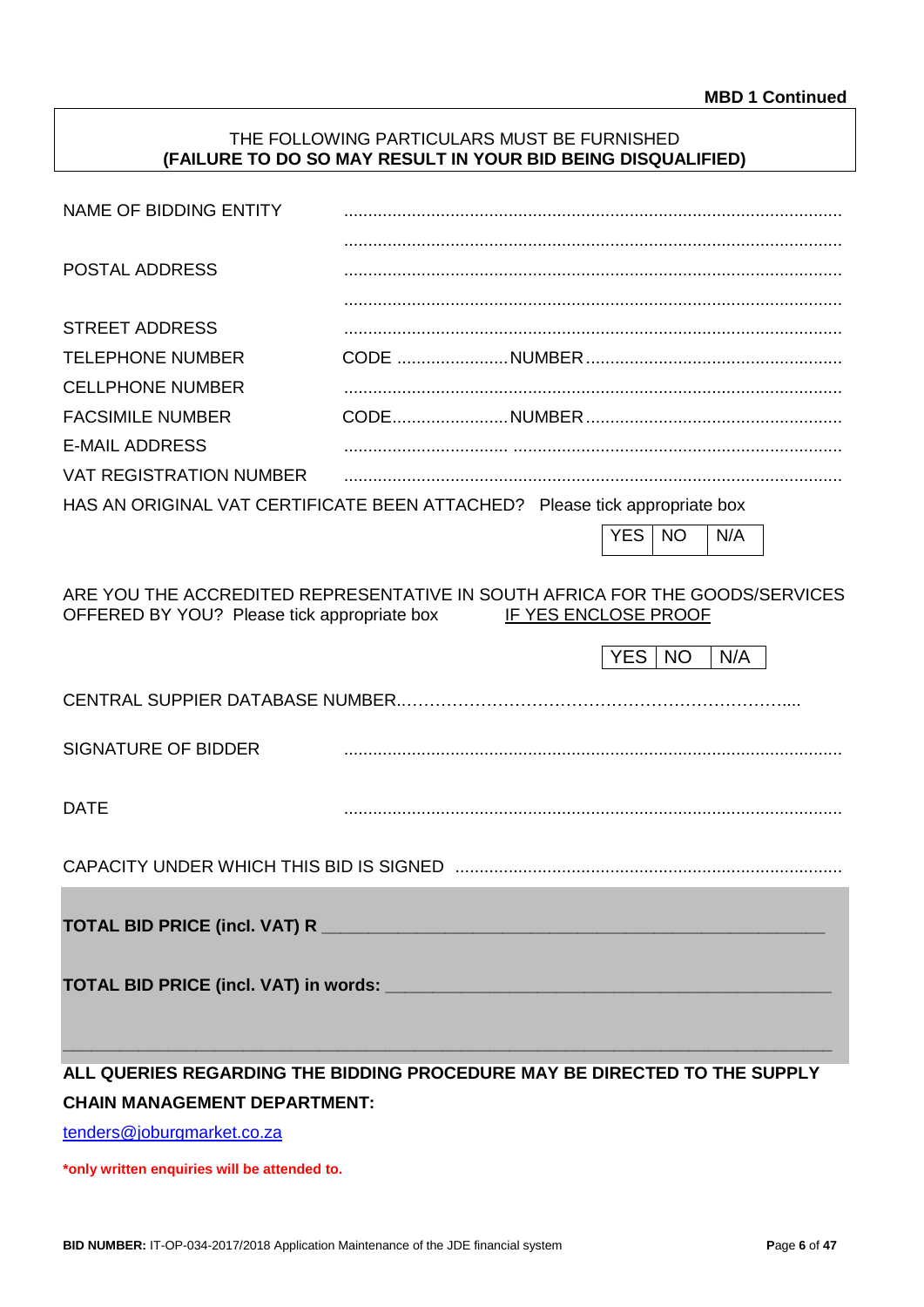### **TAX CLEARANCE CERTIFICATE REQUIREMENTS**

**It is a condition of bid that the taxes of the successful bidder must be in order, or that satisfactory arrangements have been made with South African Revenue Service (SARS) to meet the bidder's tax obligations.**

- 1. In order to meet this requirement bidders are required to submit the valid Tax Clearance Certificate
- 2. SARS will then furnish the bidder with a Tax Clearance Certificate that will be valid for a period of 1 (one) year from the date of approval.
- 3. The valid Tax Clearance Certificate must be submitted together with the bid. Failure to submit the valid Tax Clearance Certificate will result in the invalidation of the bid.
- 4. In bids where Consortia / Joint Ventures / Sub-contractors are involved, each party must submit a separate Tax Clearance Certificate.
- 5. Copies of the TCC 001 "Application for a Tax Clearance Certificate" form are available from any SARS branch office nationally or on the website [www.sars.gov.za.](http://www.sars.gov.za/)
- 6. Applications for the Tax Clearance Certificates may also be made via eFiling. In order to use this provision, taxpayers will need to register with SARS as eFilers through the website [www.sars.gov.za.](http://www.sars.gov.za/)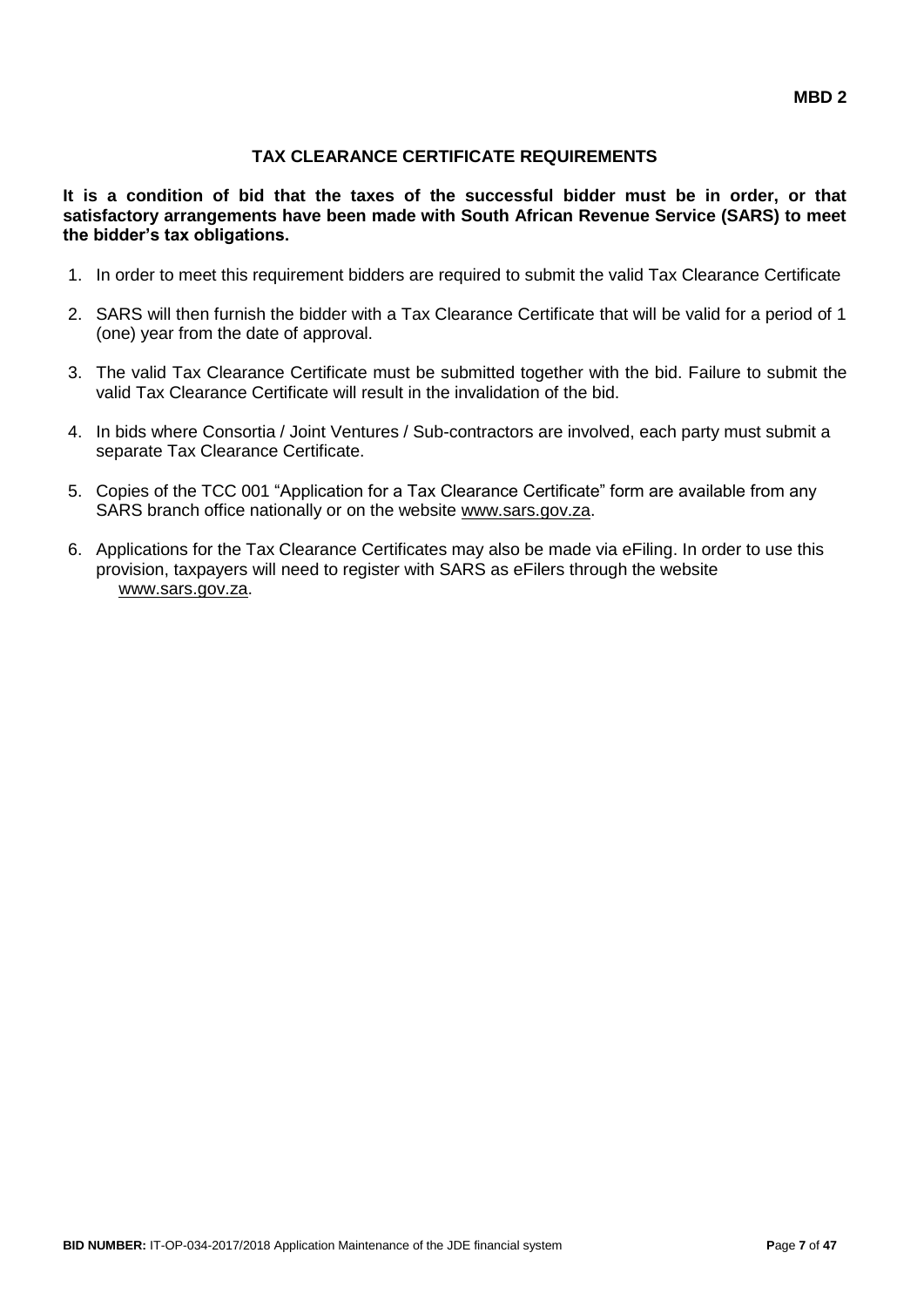### **DECLARATION OF INTEREST**

- 1. No bid will be accepted from persons in the service of the state<sup>1</sup>.
- 2. Any person, having a kinship with persons in the service of the state, including a blood relationship, may make an offer or offers in terms of this invitation to bid. In view of possible allegations of favouritism, should the resulting bid, or part thereof, be awarded to persons connected with or related to persons in service of the state, it is required that the bidder or their authorised representative declare their position in relation to the evaluating/adjudicating authority.
- 3. In order to give effect to the above, the following questionnaire must be completed and submitted with the bid.

| 3.3. Position occupied in the Company (director, trustee, hareholder <sup>2</sup> ): |
|--------------------------------------------------------------------------------------|
|                                                                                      |
|                                                                                      |
|                                                                                      |
|                                                                                      |

3.7. The names of all directors / trustees / shareholders members, their individual identity numbers and state employee numbers must be indicated in paragraph 4 below.

3.8. Are you presently in the service of the state?

YES INO

3.8.1. If yes, furnish particulars. ….…………………………………………………  $1$ MSCM Regulations: "in the service of the state" means to be  $-$ 

- (a) a member of –
- (i) any municipal council;
- (ii) any provincial legislature; or
- (iii) the national Assembly or the national Council of provinces;
- (b) a member of the board of directors of any municipal entity;
- (c) an official of any municipality or municipal entity;

(d) an employee of any national or provincial department, national or provincial public entity or constitutional institution within the meaning of the Public Finance Management Act, 1999 (Act No.1 of 1999);

- (e) a member of the accounting authority of any national or provincial public entity; or
- (f) an employee of Parliament or a provincial legislature.

² Shareholder" means a person who owns shares in the company and is actively involved in the management of the company or business and exercises control over the company.

3.9 Have you been in the service of the state for the past twelve months?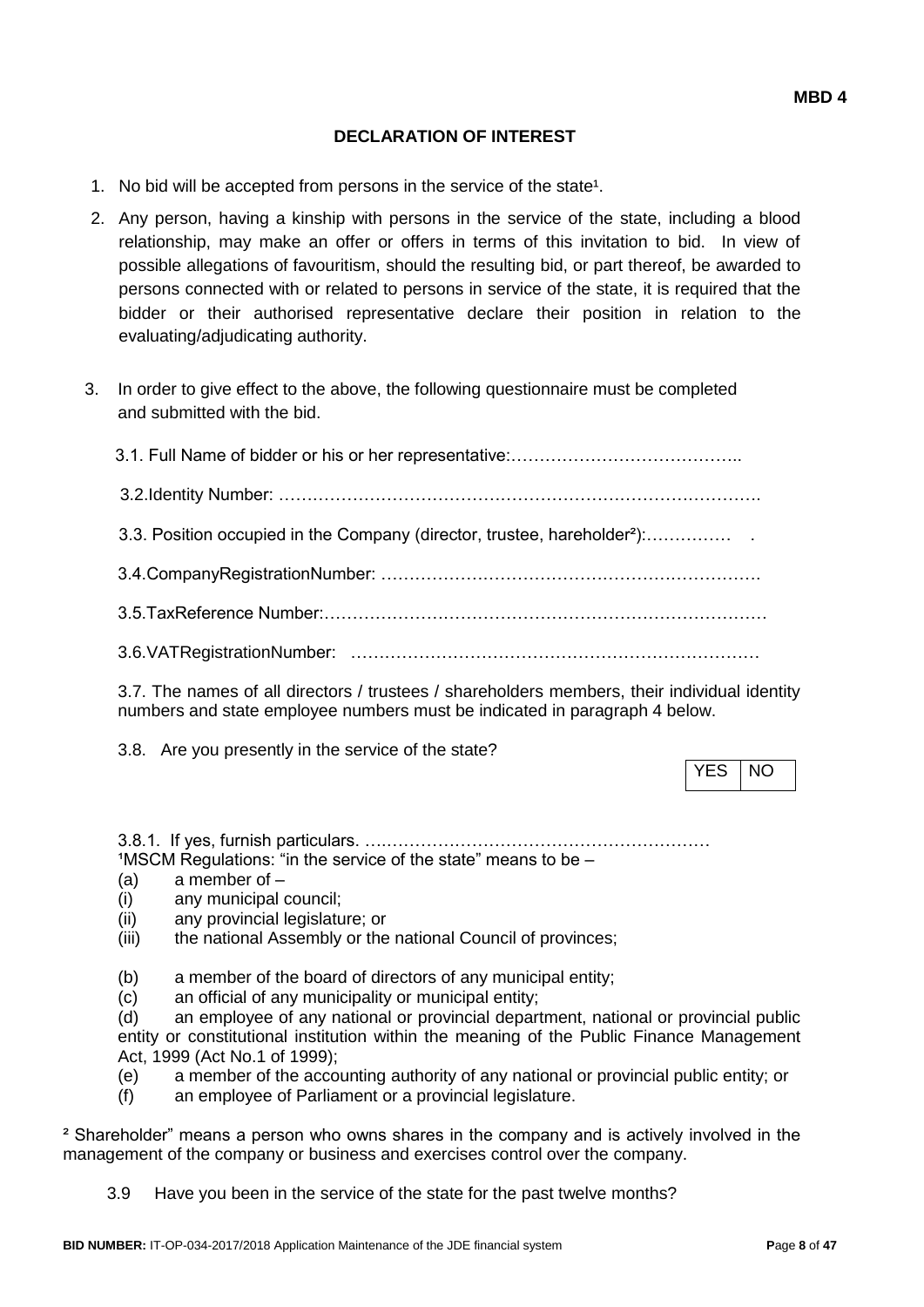|                                                                                                                                                                                                                                        | <b>YES</b> | <b>NO</b> |
|----------------------------------------------------------------------------------------------------------------------------------------------------------------------------------------------------------------------------------------|------------|-----------|
|                                                                                                                                                                                                                                        |            |           |
|                                                                                                                                                                                                                                        |            |           |
| Do you have any relationship (family, friend, other) with persons in the service<br>3.10<br>of the state and who may be involved with the evaluation and or adjudication of<br>this bid?                                               | <b>YES</b> | <b>NO</b> |
| 3.10.1. If yes, furnish particulars.                                                                                                                                                                                                   |            |           |
| 3.11<br>Are you, aware of any relationship (family, friend, other) between any other<br>bidder and any persons in the service of the state who may be involved with the                                                                |            |           |
| evaluation and or adjudication of this bid?                                                                                                                                                                                            | <b>YES</b> | <b>NO</b> |
| 3.11.1. If yes, furnish particulars                                                                                                                                                                                                    |            |           |
| 3.12 Are any of the company's directors, trustees, managers, principle shareholders<br>or stakeholders in service of the state?                                                                                                        |            |           |
|                                                                                                                                                                                                                                        | YES        | <b>NO</b> |
|                                                                                                                                                                                                                                        |            |           |
| 3.13 Are any spouse, child or parent of the company's directors trustees, managers,<br>principle shareholders or stakeholders in service of the state?                                                                                 |            |           |
|                                                                                                                                                                                                                                        | <b>YES</b> | <b>NO</b> |
|                                                                                                                                                                                                                                        |            |           |
|                                                                                                                                                                                                                                        |            |           |
| 3.14 Do you or any of the directors, trustees, managers, principle shareholders, or<br>stakeholders of this company have any interest in any other related companies<br>or business whether or not they are bidding for this contract. |            |           |
|                                                                                                                                                                                                                                        | <b>YES</b> | NO.       |
|                                                                                                                                                                                                                                        |            |           |

3.14.1 If yes, furnish particulars:…………………………………………………….

r.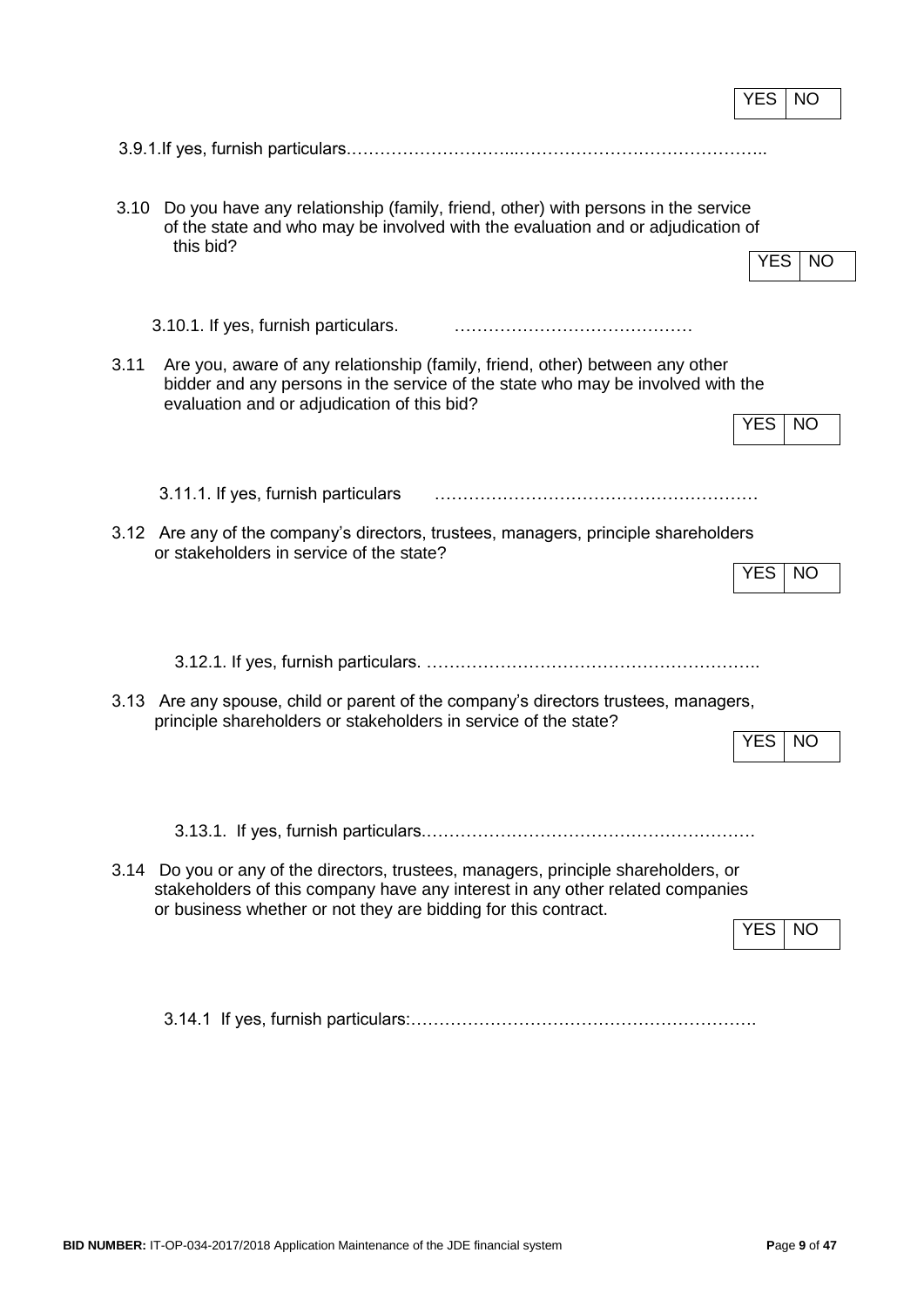### 4. **Full details of directors / trustees / members / shareholders**

| <b>Full Name</b> | <b>Identity Number</b> | <b>State Employee Number</b> |
|------------------|------------------------|------------------------------|
|                  |                        |                              |
|                  |                        |                              |
|                  |                        |                              |
|                  |                        |                              |
|                  |                        |                              |
|                  |                        |                              |
|                  |                        |                              |

 **……………………………. ………………………………… Signature Date** 

 **…………………………..... …………………………………… Capacity Capacity Capacity Capacity Capacity Capacity Capacity Capacity Capacity Capacity Capacity Capacity Capacity Capacity Capacity Capacity Capacity Capacity Capacity Capacity C**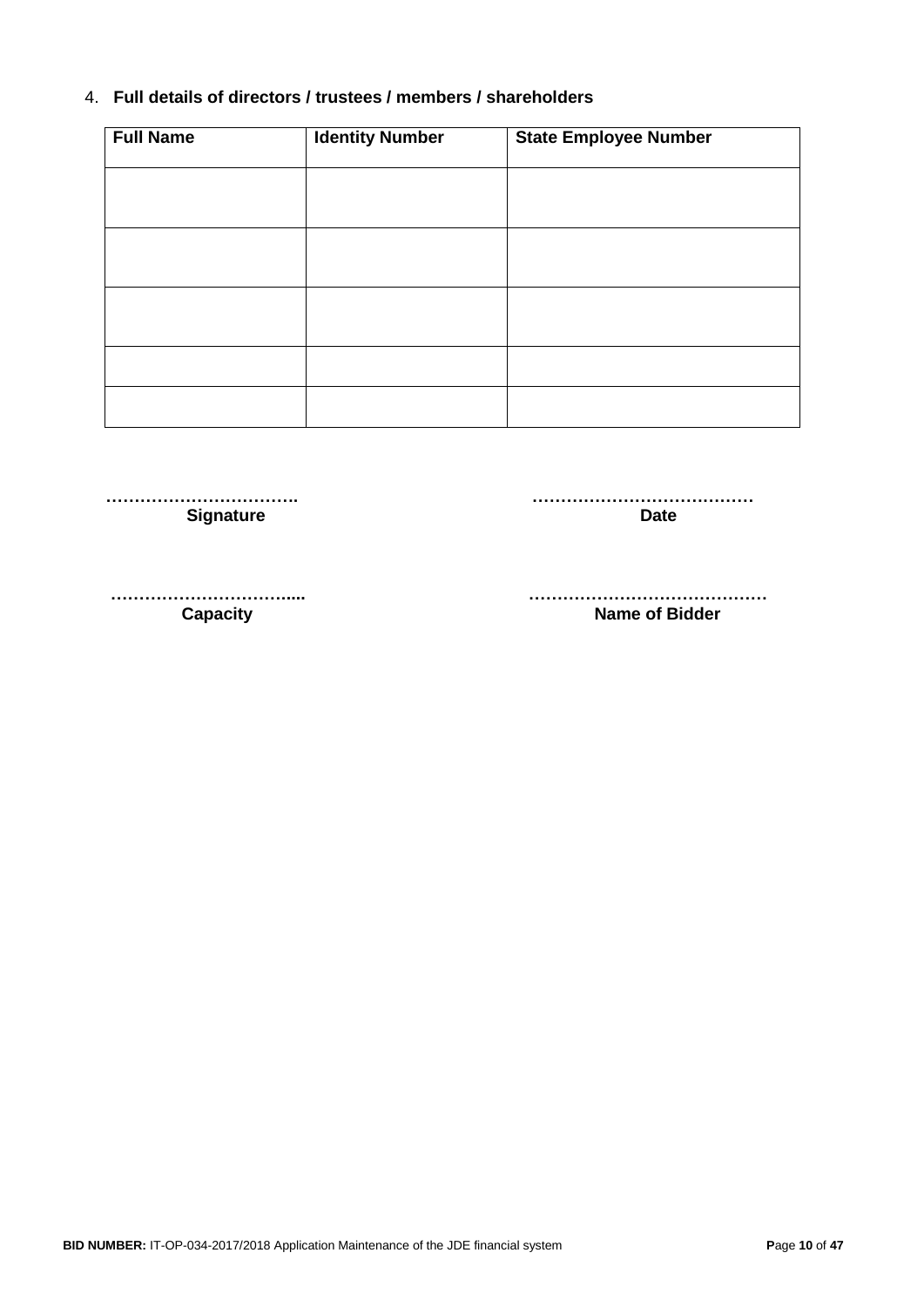### **PREFERENCE POINTS CLAIM FORM IN TERMS OF THE PREFERENTIAL PROCUREMENT REGULATIONS 2017**

This preference form must form part of all bids invited. It contains general information and serves as a claim form for preference points for Broad-Based Black Economic Empowerment (B-BBEE) Status Level of Contribution

#### **NB: BEFORE COMPLETING THIS FORM, BIDDERS MUST STUDY THE GENERAL CONDITIONS, DEFINITIONS AND DIRECTIVES APPLICABLE IN RESPECT OF B-BBEE, AS PRESCRIBED IN THE PREFERENTIAL PROCUREMENT REGULATIONS, 2017.**

#### **1. GENERAL CONDITIONS**

- 1.1 The following preference point systems are applicable to all bids:
	- the 80/20 system for requirements with a Rand value of up to R50 000 000 (all applicable taxes included); and
	- the 90/10 system for requirements with a Rand value above R50 000 000 (all applicable taxes included).
- 1.2 The value of this bid is estimated to not exceed R50 000 000 (all applicable taxes included) and therefore the 80/20 preference point system shall be applicable;
- 1.3 Points for this bid shall be awarded for:
	- (a) Price; and
	- (b) B-BBEE Status Level of Contributor.
- 1.4 The maximum points for this bid are allocated as follows:

|                                                      | <b>POINTS</b> |
|------------------------------------------------------|---------------|
| <b>PRICE</b>                                         | 80            |
| <b>B-BBEE STATUS LEVEL OF CONTRIBUTOR</b>            | 20            |
| Total points for Price and B-BBEE must not<br>exceed | 100           |

- 1.5 Failure on the part of a bidder to submit proof of B-BBEE Status level of contributor together with the bid, will be interpreted to mean that preference points for B-BBEE status level of contribution are not claimed.
- 1.6 The purchaser reserves the right to require of a bidder, either before a bid is adjudicated or at any time subsequently, to substantiate any claim in regard to preferences, in any manner required by the purchaser.

### **2. DEFINITIONS**

- (a) **"B-BBEE"** means broad-based black economic empowerment as defined in section 1 of the Broad-Based Black Economic Empowerment Act;
- (b) "**B-BBEE status level of contributor"** means the B-BBEE status of an entity in terms of a code of good practice on black economic empowerment, issued in terms of section 9(1) of the Broad-Based Black Economic Empowerment Act;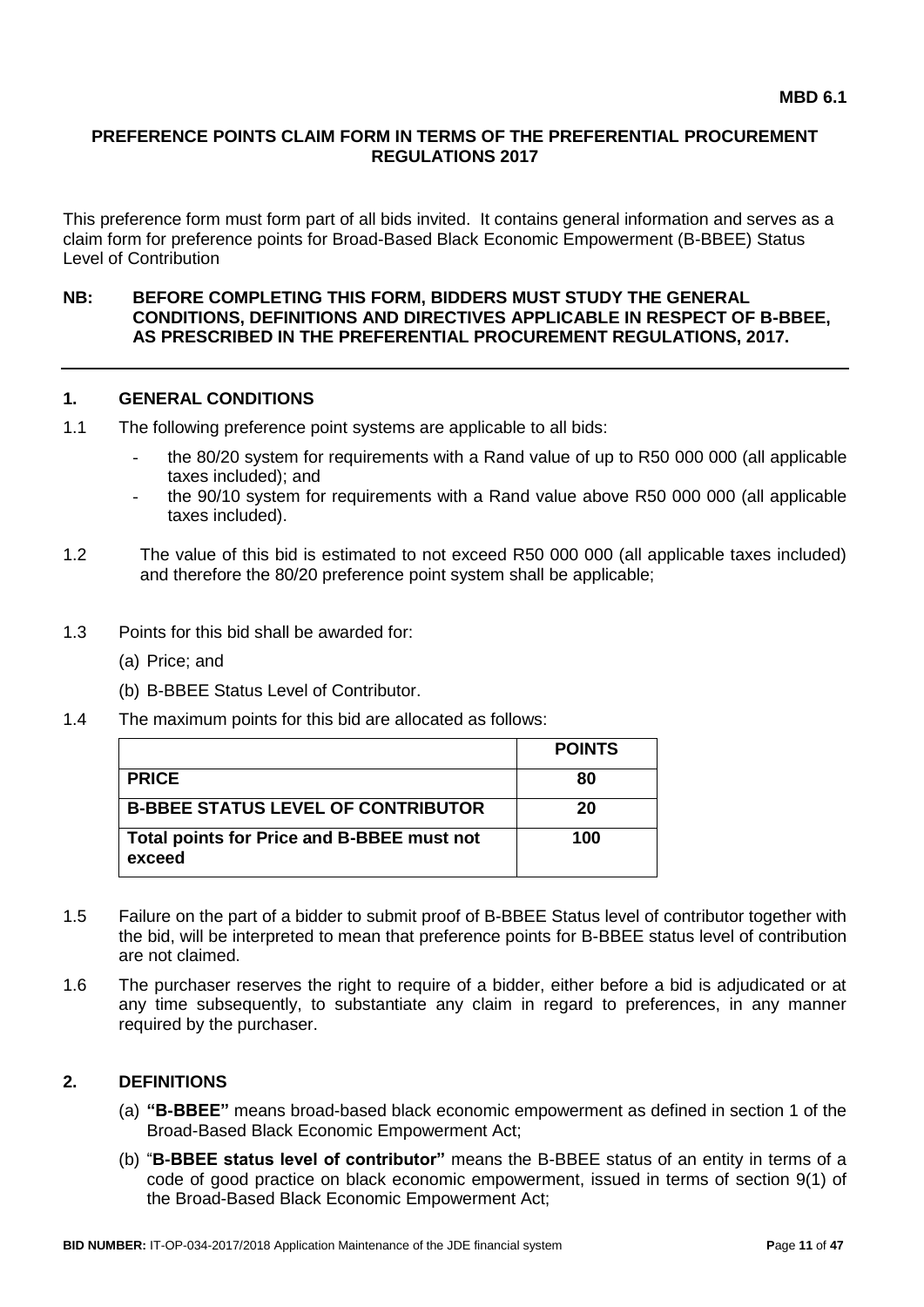- (c) **"bid"** means a written offer in a prescribed or stipulated form in response to an invitation by an organ of state for the provision of goods or services, through price quotations, advertised competitive bidding processes or proposals;
- (d) **"Broad-Based Black Economic Empowerment Act"** means the Broad-Based Black Economic Empowerment Act, 2003 (Act No. 53 of 2003);
- **(e) "EME"** means an Exempted Micro Enterprise in terms of a code of good practice on black economic empowerment issued in terms of section 9 (1) of the Broad-Based Black Economic Empowerment Act;
- (f) **"functionality"** means the ability of a tenderer to provide goods or services in accordance with specifications as set out in the tender documents.
- (g) **"prices"** includes all applicable taxes less all unconditional discounts;
- (h) **"proof of B-BBEE status level of contributor"** means:
	- **1)** B-BBEE Status level certificate issued by an authorized body or person;
	- **2)** A sworn affidavit as prescribed by the B-BBEE Codes of Good Practice;
	- **3)** Any other requirement prescribed in terms of the B-BBEE Act;
- (i) **"QSE"** means a qualifying small business enterprise in terms of a code of good practice on black economic empowerment issued in terms of section 9 (1) of the Broad-Based Black Economic Empowerment Act;
- *(j)* **"rand value"** means the total estimated value of a contract in Rand, calculated at the time of bid invitation, and includes all applicable taxes;

#### **3. POINTS AWARDED FOR PRICE**

#### **3.1 THE 80/20 OR 90/10 PREFERENCE POINT SYSTEMS**

A maximum of 80 or 90 points is allocated for price on the following basis: **80/20 or 90/10**

$$
Ps = 80\left(1 - \frac{Pt - P \min}{P \min}\right) \qquad \text{or} \qquad \qquad Ps = 90\left(1 - \frac{Pt - P \min}{P \min}\right)
$$

**Where** 

Ps = Points scored for price of bid under consideration

 $Pt =$  Price of bid under consideration

Pmin = Price of lowest acceptable bid

#### **4. POINTS AWARDED FOR B-BBEE STATUS LEVEL OF CONTRIBUTOR**

4.1 In terms of Regulation 6 (2) and 7 (2) of the Preferential Procurement Regulations, preference points must be awarded to a bidder for attaining the B-BBEE status level of contribution in accordance with the table below:

| <b>B-BBEE Status Level of</b><br><b>Contributor</b> | <b>Number of points</b><br>(90/10 system) | <b>Number of points</b><br>(80/20 system) |
|-----------------------------------------------------|-------------------------------------------|-------------------------------------------|
|                                                     |                                           | 20                                        |
|                                                     |                                           | 18                                        |
|                                                     |                                           | 14                                        |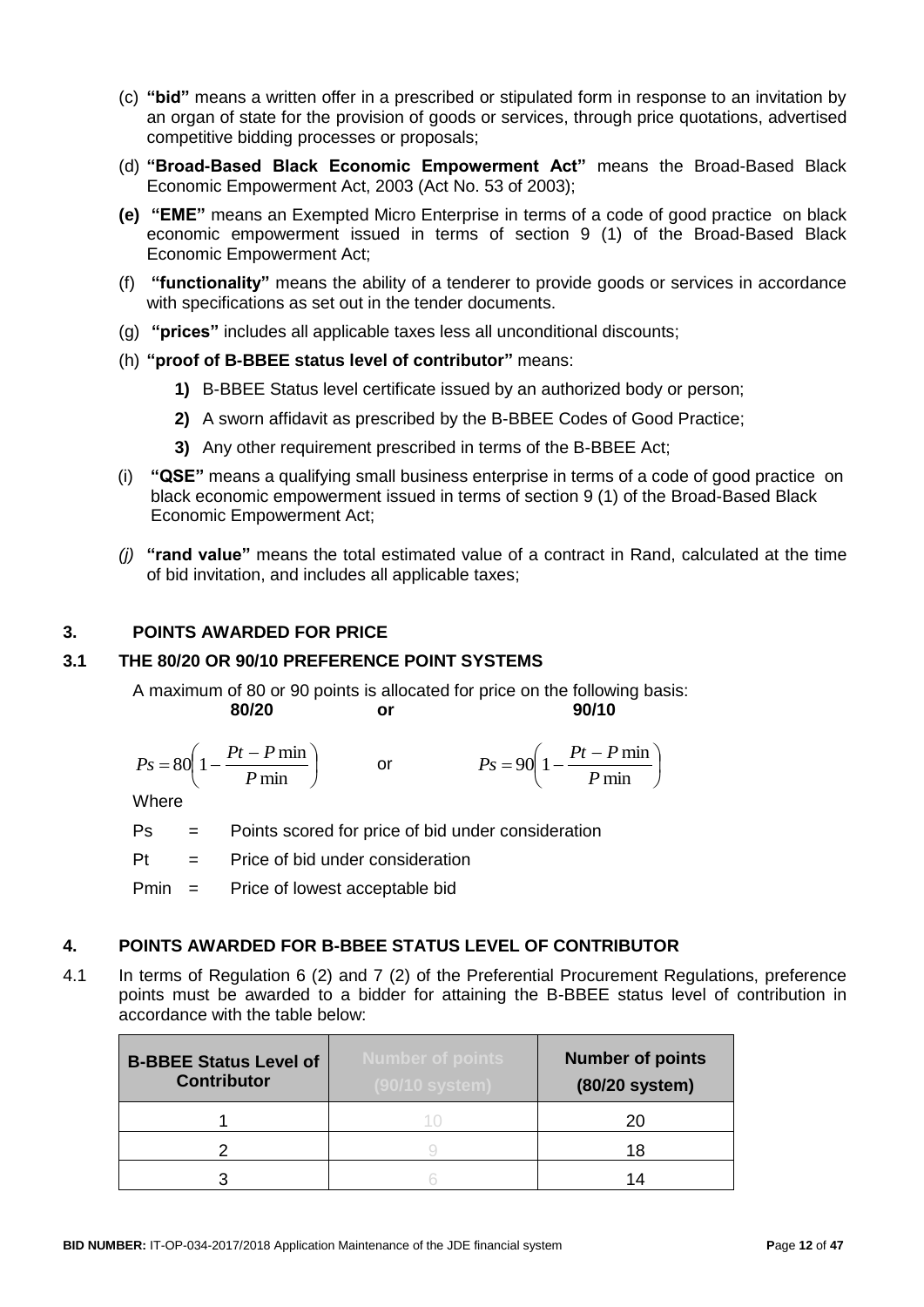|                              | 12 |
|------------------------------|----|
|                              |    |
|                              |    |
|                              |    |
|                              |    |
| Non-compliant<br>contributor |    |

#### **5. BID DECLARATION**

5.1 Bidders who claim points in respect of B-BBEE Status Level of Contribution must complete the following:

### **6. B-BBEE STATUS LEVEL OF CONTRIBUTOR CLAIMED IN TERMS OF PARAGRAPHS 1.4 AND 4.1**

6.1 B-BBEE Status Level of Contributor: . = ………(maximum of 20 points)

(Points claimed in respect of paragraph 7.1 must be in accordance with the table reflected in paragraph 4.1 and must be substantiated by relevant proof of B-BBEE status level of contributor.

### **7. SUB-CONTRACTING**

7.1 Will any portion of the contract be sub-contracted?

(*Tick applicable box*)

# YES NO

- 7.1.1 If yes, indicate:
	- i) What percentage of the contract will be subcontracted............…………….…………%
	- ii) The name of the sub-contractor…………………………………………………………..
	- iii) The B-BBEE status level of the sub-contractor......................................……………..
	- iv) Whether the sub-contractor is an EME or QSE

|  | ck annlicable bo | וצנו |
|--|------------------|------|
|  |                  |      |

v) Specify, by ticking the appropriate box, if subcontracting with an enterprise in terms of Preferential Procurement Regulations,2017:

| Designated Group: An EME or QSE which is at last 51% owned by:    | <b>EME</b> | <b>QSE</b> |
|-------------------------------------------------------------------|------------|------------|
|                                                                   | N          | V          |
| Black people                                                      |            |            |
| Black people who are youth                                        |            |            |
| Black people who are women                                        |            |            |
| Black people with disabilities                                    |            |            |
| Black people living in rural or underdeveloped areas or townships |            |            |
| Cooperative owned by black people                                 |            |            |
| Black people who are military veterans                            |            |            |
|                                                                   |            |            |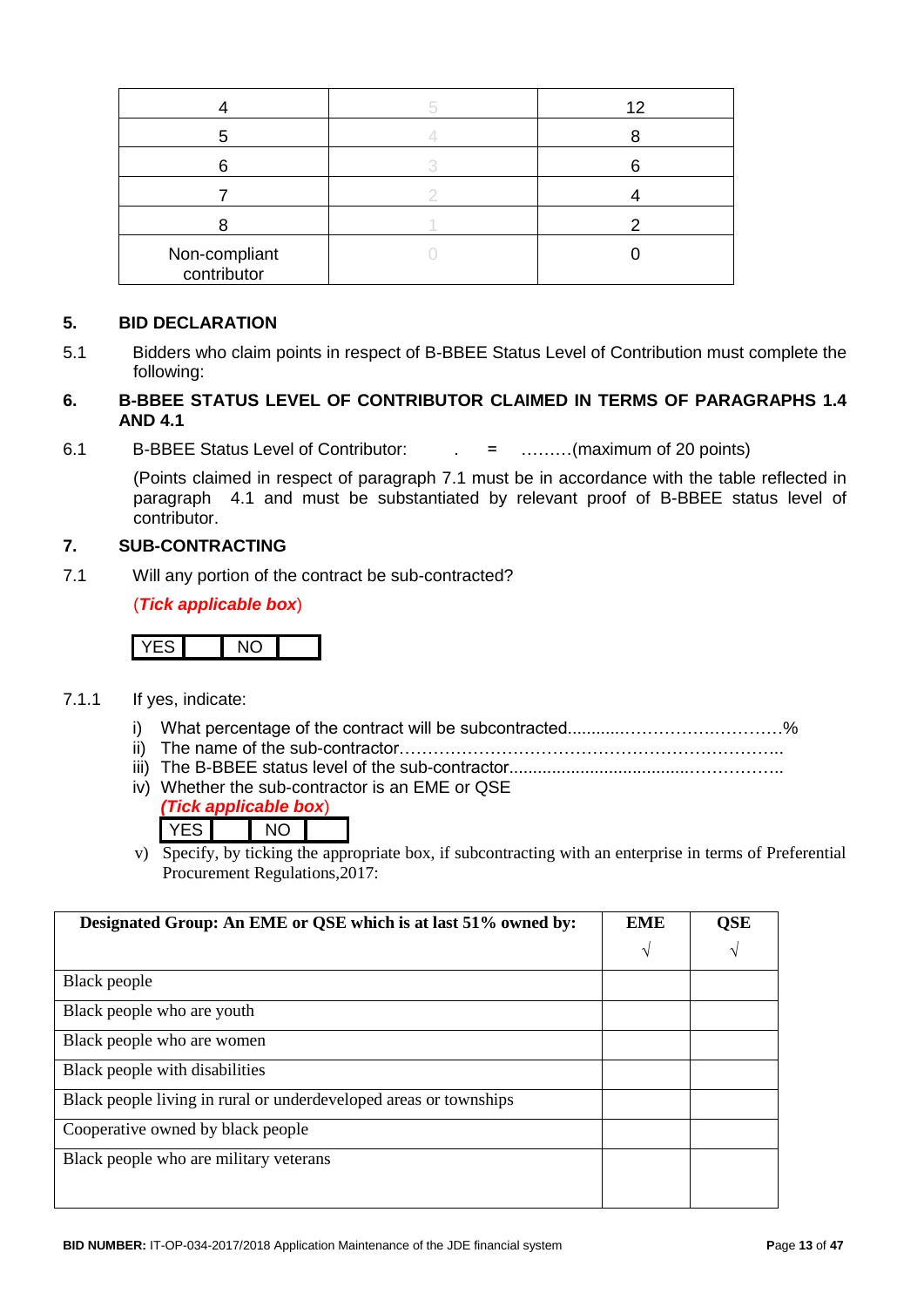| <b>OR</b> |  |
|-----------|--|
| Any EME   |  |
| Any QSE   |  |

| 8.  | <b>DECLARATION WITH REGARD TO COMPANY/FIRM</b>                                                                                                                                                                                                                                                                                              |  |  |
|-----|---------------------------------------------------------------------------------------------------------------------------------------------------------------------------------------------------------------------------------------------------------------------------------------------------------------------------------------------|--|--|
| 8.1 |                                                                                                                                                                                                                                                                                                                                             |  |  |
| 8.2 |                                                                                                                                                                                                                                                                                                                                             |  |  |
| 8.3 |                                                                                                                                                                                                                                                                                                                                             |  |  |
| 8.4 | <b>TYPE OF COMPANY/ FIRM</b>                                                                                                                                                                                                                                                                                                                |  |  |
|     | Partnership/Joint Venture / Consortium<br>$\Box$<br>One person business/sole propriety<br>п<br>Close corporation<br>П<br>Company<br>$\Box$<br>(Pty) Limited<br>П<br><b>TICK APPLICABLE BOX</b>                                                                                                                                              |  |  |
| 8.5 | DESCRIBE PRINCIPAL BUSINESS ACTIVITIES                                                                                                                                                                                                                                                                                                      |  |  |
|     |                                                                                                                                                                                                                                                                                                                                             |  |  |
| 8.6 | <b>COMPANY CLASSIFICATION</b>                                                                                                                                                                                                                                                                                                               |  |  |
|     | Manufacturer<br>П.<br>Supplier<br>Ш<br>Professional service provider<br>П<br>Other service providers, e.g. transporter, etc.<br><b>TICK APPLICABLE BOX</b>                                                                                                                                                                                  |  |  |
| 8.7 | <b>MUNICIPAL INFORMATION</b>                                                                                                                                                                                                                                                                                                                |  |  |
|     |                                                                                                                                                                                                                                                                                                                                             |  |  |
|     | Registered Account Number:                                                                                                                                                                                                                                                                                                                  |  |  |
|     |                                                                                                                                                                                                                                                                                                                                             |  |  |
| 8.8 |                                                                                                                                                                                                                                                                                                                                             |  |  |
| 8.9 | I/we, the undersigned, who is / are duly authorised to do so on behalf of the company/firm,<br>certify that the points claimed, based on the B-BBE status level of contributor indicated in<br>paragraphs 1.4 and 6.1 of the foregoing certificate, qualifies the company/ firm for the<br>preference(s) shown and I / we acknowledge that: |  |  |
|     | The information furnished is true and correct;<br>i)                                                                                                                                                                                                                                                                                        |  |  |

- ii) The preference points claimed are in accordance with the General Conditions as indicated in paragraph 1 of this form;
- iii) In the event of a contract being awarded as a result of points claimed as shown in paragraphs 1.4 and 6.1, the contractor may be required to furnish documentary proof to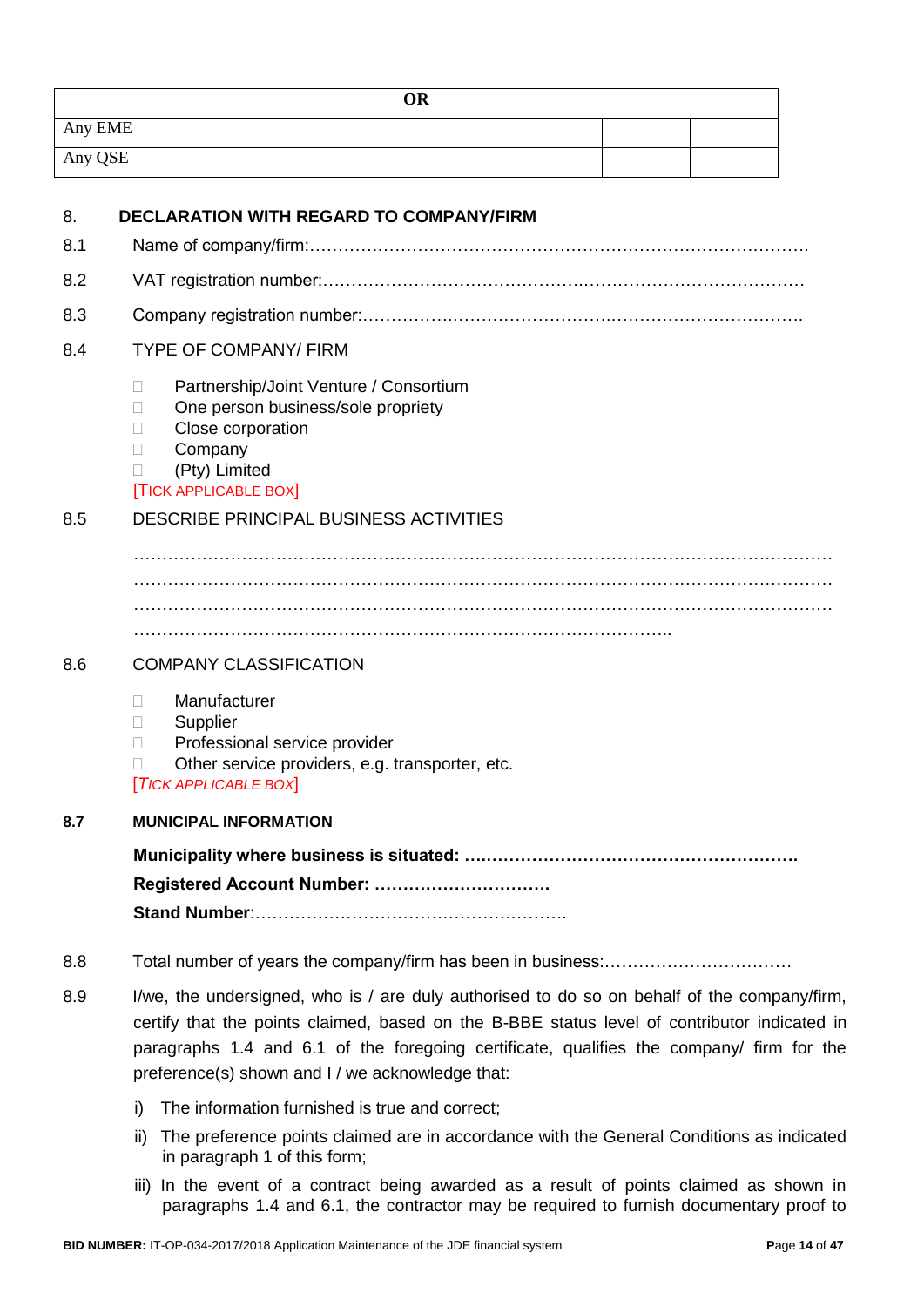the satisfaction of the purchaser that the claims are correct;

- iv) If the B-BBEE status level of contributor has been claimed or obtained on a fraudulent basis or any of the conditions of contract have not been fulfilled, the purchaser may, in addition to any other remedy it may have –
	- (a) disqualify the person from the bidding process;
	- (b) recover costs, losses or damages it has incurred or suffered as a result of that person's conduct;
	- (c) cancel the contract and claim any damages which it has suffered as a result of having to make less favourable arrangements due to such cancellation;
	- (d) recommend that the bidder or contractor, its shareholders and directors, or only the shareholders and directors who acted on a fraudulent basis, be restricted by the National Treasury from obtaining business from any organ of state for a period not exceeding 10 years, after the *audi alteram partem* (hear the other side) rule has been applied; and
	- (e) forward the matter for criminal prosecution.

| <b>WITNESSES</b> | SIGNATURE(S) OF BIDDERS(S) |
|------------------|----------------------------|
|                  | DATE:<br><b>ADDRESS</b>    |
|                  |                            |
|                  |                            |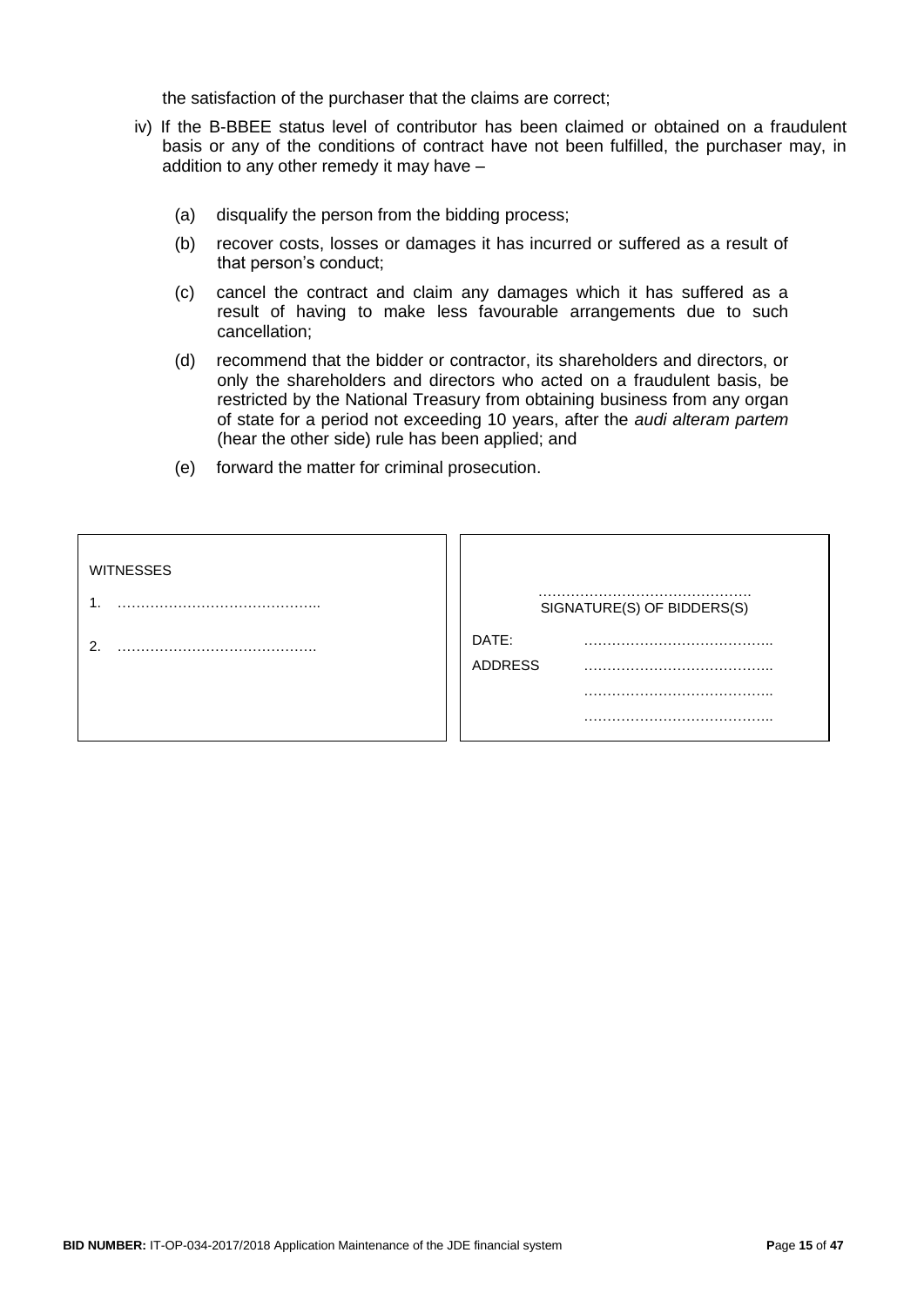### **9. AUTHORITY FOR SIGNATORY**

Signatories for close corporations and companies shall confirm their authority **by singing or attaching to this form** a duly signed and dated copy of the relevant resolution of their members or their board of directors, as the case may be.

|     | " By resolution of the board of directors passed on ____________________________                                                                                                                                                                                                     |  |
|-----|--------------------------------------------------------------------------------------------------------------------------------------------------------------------------------------------------------------------------------------------------------------------------------------|--|
|     |                                                                                                                                                                                                                                                                                      |  |
|     |                                                                                                                                                                                                                                                                                      |  |
|     | No <sub>___________________________________</sub> and any Contract, which may arise there from on behalf of                                                                                                                                                                          |  |
|     |                                                                                                                                                                                                                                                                                      |  |
|     |                                                                                                                                                                                                                                                                                      |  |
|     |                                                                                                                                                                                                                                                                                      |  |
|     |                                                                                                                                                                                                                                                                                      |  |
|     | As witnesses:                                                                                                                                                                                                                                                                        |  |
|     |                                                                                                                                                                                                                                                                                      |  |
|     |                                                                                                                                                                                                                                                                                      |  |
| 11. | I/we, the undersigned, who warrants that he/she is duly authorised to do so on behalf of<br>the firm certify that points claimed, based on the equity ownership, indicated in paragraph<br>8 of the foregoing certificate, qualifies the firm for the preference(s) shown and I / we |  |

- acknowledge that:
- (i) The information furnished is true and correct.
- (ii) The Equity ownership claimed is in accordance with the General Conditions as indicated in paragraph 1 of this form.
	- In the event of a contract being awarded as a result of points claimed as shown in paragraph 8, the contractor may be required to furnish documentary proof to the
	- satisfaction of the purchaser that the claims are correct.
- (iv) If the claims are found to be incorrect, the purchaser may, in addition to any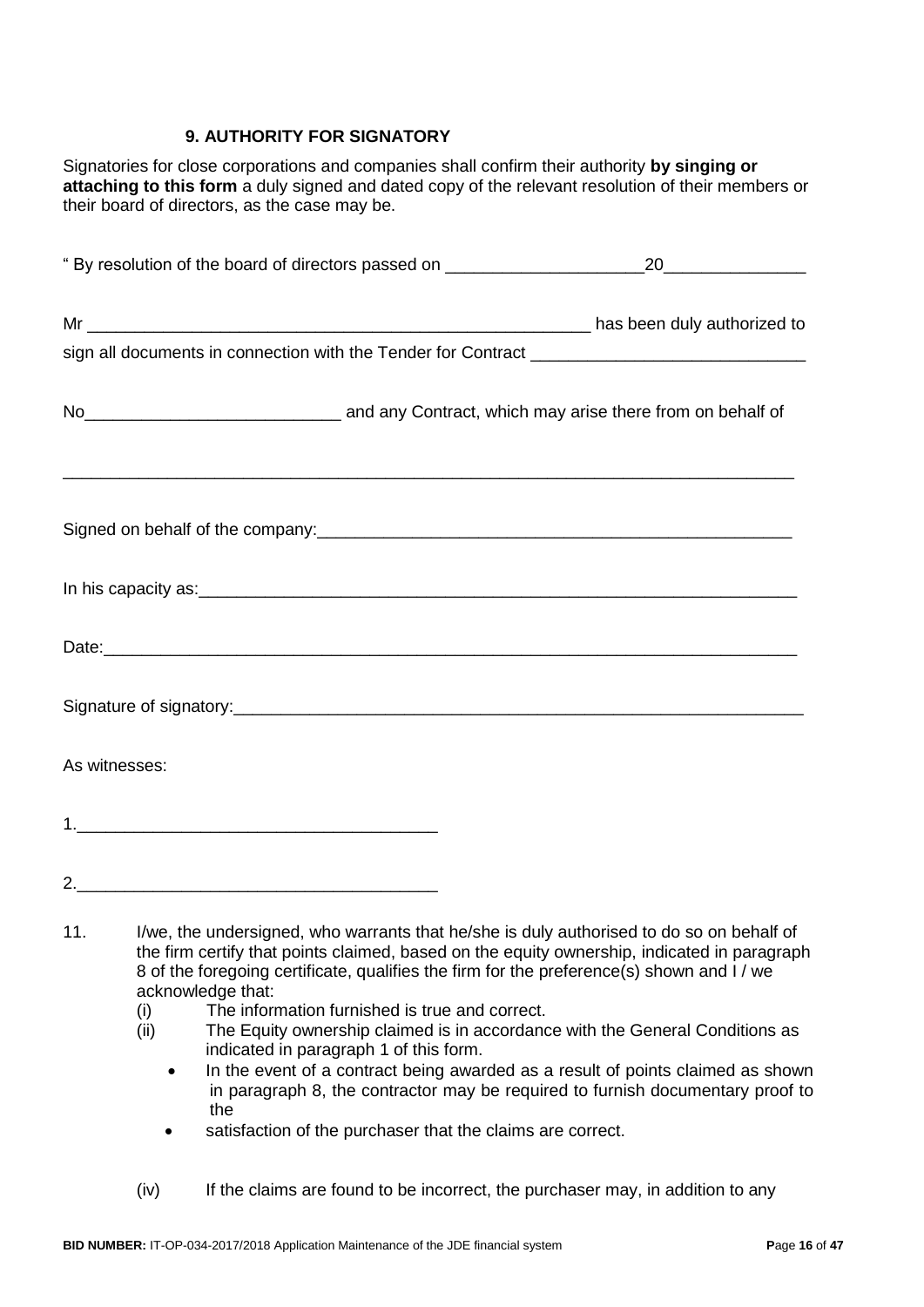other remedy it may have -

- (a) recover costs, losses or damages it has incurred or suffered as a result of that person's conduct; and
- (b) cancel the contract and claim any damages which it has suffered as a result of having to make less favourable arrangements due to such cancellation

#### **WITNESSES:**

1. \_\_\_\_\_\_\_\_\_\_\_\_\_\_\_\_\_\_\_\_\_\_\_\_\_\_\_\_

2. \_\_\_\_\_\_\_\_\_\_\_\_\_\_\_\_\_\_\_\_\_\_\_\_\_\_\_\_

**SIGNATURE (S) OF BIDDER (S)**

\_\_\_\_\_\_\_\_\_\_\_\_\_\_\_\_\_\_\_\_\_\_\_\_\_\_\_\_\_\_\_\_\_\_\_

\_\_\_\_\_\_\_\_\_\_\_\_\_\_\_\_\_\_\_\_\_\_\_\_\_\_\_\_\_\_\_\_\_\_\_

**DATE: \_\_\_\_\_\_\_\_\_\_\_\_\_\_\_\_\_\_\_\_\_\_\_\_\_\_\_\_\_**

**ADDRESS: \_\_\_\_\_\_\_\_\_\_\_\_\_\_\_\_\_\_\_\_\_\_\_\_\_**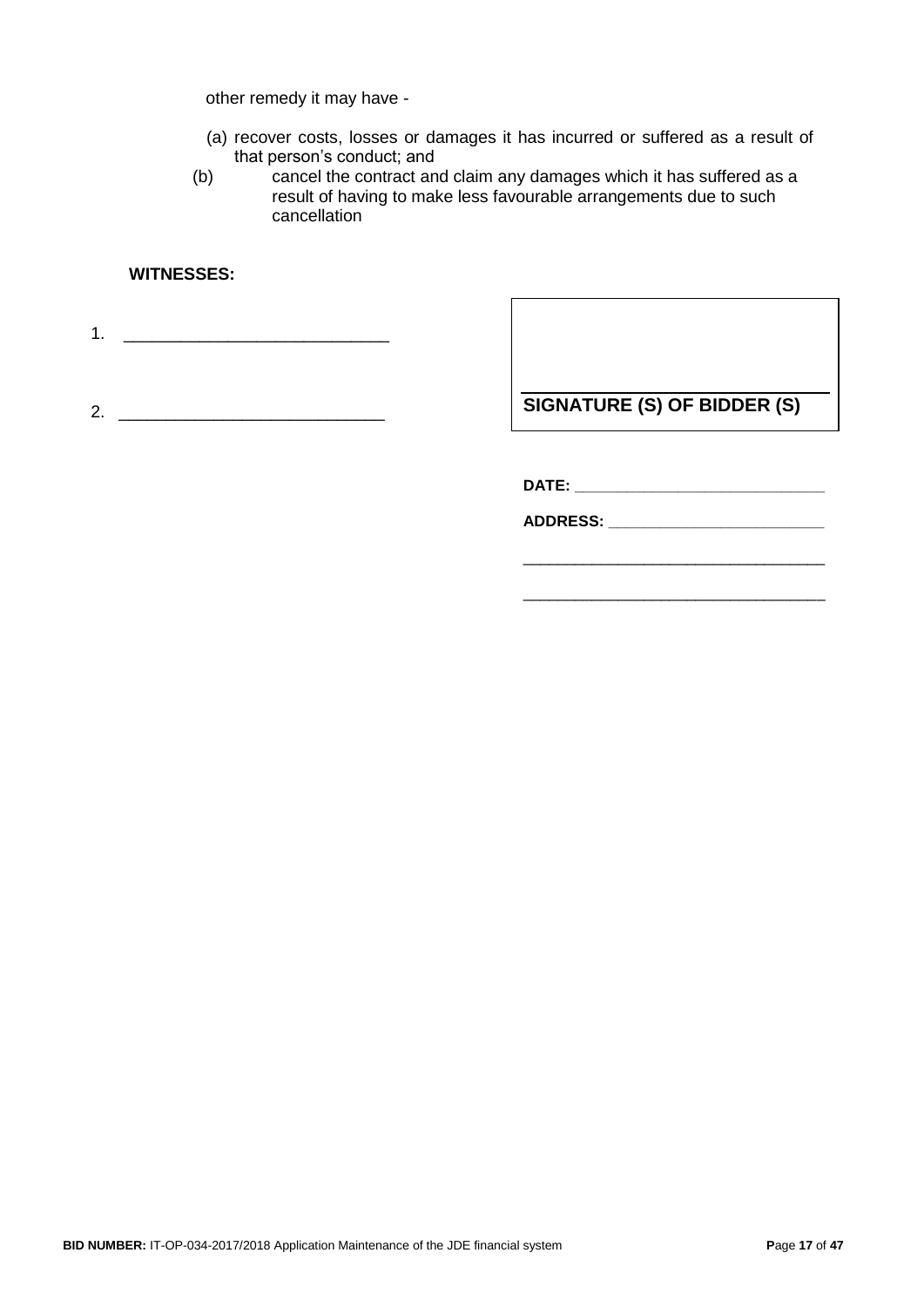#### **DECLARATION OF BIDDER'S PAST SUPPLY CHAIN MANAGEMENT PRACTICES**

- 1 This Municipal Bidding Document must form part of all bids invited.
- 2 It serves as a declaration to be used by municipalities and municipal entities in ensuring that when goods and services are being procured, all reasonable steps are taken to combat the abuse of the supply chain management system.
- 3 The bid of any bidder may be rejected if that bidder, or any of its directors have:
	- a. abused the municipality's / municipal entity's supply chain management system or committed any improper conduct in relation to such system;
	- b. been convicted for fraud or corruption during the past five years;
	- c. willfully neglected, reneged on or failed to comply with any government, municipal or other public sector contract during the past five years; or
	- d. been listed in the Register for Tender Defaulters in terms of section 29 of the Prevention and Combating of Corrupt Activities Act (No 12 of 2004).

#### **4 In order to give effect to the above, the following questionnaire must be completed and submitted with the bid.**

| Question                                                   | Yes                                                                                                                                                                                                                                                                                                                                                                                                                                                                                                                                                                                                                                                                                                                                                                                                                                                                                                                                                                                                                                                                                                                                                                 | <b>No</b>  |
|------------------------------------------------------------|---------------------------------------------------------------------------------------------------------------------------------------------------------------------------------------------------------------------------------------------------------------------------------------------------------------------------------------------------------------------------------------------------------------------------------------------------------------------------------------------------------------------------------------------------------------------------------------------------------------------------------------------------------------------------------------------------------------------------------------------------------------------------------------------------------------------------------------------------------------------------------------------------------------------------------------------------------------------------------------------------------------------------------------------------------------------------------------------------------------------------------------------------------------------|------------|
|                                                            | Yes                                                                                                                                                                                                                                                                                                                                                                                                                                                                                                                                                                                                                                                                                                                                                                                                                                                                                                                                                                                                                                                                                                                                                                 | No         |
|                                                            |                                                                                                                                                                                                                                                                                                                                                                                                                                                                                                                                                                                                                                                                                                                                                                                                                                                                                                                                                                                                                                                                                                                                                                     |            |
|                                                            |                                                                                                                                                                                                                                                                                                                                                                                                                                                                                                                                                                                                                                                                                                                                                                                                                                                                                                                                                                                                                                                                                                                                                                     |            |
|                                                            |                                                                                                                                                                                                                                                                                                                                                                                                                                                                                                                                                                                                                                                                                                                                                                                                                                                                                                                                                                                                                                                                                                                                                                     |            |
|                                                            |                                                                                                                                                                                                                                                                                                                                                                                                                                                                                                                                                                                                                                                                                                                                                                                                                                                                                                                                                                                                                                                                                                                                                                     |            |
|                                                            |                                                                                                                                                                                                                                                                                                                                                                                                                                                                                                                                                                                                                                                                                                                                                                                                                                                                                                                                                                                                                                                                                                                                                                     |            |
|                                                            |                                                                                                                                                                                                                                                                                                                                                                                                                                                                                                                                                                                                                                                                                                                                                                                                                                                                                                                                                                                                                                                                                                                                                                     |            |
|                                                            |                                                                                                                                                                                                                                                                                                                                                                                                                                                                                                                                                                                                                                                                                                                                                                                                                                                                                                                                                                                                                                                                                                                                                                     |            |
|                                                            |                                                                                                                                                                                                                                                                                                                                                                                                                                                                                                                                                                                                                                                                                                                                                                                                                                                                                                                                                                                                                                                                                                                                                                     |            |
| and<br>be<br>can                                           |                                                                                                                                                                                                                                                                                                                                                                                                                                                                                                                                                                                                                                                                                                                                                                                                                                                                                                                                                                                                                                                                                                                                                                     |            |
| accessed by clicking on its link at the bottom of the home |                                                                                                                                                                                                                                                                                                                                                                                                                                                                                                                                                                                                                                                                                                                                                                                                                                                                                                                                                                                                                                                                                                                                                                     |            |
|                                                            |                                                                                                                                                                                                                                                                                                                                                                                                                                                                                                                                                                                                                                                                                                                                                                                                                                                                                                                                                                                                                                                                                                                                                                     |            |
|                                                            |                                                                                                                                                                                                                                                                                                                                                                                                                                                                                                                                                                                                                                                                                                                                                                                                                                                                                                                                                                                                                                                                                                                                                                     |            |
|                                                            |                                                                                                                                                                                                                                                                                                                                                                                                                                                                                                                                                                                                                                                                                                                                                                                                                                                                                                                                                                                                                                                                                                                                                                     |            |
|                                                            |                                                                                                                                                                                                                                                                                                                                                                                                                                                                                                                                                                                                                                                                                                                                                                                                                                                                                                                                                                                                                                                                                                                                                                     |            |
|                                                            |                                                                                                                                                                                                                                                                                                                                                                                                                                                                                                                                                                                                                                                                                                                                                                                                                                                                                                                                                                                                                                                                                                                                                                     | No         |
|                                                            |                                                                                                                                                                                                                                                                                                                                                                                                                                                                                                                                                                                                                                                                                                                                                                                                                                                                                                                                                                                                                                                                                                                                                                     |            |
|                                                            |                                                                                                                                                                                                                                                                                                                                                                                                                                                                                                                                                                                                                                                                                                                                                                                                                                                                                                                                                                                                                                                                                                                                                                     |            |
|                                                            |                                                                                                                                                                                                                                                                                                                                                                                                                                                                                                                                                                                                                                                                                                                                                                                                                                                                                                                                                                                                                                                                                                                                                                     |            |
|                                                            |                                                                                                                                                                                                                                                                                                                                                                                                                                                                                                                                                                                                                                                                                                                                                                                                                                                                                                                                                                                                                                                                                                                                                                     |            |
|                                                            |                                                                                                                                                                                                                                                                                                                                                                                                                                                                                                                                                                                                                                                                                                                                                                                                                                                                                                                                                                                                                                                                                                                                                                     |            |
|                                                            |                                                                                                                                                                                                                                                                                                                                                                                                                                                                                                                                                                                                                                                                                                                                                                                                                                                                                                                                                                                                                                                                                                                                                                     |            |
|                                                            |                                                                                                                                                                                                                                                                                                                                                                                                                                                                                                                                                                                                                                                                                                                                                                                                                                                                                                                                                                                                                                                                                                                                                                     |            |
|                                                            |                                                                                                                                                                                                                                                                                                                                                                                                                                                                                                                                                                                                                                                                                                                                                                                                                                                                                                                                                                                                                                                                                                                                                                     |            |
|                                                            |                                                                                                                                                                                                                                                                                                                                                                                                                                                                                                                                                                                                                                                                                                                                                                                                                                                                                                                                                                                                                                                                                                                                                                     |            |
|                                                            |                                                                                                                                                                                                                                                                                                                                                                                                                                                                                                                                                                                                                                                                                                                                                                                                                                                                                                                                                                                                                                                                                                                                                                     | No         |
|                                                            |                                                                                                                                                                                                                                                                                                                                                                                                                                                                                                                                                                                                                                                                                                                                                                                                                                                                                                                                                                                                                                                                                                                                                                     |            |
| or corruption during the past five years?                  |                                                                                                                                                                                                                                                                                                                                                                                                                                                                                                                                                                                                                                                                                                                                                                                                                                                                                                                                                                                                                                                                                                                                                                     |            |
|                                                            | Is the bidder or any of its directors listed on the National Treasury's<br>Database of Restricted Suppliers as companies or persons prohibited<br>from doing business with the public sector?<br>(Companies or persons who are listed on this Database<br>were informed in writing of this restriction by the Accounting<br>Officer/Authority of the institution that imposed the restriction<br>after the audi alteram partem rule was applied). The Database<br>of Restricted Suppliers now resides on the National<br>Treasury's website(www.treasury.gov.za)<br>page.<br>If so, furnish particulars:<br>Is the bidder or any of its directors listed on the Register for Tender<br>Defaulters in terms of section 29 of the Prevention and Combating of<br>Corrupt Activities Act (No 12 of 2004)? The Register for Tender<br>Defaulters can be accessed on the National Treasury's<br>websitewww.treasury.gov.za) by clicking on its link at the bottom<br>of the home page.<br>If so, furnish particulars:<br>Was the bidder or any of its directors convicted by a court of law<br>(including a court of law outside the Republic of South Africa) for fraud | Yes<br>Yes |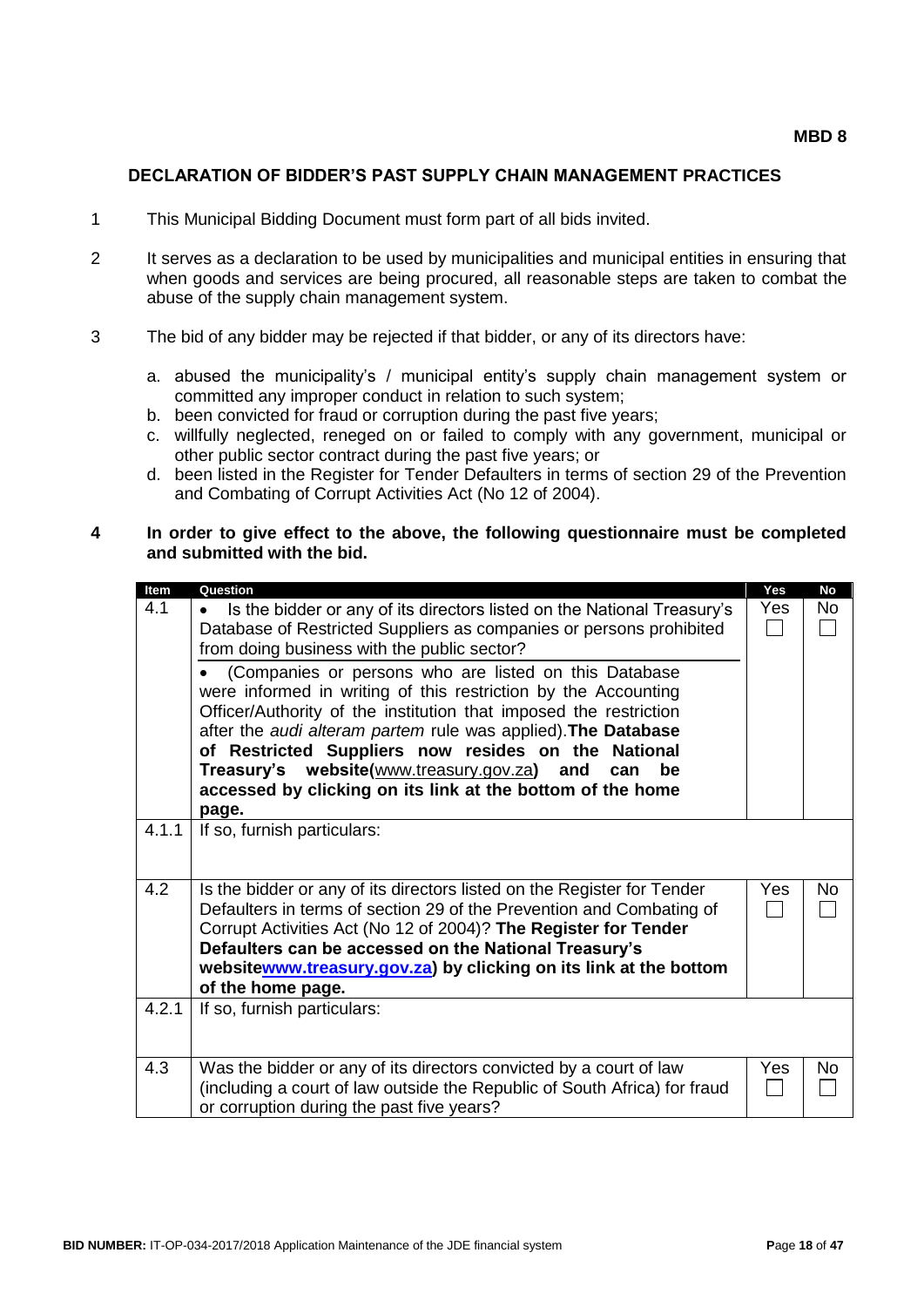| <b>Item</b> | Question                                                                 | Yes | No |
|-------------|--------------------------------------------------------------------------|-----|----|
| 4.4         | Does the bidder or any of its directors owe any municipal rates and      | Yes | No |
|             | taxes or municipal charges to the municipality / municipal entity, or to |     |    |
|             | any other municipality / municipal entity, that is in arrears for more   |     |    |
|             | than three months?                                                       |     |    |
| 4.4.1       | If so, furnish particulars:                                              |     |    |
|             |                                                                          |     |    |
| 4.5         | Was any contract between the bidder and the municipality / municipal     | Yes | No |
|             | entity or any other organ of state terminated during the past five years |     |    |
|             | on account of failure to perform on or comply with the contract?         |     |    |
| 4.7.1       | If so, furnish particulars:                                              |     |    |
|             |                                                                          |     |    |
|             |                                                                          |     |    |
|             |                                                                          |     |    |

#### **CERTIFICATION**

### **I, THE UNDERSIGNED (FULL NAME) \_\_\_\_\_\_\_\_\_\_\_\_\_\_\_\_\_\_\_\_\_\_\_\_\_\_\_\_\_\_\_\_\_\_\_\_\_\_\_\_\_\_\_\_\_\_**

4.3.1 | If so, furnish particulars:

**CERTIFY THAT THE INFORMATION FURNISHED ON THIS DECLARATION FORM TRUE AND CORRECT.**

**I ACCEPT THAT, IN ADDITION TO CANCELLATION OF A CONTRACT, ACTION MAY BE TAKEN AGAINST ME SHOULD THIS DECLARATION PROVE TO BE FALSE.**

**Signature Date** 

**\_\_\_\_\_\_\_\_\_\_\_\_\_\_\_\_\_\_\_\_\_\_\_\_\_\_\_\_\_\_ \_\_\_\_\_\_\_\_\_\_\_\_\_\_\_\_\_\_\_\_\_\_\_\_\_**

**\_\_\_\_\_\_\_\_\_\_\_\_\_\_\_\_\_\_\_\_\_\_\_\_\_\_\_\_\_\_ \_\_\_\_\_\_\_\_\_\_\_\_\_\_\_\_\_\_\_\_\_\_\_\_\_ Position Name of Bidder** 

**BID NUMBER:** IT-OP-034-2017/2018 Application Maintenance of the JDE financial system **P**age **19** of **47**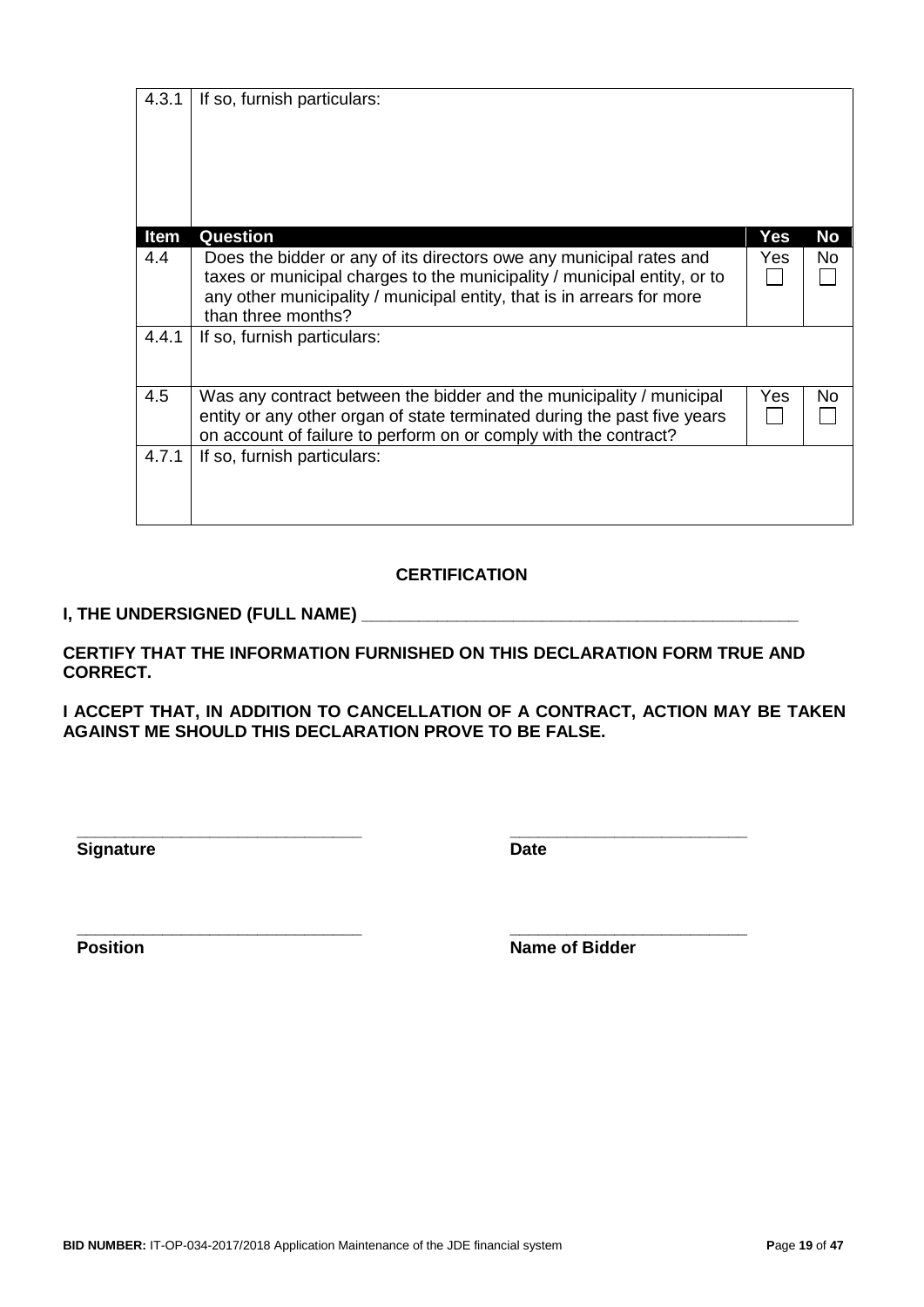### **CERTIFICATE OF INDEPENDENT BID DETERMINATION**

- 1 This Municipal Bidding Document (MBD) must form part of all bids<sup>1</sup> invited.
- 2 Section 4 (1) (b) (iii) of the Competition Act No. 89 of 1998, as amended, prohibits an agreement between, or concerted practice by, firms, or a decision by an association of firms, if it is between parties in a horizontal relationship and if it involves collusive bidding (or bid rigging).² Collusive bidding is a *pe se* prohibition meaning that it cannot be justified under any grounds.
- 3 Municipal Supply Regulation 38 (1) prescribes that a supply chain management policy must provide measures for the combating of abuse of the supply chain management system, and must enable the accounting officer, among others, to:
	- a. take all reasonable steps to prevent such abuse;
	- b. reject the bid of any bidder if that bidder or any of its directors has abused the supply chain management system of the municipality or municipal entity or has committed any improper conduct in relation to such system; and
	- c. cancel a contract awarded to a person if the person committed any corrupt or fraudulent act during the bidding process or the execution of the contract.
- 4 This MBD serves as a certificate of declaration that would be used by institutions to ensure that, when bids are considered, reasonable steps are taken to prevent any form of bid-rigging.
- 5 In order to give effect to the above, the attached Certificate of Bid Determination (MBD 9) must be completed and submitted with the bid:

**¹ Includes price quotations, advertised competitive bids, limited bids and proposals.**

**² Bid rigging (or collusive bidding) occurs when businesses, that would otherwise be expected to compete, secretly conspire to raise prices or lower the quality of goods and / or services for purchasers who wish to acquire goods and / or services through a bidding process. Bid rigging is, therefore, an agreement between competitors not to compete.**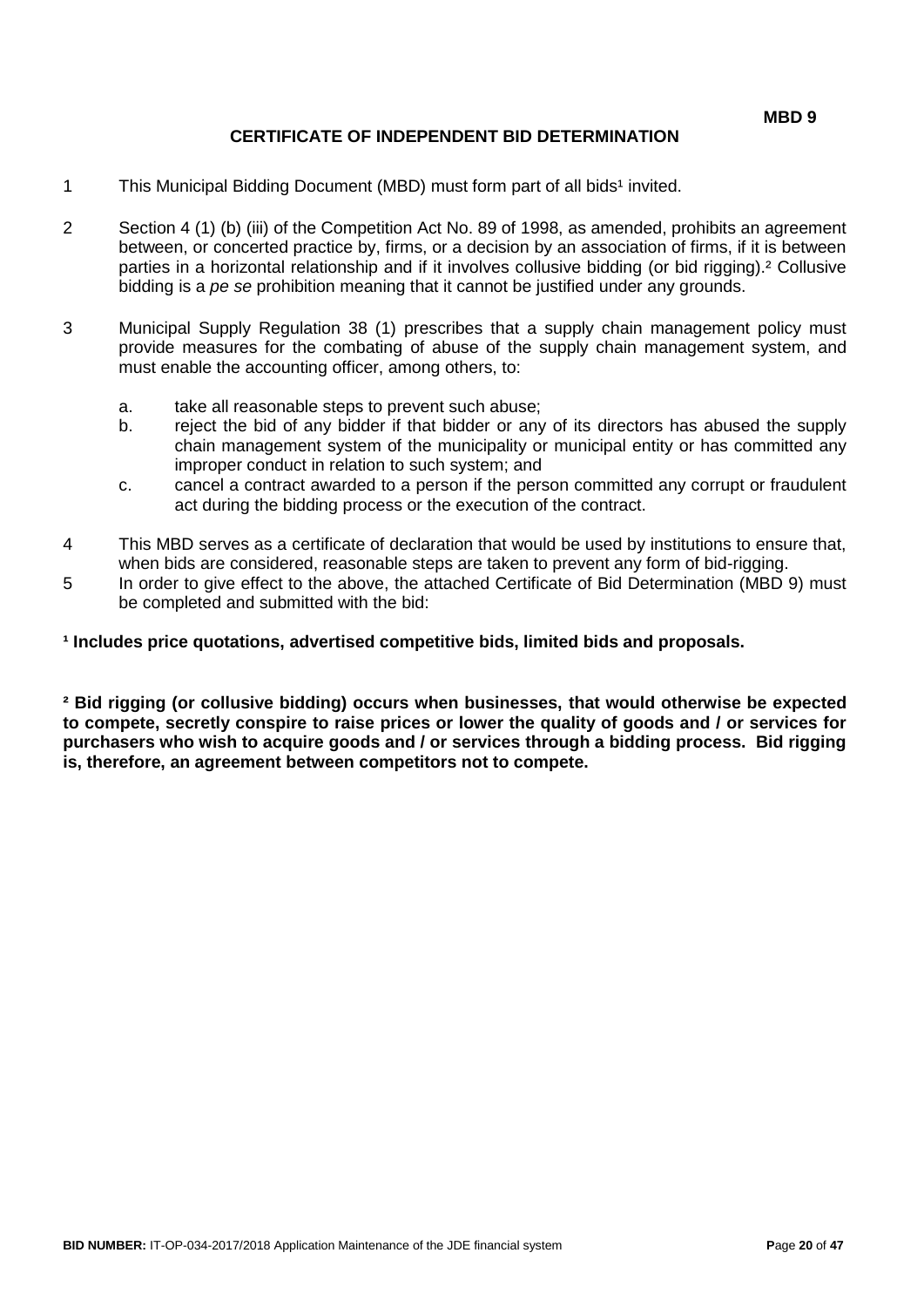# **CERTIFICATE OF INDEPENDENT BID DETERMINATION**

I, the undersigned, in submitting the accompanying bid:

(Bid Number and Description)

\_\_\_\_\_\_\_\_\_\_\_\_\_\_\_\_\_\_\_\_\_\_\_\_\_\_\_\_\_\_\_\_\_\_\_\_\_\_\_\_\_\_\_\_\_\_\_\_\_\_\_\_\_\_\_\_\_\_\_\_\_\_\_\_\_\_\_\_\_\_\_\_\_\_\_\_\_\_

\_\_\_\_\_\_\_\_\_\_\_\_\_\_\_\_\_\_\_\_\_\_\_\_\_\_\_\_\_\_\_\_\_\_\_\_\_\_\_\_\_\_\_\_\_\_\_\_\_\_\_\_\_\_\_\_\_\_\_\_\_\_\_\_\_\_\_\_\_\_\_\_\_\_\_\_\_\_

in response to the invitation for the bid made by:

(Name of Municipality / Municipal Entity)

do hereby make the following statements that I certify to be true and complete in every respect:

I certify, on behalf of: \_\_\_\_\_\_\_\_\_\_\_\_\_\_\_\_\_\_\_\_\_\_\_\_\_\_\_\_\_\_\_\_\_\_\_\_\_\_\_\_\_\_\_\_\_\_\_\_\_\_\_\_\_\_\_that:

(Name of Bidder)

- 1. I have read and I understand the contents of this Certificate;
- 2. I understand that the accompanying bid will be disqualified if this Certificate is found not to be true and complete in every respect;
- 3. I am authorized by the bidder to sign this Certificate, and to submit the accompanying bid, on behalf of the bidder;
- 4. Each person whose signature appears on the accompanying bid has been authorized by the bidder to determine the terms of, and to sign, the bid, on behalf of the bidder;
- 5. For the purposes of this Certificate and the accompanying bid, I understand that the word "competitor" shall include any individual or organization, other than the bidder, whether or not affiliated with the bidder, who:
	- (a) has been requested to submit a bid in response to this bid invitation;
	- (b) could potentially submit a bid in response to this bid invitation, based on their qualifications, abilities or experience; and
	- (c) provides the same goods and services as the bidder and/or is in the same line of business as the bidder
- 6. The bidder has arrived at the accompanying bid independently from, and without consultation, communication, agreement or arrangement with any competitor. However communication between partners in a joint venture or consortium<sup>3</sup> will not be construed as collusive bidding.
- 7. In particular, without limiting the generality of paragraphs 6 above, there has been no consultation, communication, agreement or arrangement with any competitor regarding: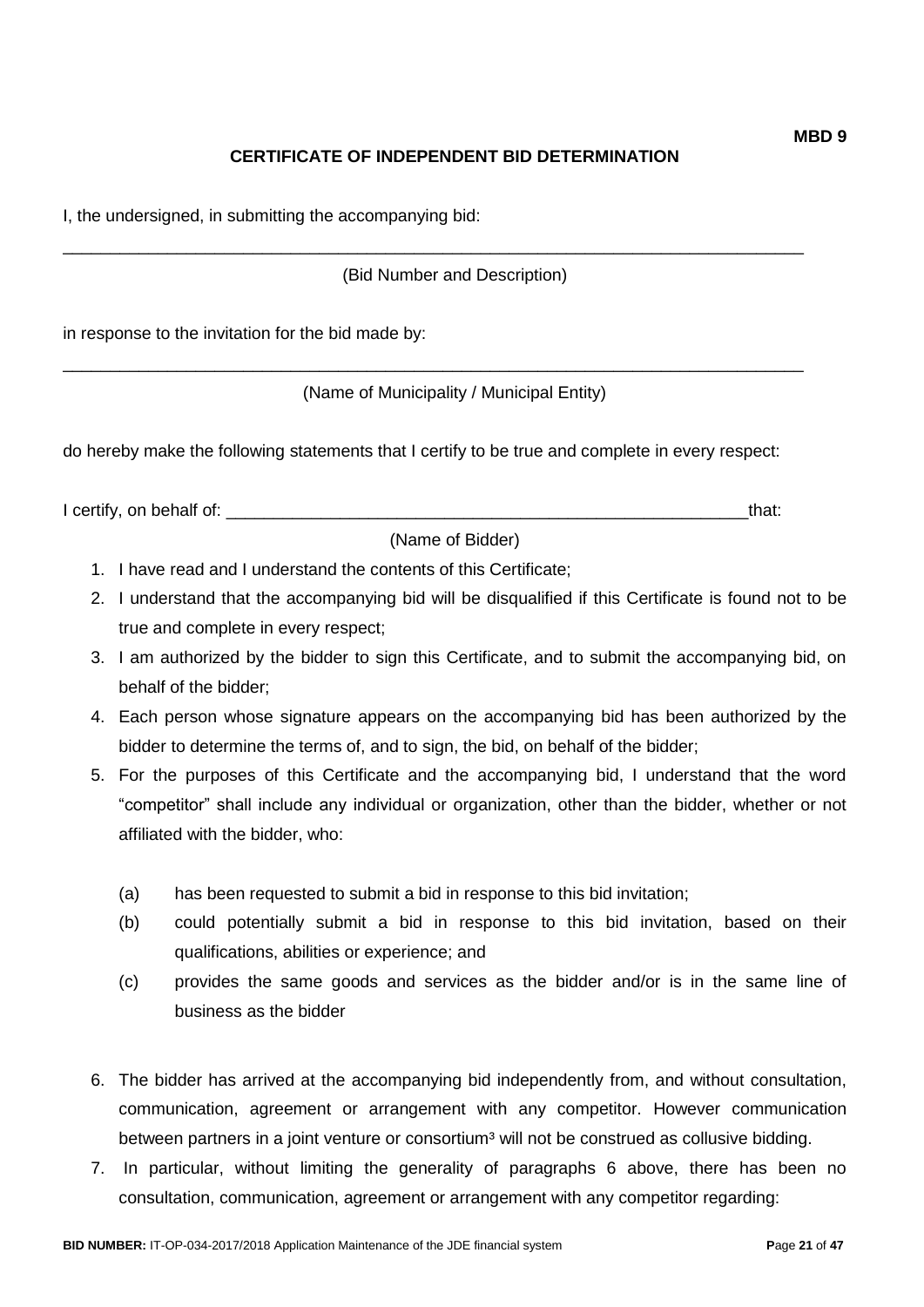- (a) prices;
- (b) geographical area where product or service will be rendered (market allocation)
- (c) methods, factors or formulas used to calculate prices;
- (d) the intention or decision to submit or not to submit, a bid;
- (e) the submission of a bid which does not meet the specifications and conditions of the bid; or
- (f) bidding with the intention not to win the bid.
- 8. In addition, there have been no consultations, communications, agreements or arrangements with any competitor regarding the quality, quantity, specifications and conditions or delivery particulars of the products or services to which this bid invitation relates.
- 9. The terms of the accompanying bid have not been, and will not be, disclosed by the bidder, directly or indirectly, to any competitor, prior to the date and time of the official bid opening or of the awarding of the contract.

#### **³ Joint venture or Consortium means an association of persons for the purpose of combining their expertise, property, capital, efforts, skill and knowledge in an activity for the execution of a contract.**

10. I am aware that, in addition and without prejudice to any other remedy provided to combat any restrictive practices related to bids and contracts, bids that are suspicious will be reported to the Competition Commission for investigation and possible imposition of administrative penalties in terms of section 59 of the Competition Act No 89 of 1998 and or may be reported to the National Prosecuting Authority (NPA) for criminal investigation and or may be restricted from conducting business with the public sector for a period not exceeding ten (10) years in terms of the Prevention and Combating of Corrupt Activities Act No 12 of 2004 or any other applicable legislation.

\_\_\_\_\_\_\_\_\_\_\_\_\_\_\_\_\_\_\_\_\_\_\_\_\_\_\_\_\_\_\_\_\_\_\_\_\_\_\_ \_\_\_\_\_\_\_\_\_\_\_\_\_\_\_\_\_\_\_\_\_\_\_

**Signature Date**

\_\_\_\_\_\_\_\_\_\_\_\_\_\_\_\_\_\_\_\_\_\_\_\_\_\_\_\_\_\_\_\_\_\_\_\_\_\_\_ \_\_\_\_\_\_\_\_\_\_\_\_\_\_\_\_\_\_\_\_\_\_\_ **Position Name of Bidder**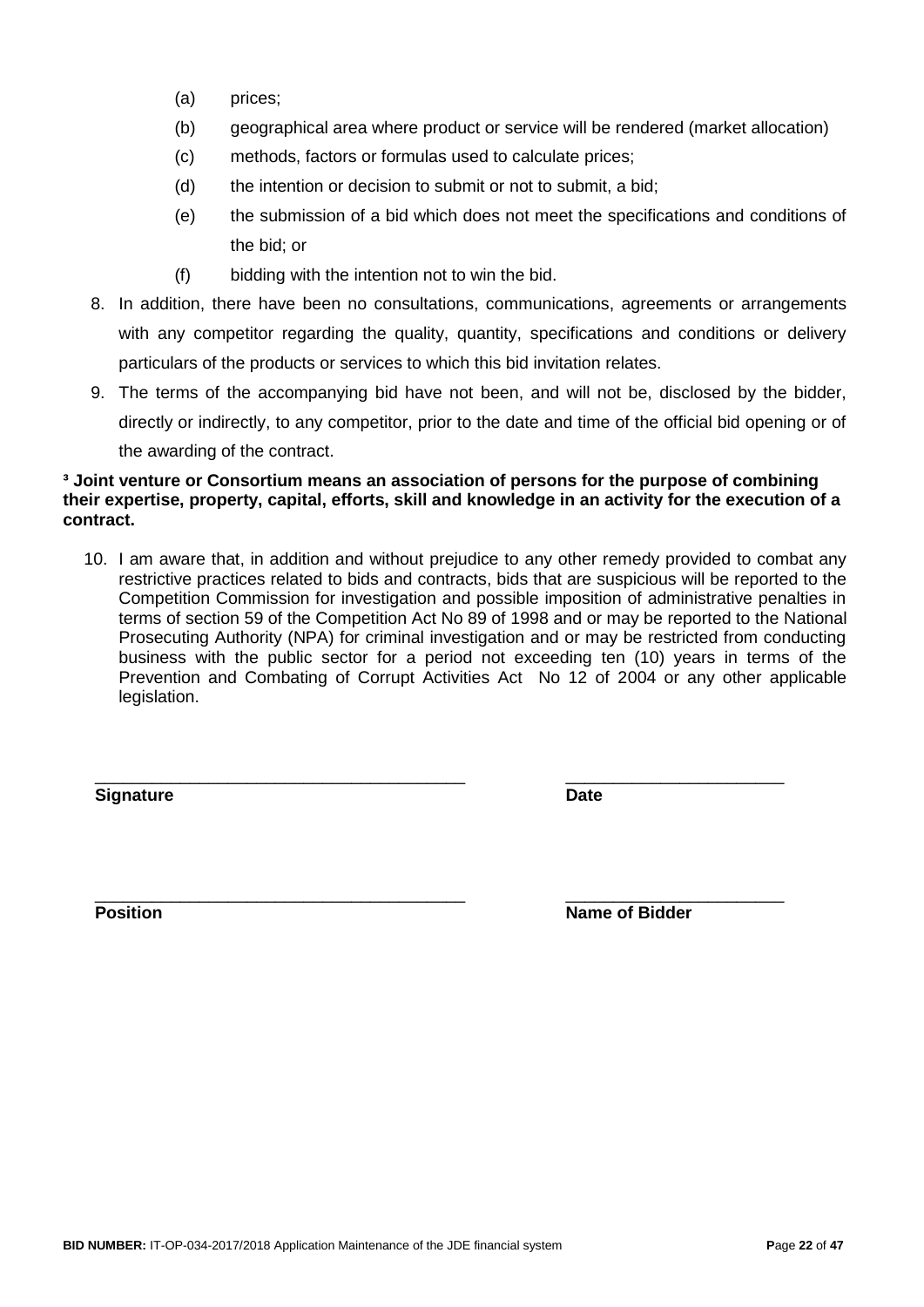# **GENERAL CONDITIONS OF CONTRACT**

| 1.  |  |
|-----|--|
|     |  |
|     |  |
|     |  |
| 2.  |  |
| 3.  |  |
|     |  |
| 4.  |  |
| 5.  |  |
| 6.  |  |
| 7.  |  |
|     |  |
| 8.  |  |
| 9.  |  |
|     |  |
| 10. |  |
|     |  |
|     |  |
| 11. |  |
| 12. |  |
| 13. |  |
| 14. |  |
| 15. |  |
| 16. |  |
| 17. |  |
| 18. |  |
| 19. |  |
| 20. |  |
| 21. |  |
| 22. |  |
| 23. |  |
|     |  |
|     |  |
|     |  |
|     |  |
| 24. |  |
| 25. |  |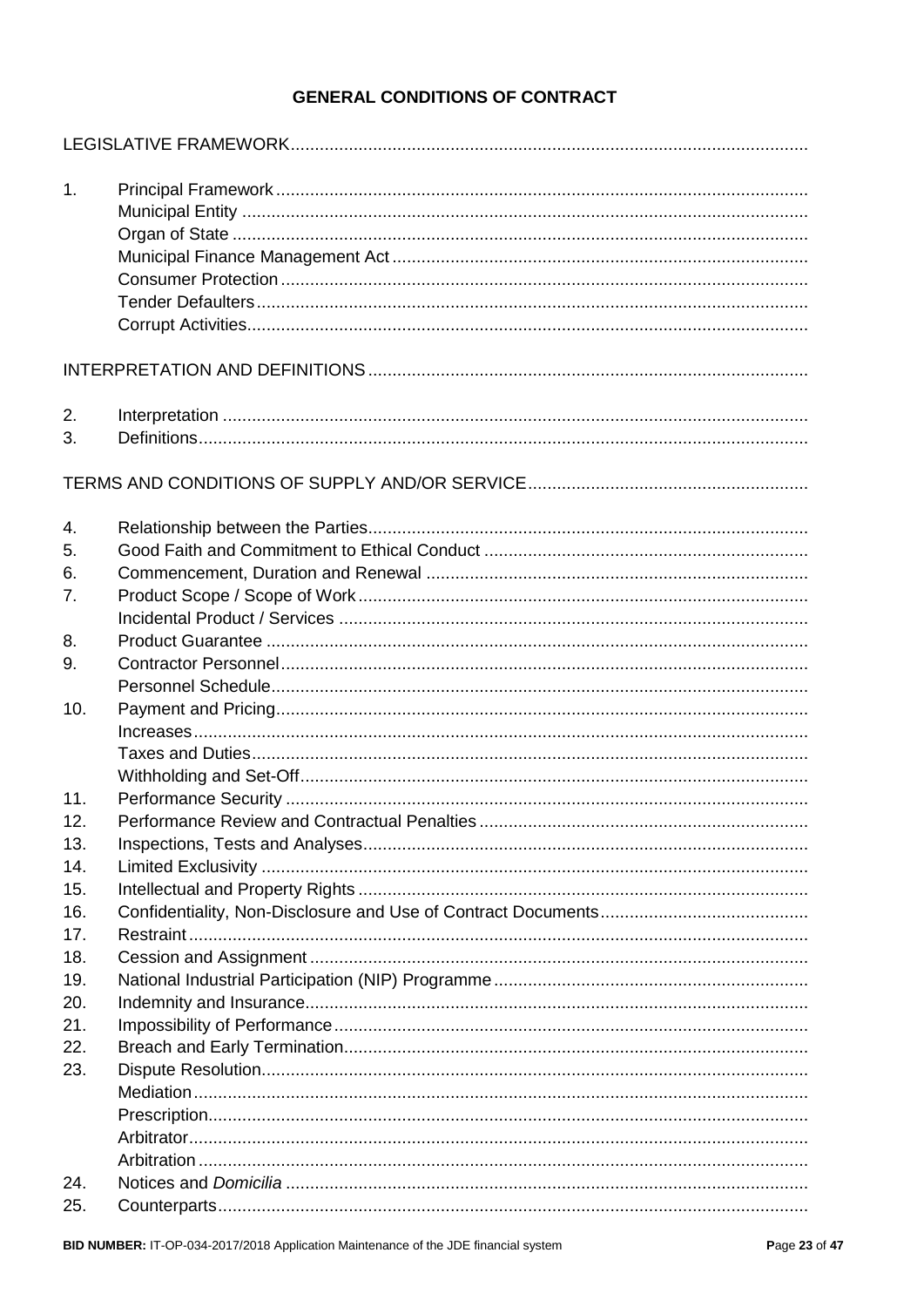| 26. |  |
|-----|--|
| 27  |  |

### LEGISLATIVE FRAMEWORK

1. Principal Framework

The information contained under this heading summarises certain of the principal statutory provisions applicable to the transaction concluded between the Parties. It is included for information purposes only and should not be regarded as legal advice, it being incumbent upon the Contractor to familiarise itself with the legislative framework. These provisions apply at law and the Parties are not competent to exclude the operation thereof by mutual agreement. As such, no agreement, transaction or series of transactions concluded outside of or in contravention of the legislative framework and the procedures provided for therein shall be binding on the Parties notwithstanding the capacity or office held or undertakings given, in writing or otherwise, by the persons contracting on behalf of either Party.

### Municipal Entity

1.1 Joburg Market is a municipal entity contemplated in section 1, read with sections 86B(1)(a)(i) and 86D(1)(a), of the Municipal Systems Act (32 of 2000), ("MSA"). It was established as such by the Greater Johannesburg Metropolitan Council (predecessor to the City of Johannesburg Metropolitan Municipality or "COJ") who procured, by virtue of the provisions of section 17D of the Promotion of Local Government Affairs Act (91 of 1983) the formation, registration and incorporation of its fresh produce market as the Joburg Market (SOC) Limited in terms of the Companies Act, with the COJ as its sole shareholder. Upon the foregoing and as required by the MSA, Joburg Market entered into a Service Delivery Agreement with the COJ in terms of which Joburg Market was appointed as an external mechanism for the delivery of a municipal service with the mandate to manage and operate the business of the fresh produce market and its assets.

#### Organ of State

1.2 As a municipal entity Joburg Market is an "organ of state" as defined in section 239 of the Constitution of South Africa (108 of 1996) read with section 1 of the Institution of Legal Proceedings Against Organs of State Act (40 of 2002).

#### Municipal Finance Management Act

1.3 Contracting with Joburg Market is subject, amongst others, to the Municipal Finance Management Act (56 of 2003) ("MFMA"), the MFMA Supply Chain Management Regulations (GN 868 in GG 27636 of 30 May 2005) ("SCM Regulations") and, specifically, Joburg Market's Supply Chain Management Policy made in terms of section 111 of the MFMA and regulation 2 of the SCM Regulations (collectively referred to as the "SCM Regulatory Framework"). In terms of the irregular expenditure provisions of the SCM Regulatory Framework, Joburg Market is prohibited from making any payment in relation to goods or services unlawfully or irregularly procured and/or rendered, notwithstanding that value might have been received.

#### Consumer Protection

1.4 The Consumer Protection Act (68 of 2008) does not, in terms of section 5(2)(a), apply to any transaction in terms of which goods or services are supplied to the State. However, section 5(5) stipulates that notwithstanding the foregoing exemption, those goods, and the importer or producer, distributor and retailer of those goods are nevertheless subject to, amongst others, the provisions of section 61. Section 61 sets out the liability of the producer and/or supplier for any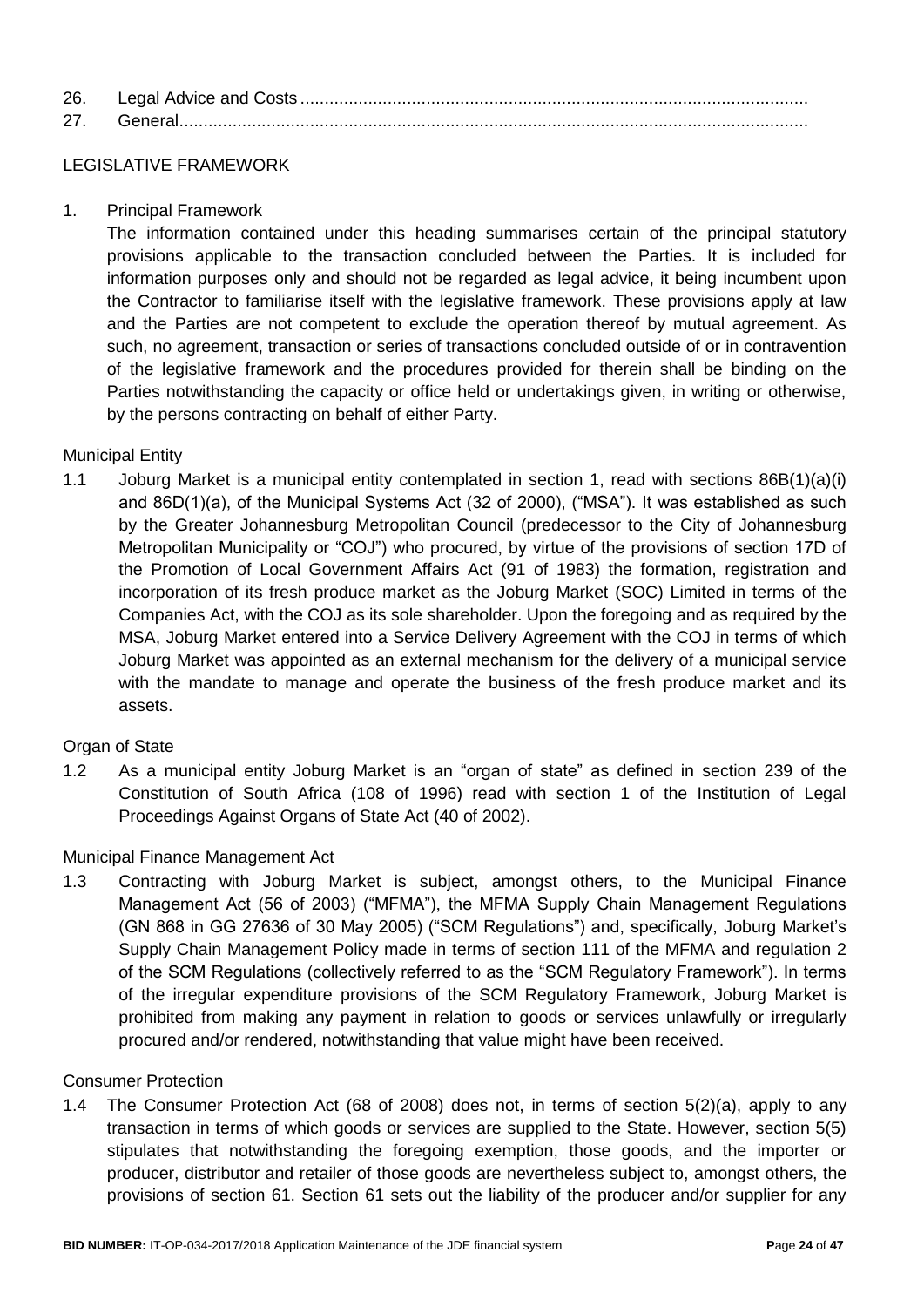harm caused wholly or partly as a consequence of a product failure, defect or hazard in any goods, irrespective of whether the harm resulted from any negligence on the part of the producer, importer, distributor or retailer, as the case may be. In terms of subsections 61(5)(c) and (d), harm for which the Contractor may be held liable includes any loss of, or physical damage to, any property of Joburg Market irrespective of whether it is movable or immovable including economic loss occasioned by such harm.

### Competitive Behaviour

1.5 In terms of section 4(1)(b)(iii) of the Competition Act (89 of 1998) an agreement between, or concerted practice by, firms, or a decision by an association of firms, is prohibited if it is between parties in a horizontal relationship and if bidders was involved in collusive bidding (or bid rigging). If bidders, based on reasonable grounds or evidence obtained by Joburg Market, have engaged such restrictive practices, Joburg Market may refer the matter to the Competition Commission for investigation and possible imposition of administrative penalties. If a bidders are found guilty by the Competition Commission Joburg Market may, in addition and without prejudice to any other remedy provided for in this Agreement or at law, invalidate the bid and/or terminate this Agreement in whole or part, and/or restrict the bidders from conducting business with the public sector for a period not exceeding ten (10) years.

#### Tender Defaulters

- 1.6 Where Joburg Market terminates this Agreement in whole or in part, it may decide to impose a restriction penalty on the Contractor by prohibiting the Contractor from doing business with the public sector for a period not exceeding 10 years. If Joburg Market intends imposing a restriction on a Contractor or any person associated with the Contractor, the Contractor will be allowed a period of not more than fourteen (14) days to provide reasons why the envisaged restriction should not be imposed. Should the Contractor fail to respond within the stipulated fourteen (14) days, Joburg Market might regard the intended penalty as not objected against and may impose it. Any restriction imposed on any person by the Accounting Officer of Joburg Market will, at the discretion of the Accounting Officer, also be applicable to any other enterprise or any partner, manager, director or other person who wholly or partly exercises, exercised or may exercise control over the enterprise of the first-mentioned person.
- 1.7 If a restriction is imposed, Joburg Market must, within five (5) working days of such imposition, furnish the National Treasury, with the following information:
	- 1.7.1 the name and address of the Contractor and/or person restricted by Joburg Market;
	- 1.7.2 the date of commencement of the restriction;
	- 1.7.3 the period of restriction; and
	- 1.7.4 the reasons for the restriction.
- 1.8 These details will be loaded in the National Treasury's central database of suppliers or persons prohibited from doing business with the public sector.

#### Corrupt Activities

1.9 If a court of law convicts a person of an offence under sections 12 or 13 of the Prevention and Combating of Corrupt Activities Act (12 of 2004), the court may also rule that such person's name be endorsed on the Register for Tender Defaulters. When a person's name has been endorsed on the Register, the person will be prohibited from doing business with the public sector for a period not less than five years and not more than 10 years.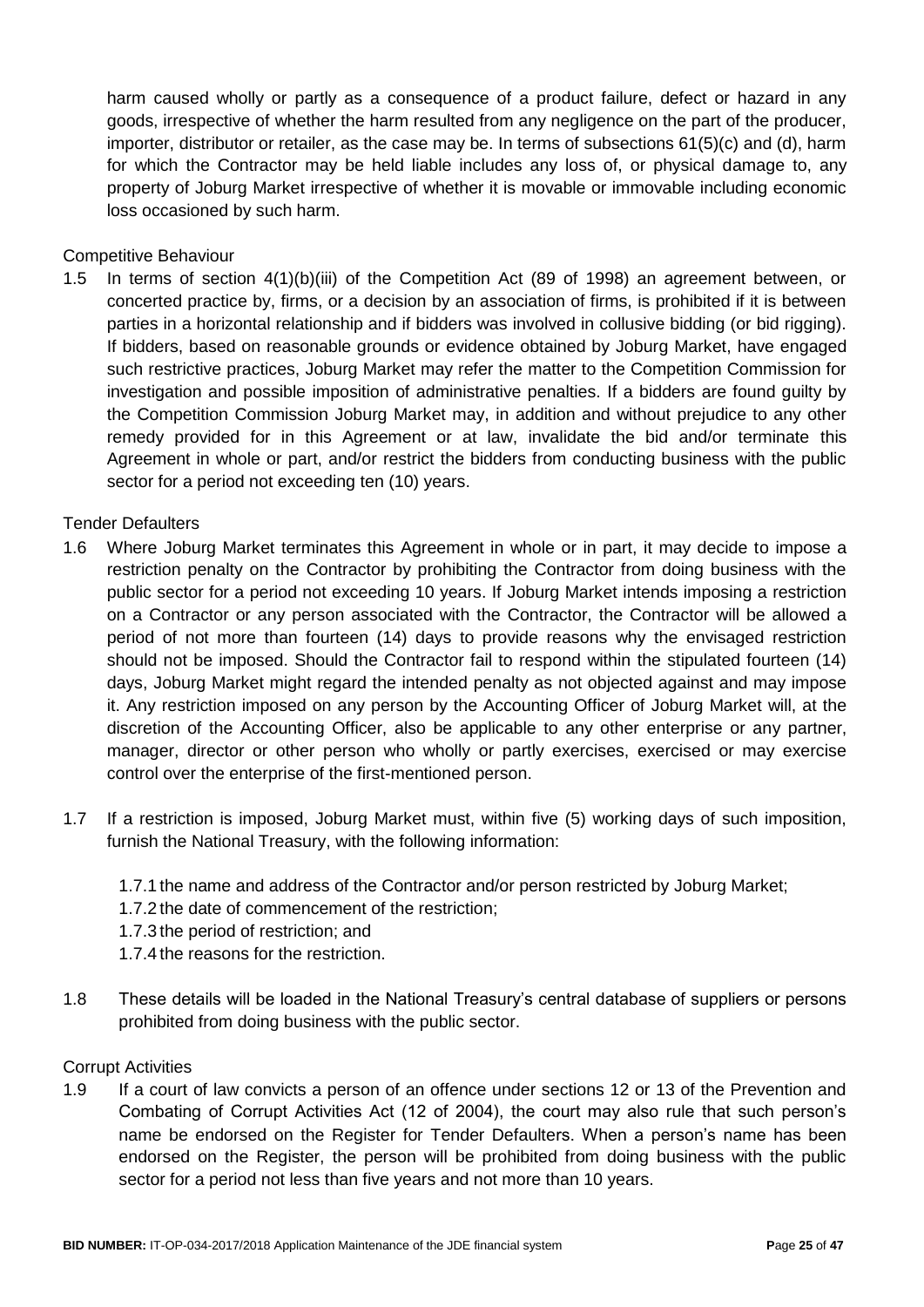### INTERPRETATION AND DEFINITIONS

#### 2. Interpretation

This Agreement shall be governed and interpreted in accordance with the laws of the RSA; and

- 2.1 headings shall be read for the purpose of reference only and shall not be used in the interpretation of nor modify nor amplify the terms of this Agreement.
- 2.2 words importing any gender include the others; the singular include the plural and vice versa and natural persons include created entities, other legal *personae* (corporate or unincorporate) and the state and vice versa.
- 2.3 all provisions of this Agreement are severable from each other and any provision which is or may become unenforceable shall be ineffective to the extent of such unenforceability and shall be treated as if not written and severed without invalidating the remaining provisions of this Agreement (or affecting the validity or enforceability of such provision in any other jurisdiction); the Parties who declare their intention that this Agreement would be executed without such unenforceable provision if they were aware of such unenforceability at the time of execution hereof and that this Agreement should be implemented or continue to be implemented, having regard to each Party's rationale and purpose in entering into this Agreement.
- 2.4 when any number of days is prescribed, these shall business days (unless days are described as calendar days in which event Saturdays, Sundays and public holiday's shall be included) reckoned exclusively of the first and inclusively of the last day.
- 2.5 any reference to any statute, regulation or other legislation shall be a reference to that statute, regulation or other legislation as at the Signature Date, and as amended or substituted from time to time thereafter.
- 2.6 the words "include", "including" and "in particular" shall be construed as being by way of example or emphasis and shall not be construed as, nor shall they take effect as, limiting the generality of any preceding words.
- 2.7 the rule of construction that a contract shall be interpreted against the Party principally responsible for the drafting or preparation of the contract, shall not apply.
- 2.8 any annexures, schedules, and/or documents ("appendices") referred to in this Agreement shall be deemed to be incorporated in and form an integral part hereof; in the event of a conflict between any appendices and this Agreement, the provisions of this Agreement shall prevail.
- 2.9 the termination of this Agreement shall not affect those of the provisions which provide that they shall operate after termination or which of necessity must continue to have effect thereafter notwithstanding that specific clauses do not expressly provide for such continuation.
- 2.10 any substantive provision imposing rights or obligations on a Party, notwithstanding that it is only in a definition clause, shall have effect as if it were a substantive provision in the body of this Agreement.
- 2.11 information supplied in the bidding documents shall be construed as material representations made by the Contractor, which induced Joburg Market to enter into this Agreement.
- 3. Definitions

Unless clearly inconsistent with or otherwise indicated by the context, the following expressions shall bear the meanings assigned to them and cognate expressions shall bear corresponding meanings in this Agreement: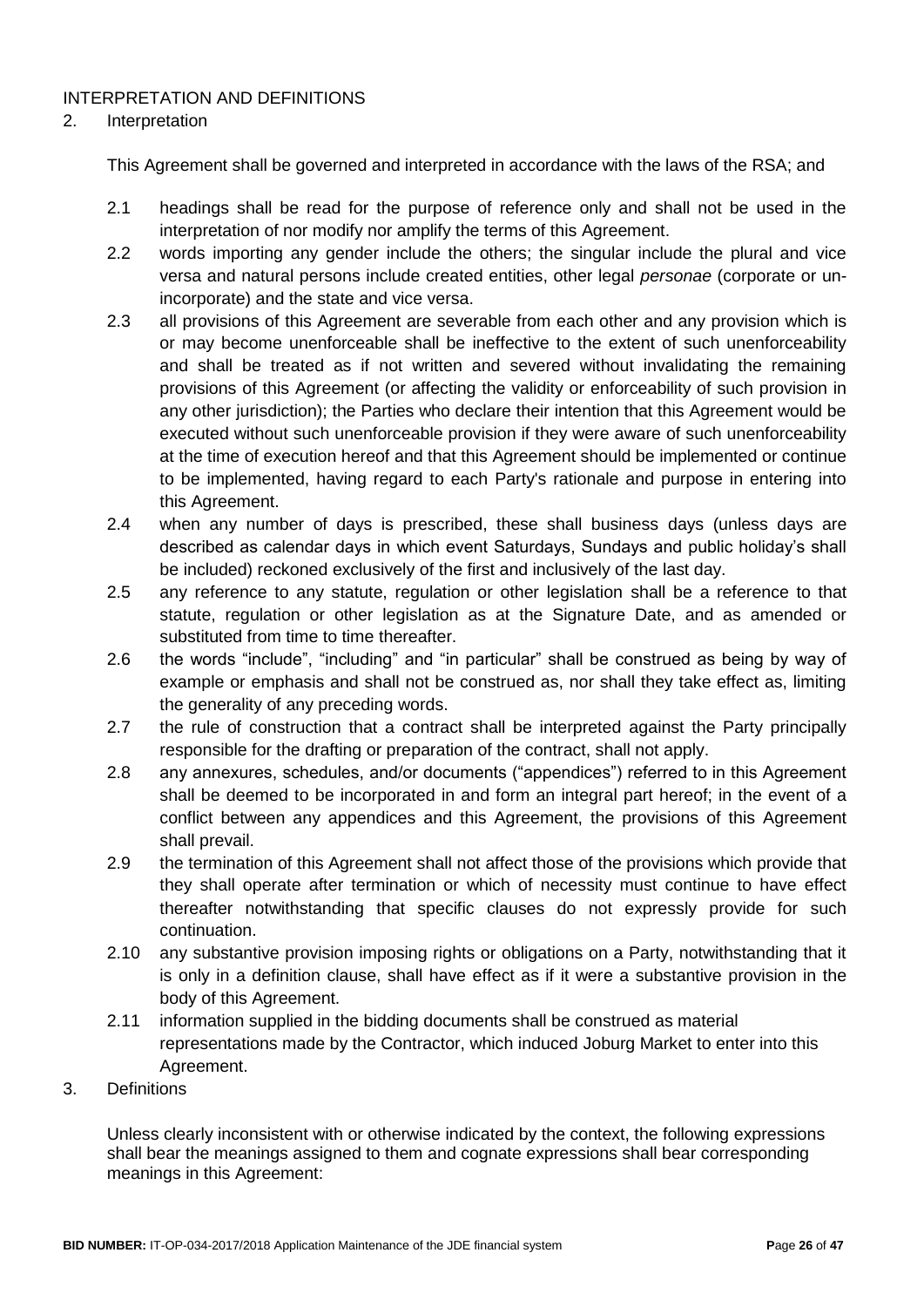- 3.1 "Agreement" means this Agreement entered into between Joburg Market and the Contractor including the appendices and all documents included therein by reference.
- 3.2 "Annexure A" means the Contractor's tender to supply the Product or render the Services or works to Joburg Market in terms of the scope of work and on the terms and conditions, pricing and payment terms set out therein.
- 3.3 "Annexure B" means a copy of Joburg Market Supply Chain Management Policy in terms of which this Agreement and the bid was specified, evaluated, adjudicated and awarded.
- 3.4 "Annexure C" means, if applicable to the subject matter of this Agreement and the Contractor's obligations in terms thereof, the Contractor's Personnel Schedule.
- 3.5 "Annexure D" means, if applicable to services rendered at Joburg Market's premises by the Contractor, the Occupational Health and Safety Act Agreement entered into between the Parties in terms of section 37(2) of that Act.
- 3.6 "Annexure E" means, if applicable in terms of the scope of work, the Contractor's Project Plan delivered to Joburg Market within the time specified therefore.
- 3.7 "Annexure F" means, if applicable to the Product or the subject matter of this Agreement and read conjunctively with the Contractor's obligations in terms of the Consumer Protection Act, the express warranties provided by the Contractor in relation to the Product.
- 3.8 "Annexure G" means a copy of the regulation 36 deviation approved by the Accounting Officer (Chief Executive Officer) of Joburg Market in the event that in the procurement of this Agreement the official procurement processes was dispensed with based on an exceptional circumstance allowed by the SCM Regulatory Framework.
- 3.9 "Closing Time" means the date and hour specified in the bidding documents for the receipt of bids.
- 3.10 "Commencement Date" means, notwithstanding the Signature Date, the date specified in the Contract Schedule.
- 3.11 "Confidential Information" means including this Agreement, Joburg Market's trade secrets, processes, techniques, methods, designs, products and organisational and other structures employed in its business, the contractual and financial arrangements with its suppliers, customers, employees, clients and other business associates, its financial details including its results, details of the prospective and existing clients, customers and employees, its business strategies, general modus operandi, client information including its customer lists and customer contact details, price lists, employee remuneration and salary packages, medical and/or patient information, computer programs and information systems, policies and procedures, diagnostic tools, data, diagrams, reports including incidents, incident reports, electronic and other visual and audio recordings, related statistics, specifications, charts, studies and Intellectual Property, know-how, trade and any other similar information all of which is, by its nature, confidential and/or proprietary to Joburg Market and its business.
- 3.12 "Contractor" means the incorporated entity, consortium, and partnership or individual who is the service provider, supplier or seller in terms of this Agreement, identified as such in the Contract Schedule; howsoever the Contractor may be legally constituted or formed.
- 3.13 "Contract Period" means the period set out in the Contract Schedule.
- 3.14 "Contract Price" means the price payable to the Contractor under this Agreement for the full and proper performance of its contractual obligations specified in the Contract Schedule.
- 3.15 "Corrupt Practice" means the offering, giving, receiving, or soliciting of a thing of value to influence the action of a public official in the procurement process or in the execution of this Agreement.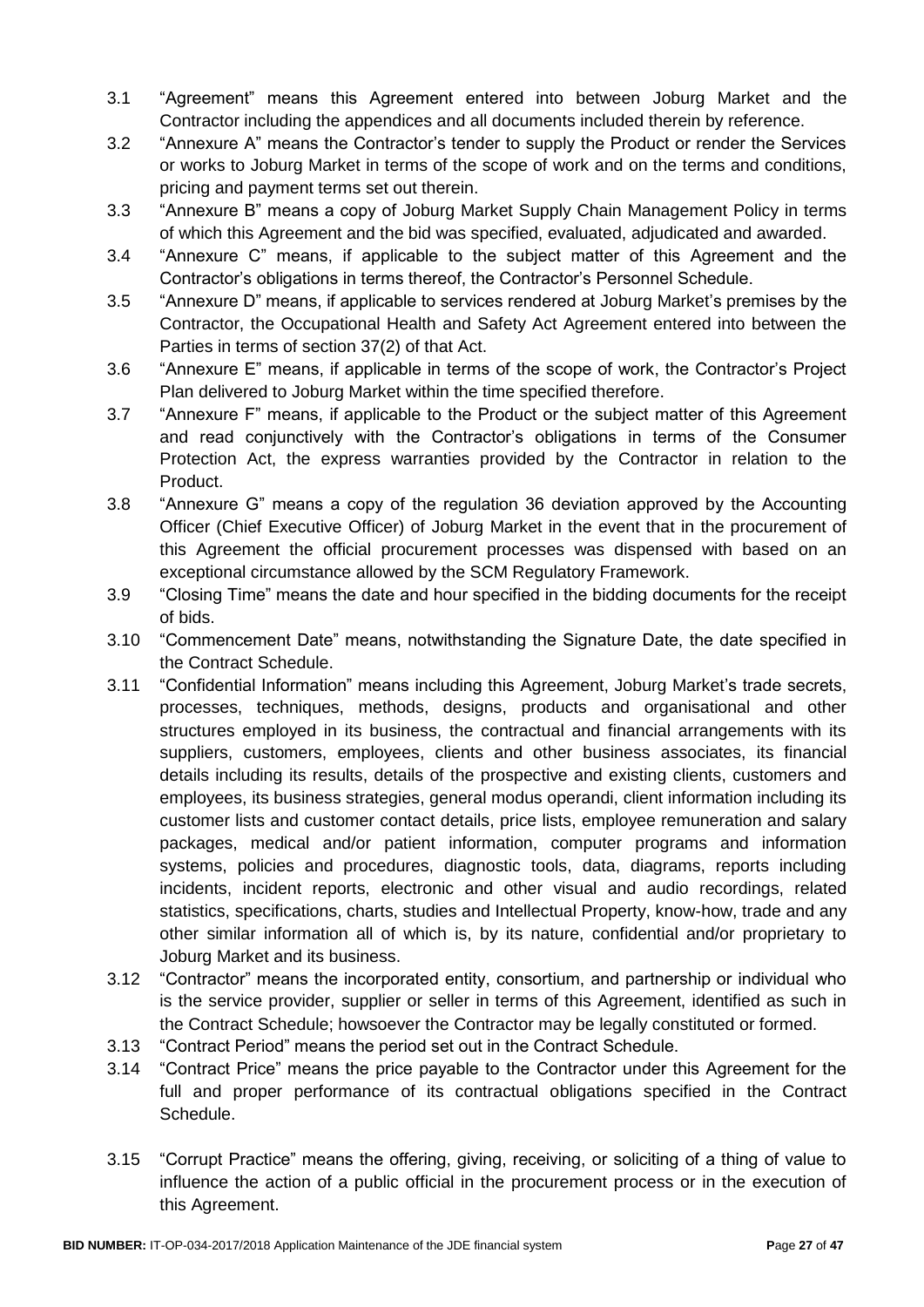- 3.16 "Countervailing Duties" are imposed in cases where an enterprise abroad is subsidised by its government and encouraged to market its products internationally.
- 3.17 "Country of Origin" means the place where the Product was mined, grown or produced or from which the services are supplied.
- 3.18 "CPI" means the headline consumer price index (for all urban areas) annual inflation rate, or such amended or replacement index, as published monthly by Statistics South Africa in Statistical Release P0141, available from <http://www.statssa.gov.za>.
- 3.19 "Default Interest" means interest chargeable in terms of this Agreement to unpaid amounts or outstanding obligations which interest shall be calculated, from the due date until date of payment, on a daily balance and compounded monthly in arrear at an annual rate of two percent (2%) above the prevailing, variable prime rate publicly quoted by ABSA Bank Limited from time to time.
- 3.20 "Delivery" means delivery of the Product (and a reference to the rendering any service or executing any works) inclusive of necessary clearing, documentation, carriage (through whatsoever mode), insurance, licensing, unloading, installation and commissioning in operational working order at the store, site or premises of Joburg Market (which shall, unless the contrary is agreed in writing, be performed, conducted and/or delivered in accordance with Joburg Market's usual policies and procedures), the Contractor bearing all the risks and charges in the Product until completion of delivery is confirmed in writing by Joburg Market.
- 3.21 "Delivery Period" means that period agreed in writing between the Parties in relation to Delivery of the Product or parts thereof by the Contractor, any delay in which shall be deemed a breach of this Agreement and entitle Joburg Market to exercise its remedies in terms of this Agreement or at law.
- 3.22 "Dumping" means a private enterprise resident outside of the RSA market its goods on own initiative in the RSA at lower prices than that of the Country of Origin and which have the potential to harm the local industries in the RSA.
- 3.23 "Fraudulent practice" means a misrepresentation of facts in order to influence a procurement process or the execution of this Agreement to the detriment of any bidder or Joburg Market, and includes collusive practice among bidders (prior to or after bid submission) designed to establish bid prices at artificial non-competitive levels and to deprive the bidder of the benefits of free and open competition.
- 3.24 "Intellectual Property" means collectively, patents, copyright, trademarks, logos, style names, slogans, designs, models, methodologies, inventions, software object code or programme interface and/or structure, and any other type of intellectual property (whether registered or unregistered including applications for and rights to obtain, use or for their protection) which are used or held, whether or not currently, in connection with Joburg Market's business and includes the Confidential Information and, "know-how" being ideas, designs, documents, diagrams, information, devices, technical data, scientific data, secret and other processes and methods used in connection with Joburg Market's business, and, all available information regarding marketing and promotion of the goods and services of Joburg Market, and, all and any modifications or improvements to any of them.
- 3.25 "Joburg Market" means Joburg Market (SOC) Limited (trading as Joburg Market), a corporatized municipal entity incorporated in terms of the laws of the RSA under registration number 2000/023383/07 and with VAT registration number 4840195038, with its *domicilium citandi et executandi* situated at The Office of the CEO, 3<sup>rd</sup> Floor, Main Building, Joburg Market, 4 Fortune Road (off Heidelberg Road), City Deep, 2049, Johannesburg.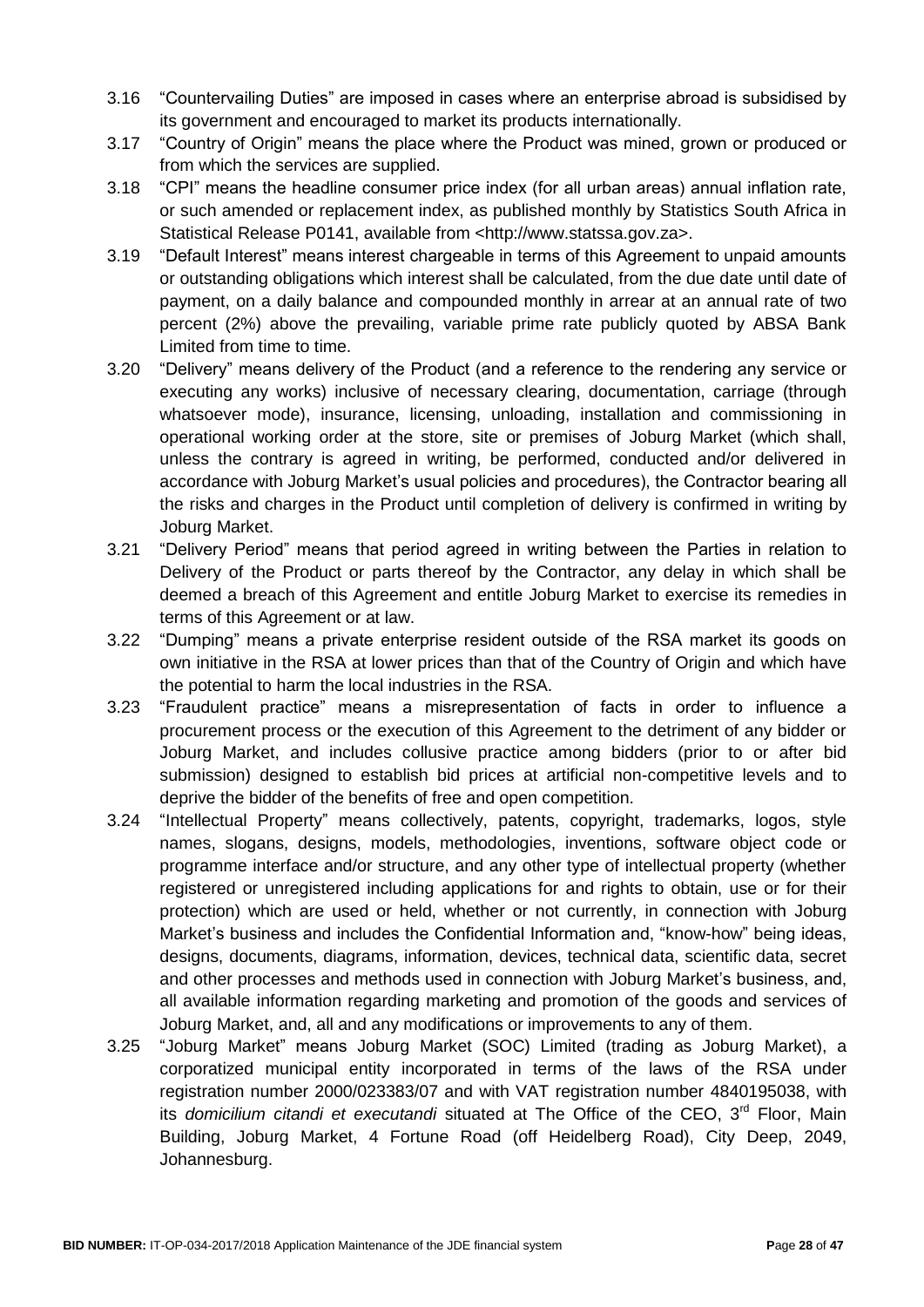- 3.26 "Imported Content" means that portion of the bidding price represented by the cost of components, parts or materials which have been or are still to be imported (whether by the Contractor or its subcontractors) and which costs are inclusive of the costs abroad, plus freight and other direct importation costs such as landing costs, dock dues, import duty, sales duty or other similar tax or duty at the RSA place of entry as well as transportation and handling charges to the factory in the RSA where the Product covered by the bid will be manufactured.
- 3.27 "Local Content" means that portion of the bidding price, which is not included in the imported content provided that local manufacture does take place.
- 3.28 "Order" means an official written order or requisition issued for the supply of the Product.
- 3.29 "Parties" mean the Contractor and Joburg Market and "Party" shall mean that one of them be indicated by the context.
- 3.30 "Product" means, depending on the subject matter of this Agreement, either or both of:
	- 3.30.1 "Goods" e.g. plant, equipment, machinery, manufactured items and/or other materials or combined works that the Contractor is required to supply to Joburg Market including (where usually, logically or of right or common practice) ancillary services such as installation, commissioning, provision of technical assistance, after sales support, warranty services etc. and/or
	- 3.30.2 "Services" e.g. those functional, consulting and/or professional services or combined works the Contractor as service provider is required to render to Joburg Market including (where usually, logically or of right or common practice) ancillary goods such as spare parts, packing, documents, manuals, reports etc.).
- 3.31 "RSA" means the Republic of South Africa as defined in section 1 of the Constitution of the Republic of South Africa (108 of 1996).
- 3.32 "Signature Date" means the date of the on which this Agreement, or any other document in relation thereto, is signed by the Party signing it last in time on the last date in time.
- 3.33 "VAT" means Value-Added Tax defined and levied in terms of the Value-Added Tax Act (89 of 1991) and unless stated to the contrary, all amounts quoted in this Agreement are quoted exclusive of VAT.

#### TERMS AND CONDITIONS OF SUPPLY AND/OR SERVICE

- 4. Relationship between the Parties
	- 4.1 The Contractor shall fulfil its obligations in terms of this Agreement as an independent contractor to Joburg Market and not as an employee, labour broker, agent, partner (whether in consortium or joint venture) of Joburg Market; and, neither it nor any of its employees shall hold itself/themselves out as being the same.
	- 4.2 In addition, save as set out herein, neither Party shall be entitled to bind the other Party to any representation, obligation or promise of any nature whatsoever, pledge the credit of the other or incur any liability on behalf of the other Party or purport to do so.

#### 5. Good Faith and Commitment to Ethical Conduct

- 5.1 The Parties commit to ethical business conduct and undertake to exercise and display the utmost good faith to one another in giving effect to the terms of this Agreement.
- 5.2 Without limiting the generality of the foregoing the Parties undertake not to accept, offer, induce, permit or promote the acceptance or offering of any gratuity, enticement, incentive or gift that could reasonably be regarded as a bribe or an attempt to otherwise exert undue influence over the recipient.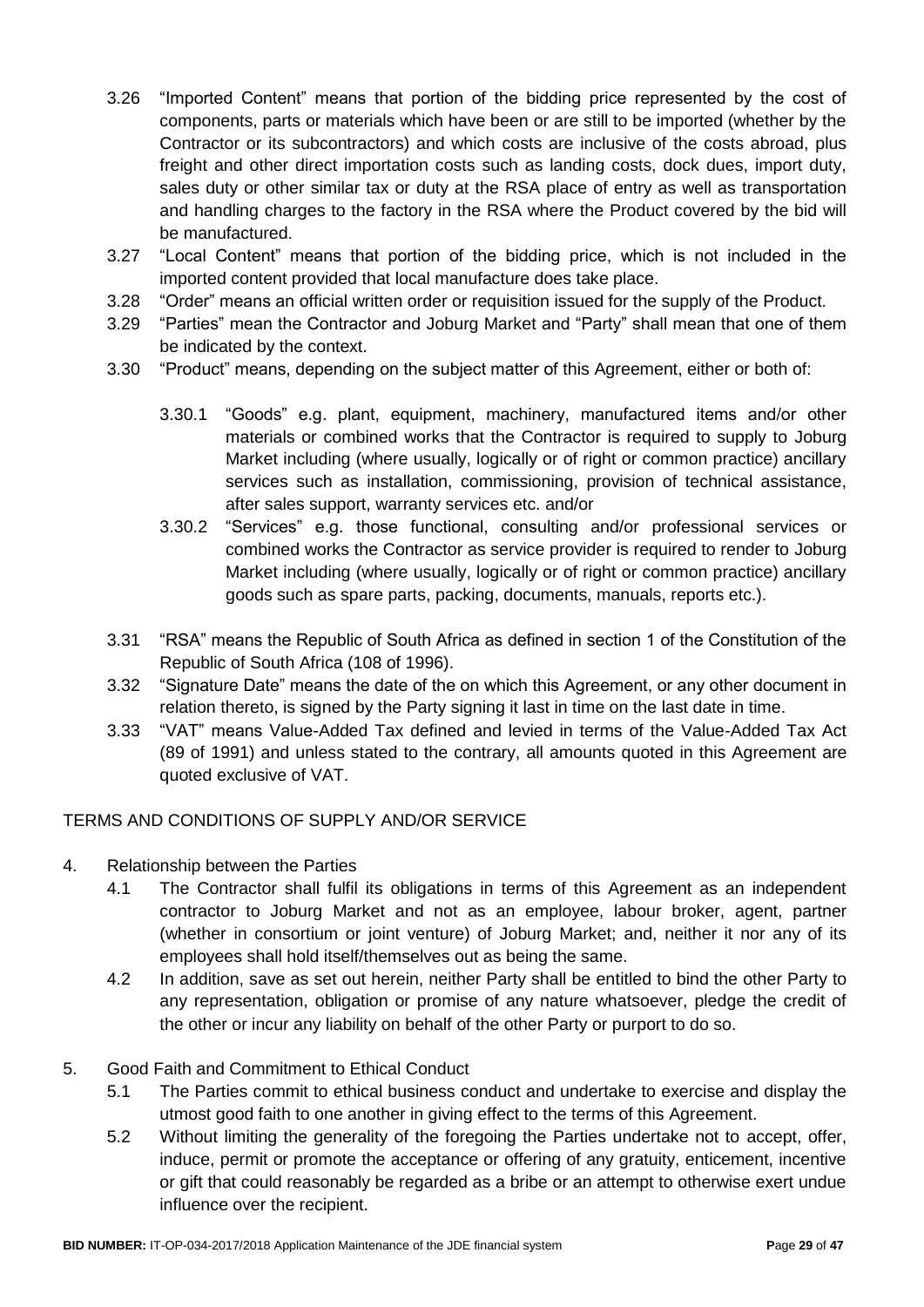- 5.3 The Parties will use their best endeavours to prevent their officers, employees, agents and contractors from doing any of the foregoing; or, to otherwise act in a manner which a reasonable and informed person would regard as unethical or do anything which could reasonably be expected to damage or diminish the reputation or business image of the other.
- 6. Commencement, Duration and Renewal
	- 6.1 This Agreement shall commence on the Commencement Date and endure for the Contract Period, delimited in terms of time and/or the expenditure of a particular amount, as set out in the Contract Schedule.
	- 6.2 In the event that the Contractor's obligations is to be performed in terms of a project plan or in phased or other manner, the same shall be set out in a separate annexure.
	- 6.3 Unless provision is made for renewal in the Contract Schedule, this Agreement shall terminate on the expiry of the Contract Period unless terminated earlier in terms of this Agreement or at law. Any renewal shall be conditional upon the subject matter of this Agreement being susceptible for renewal and, the proper performance by the Contractor of its obligations during the initial Contract Period.
	- 6.4 However, notwithstanding anything to the contrary contained in this Agreement or any terms contained in any document produced whether in relation to this Agreement of otherwise by Joburg Market or the Contractor, any renewal of this Agreement shall at all times:
		- 6.4.1 remain within the discretion and at the option of Joburg Market,
		- 6.4.2 be express and in writing, and
		- 6.4.3 executed no sooner than three (3) months before and no later than the termination date.
- 7. Product Scope / Scope of Work

The relevant part of Annexure A shall apply in relation to the description, quality and quantity of the Product (goods, services, works or any combination thereof) to be delivered to Joburg Market in terms of this Agreement.

- 7.1 The Product shall conform to the standards, specifications and/or scope of work set out in the bidding documents and, where applicable, be packed in a manner designed to prevent damage or deterioration during transit to its final destination / Joburg Market, which packing, marking, case size, weights and documentation both inside and outside the packaging shall:
	- 7.1.1 be sufficient to withstand, without limitation, rough handling during transit and exposure to extreme temperatures, salt and precipitation during transit, and open storage.
	- 7.1.2 take into consideration, where appropriate, the location of the Product's final destination and the absence of heavy handling facilities at all points in transit.
	- 7.1.3 comply strictly with such special requirements expressly provided for in the bidding documents and in any subsequent instructions ordered by Joburg Market.

### Incidental Product / Services

7.2 The bid documents may require that the Contractor provide any or all of the following incidental Product (services, goods or works including materials, notifications, and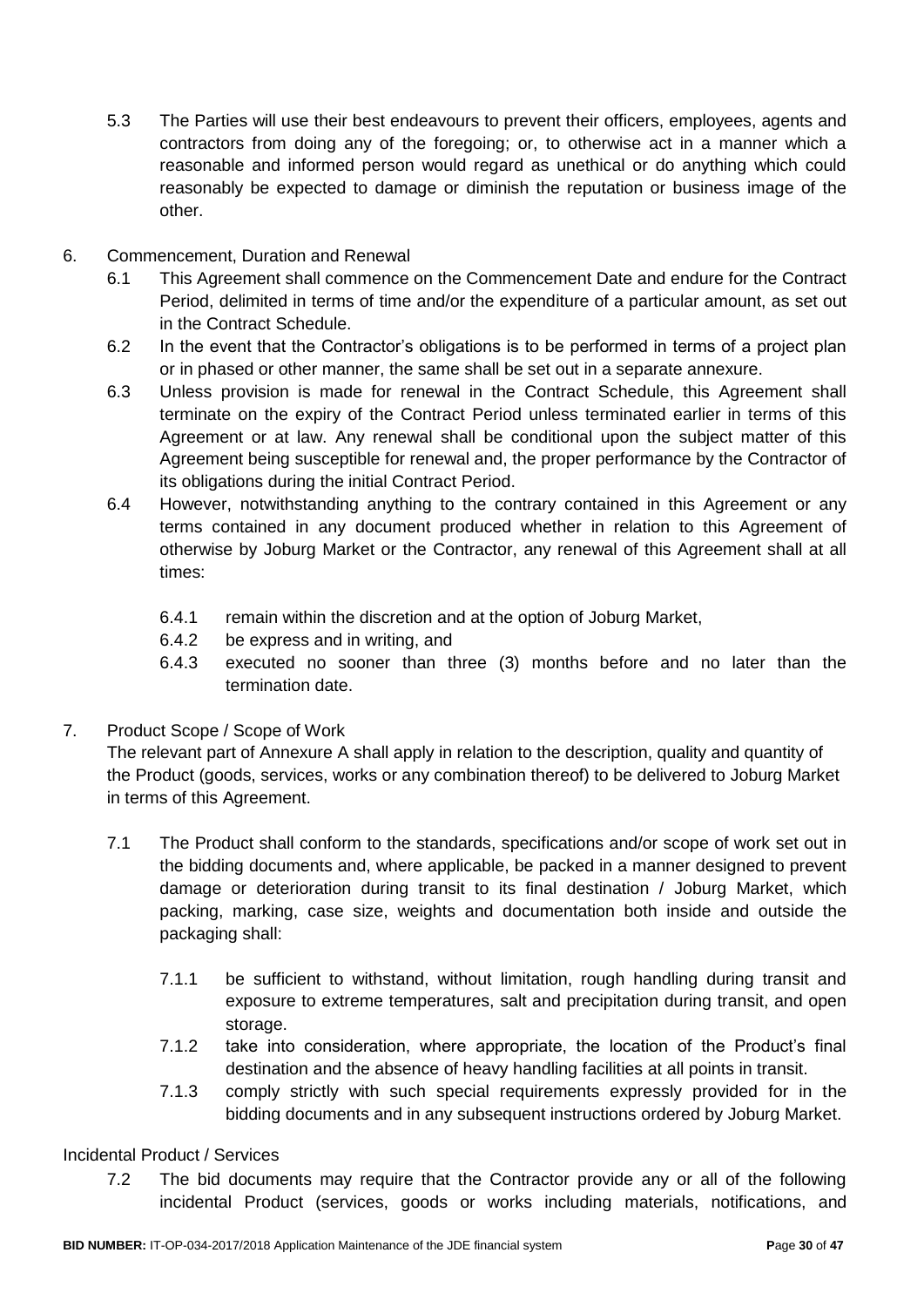information pertaining to spare parts manufactured or distributed by the Contractor or its principal):

- 7.2.1 performance or supervision of on-site assembly and/or commissioning of the Product.
- 7.2.2 furnishing of tools required for assembly and/or maintenance of the Product.
- 7.2.3 furnishing of a detailed operations and maintenance manual for each appropriate unit of the Product.
- 7.2.4 performance or supervision or maintenance and/or repair of the Product, for a period agreed by the Parties, provided that this shall not relieve the Contractor of any warranty obligations under this Agreement.
- 7.2.5 training of Joburg Market's personnel, at the Contractor's plant and/or on-site, in assembly, start-up, operation, maintenance, and/or repair of the Product.
- 7.2.6 such spare parts as Joburg Market may elect to purchase from the Contractor, provided that this election shall not relieve the Contractor of any warranty obligations under this Agreement and advance notification to the discontinuation of any particular model of Product, spare parts etc. in sufficient time to permit Joburg Market to procure needed requirements.
- 7.3 Prices charged by the Contractor for incidental Product and/or services, if not included in the Contract Price, shall be agreed upon in advance by the Parties and shall not exceed the prevailing rates charged to other Parties by the supplier for similar services.
- 8. Product Guarantee
	- 8.1 The Contractor warrants that the Product shall be fit for the intended purpose of use and free of defect, arising from design, materials, or workmanship (except when the design and/or material is required by Joburg Market's specifications) or from any act or omission of the Contractor and that it is new, unused, of the most recent or current model, and incorporates all recent improvements in design and materials unless provided otherwise in the bid documents.
	- 8.2 Unless a more favourable Product warranty is offered by the Contractor or warranty terms are expressly agreed between the Parties (refer annexures and Contract Schedule), this warranty shall remain valid for twelve (12) months after the Product have been delivered to Joburg Market or, for eighteen (18) months after the date of shipment from the port or place of loading in the source country, whichever period concludes earlier.
	- 8.3 Joburg Market shall notify the Contractor in writing of any claims arising under this warranty. Upon receipt of such notice, the Contractor shall, within the reasonable period specified therein and with all reasonable speed, repair or replace the defective goods or parts thereof, without costs to Joburg Market. If the Contractor, having been notified, fails to remedy the defect(s) within the period specified in the notice, Joburg Market may proceed to take such remedial action as may be necessary at the Contractor's risk and expense and without prejudice to any other rights, which Joburg Market may have against the Contractor.
- 9. Contractor Personnel

The Contractor shall employ and provide all qualified and experienced personnel required to perform the Services and shall take all measures necessary and shall provide all materials and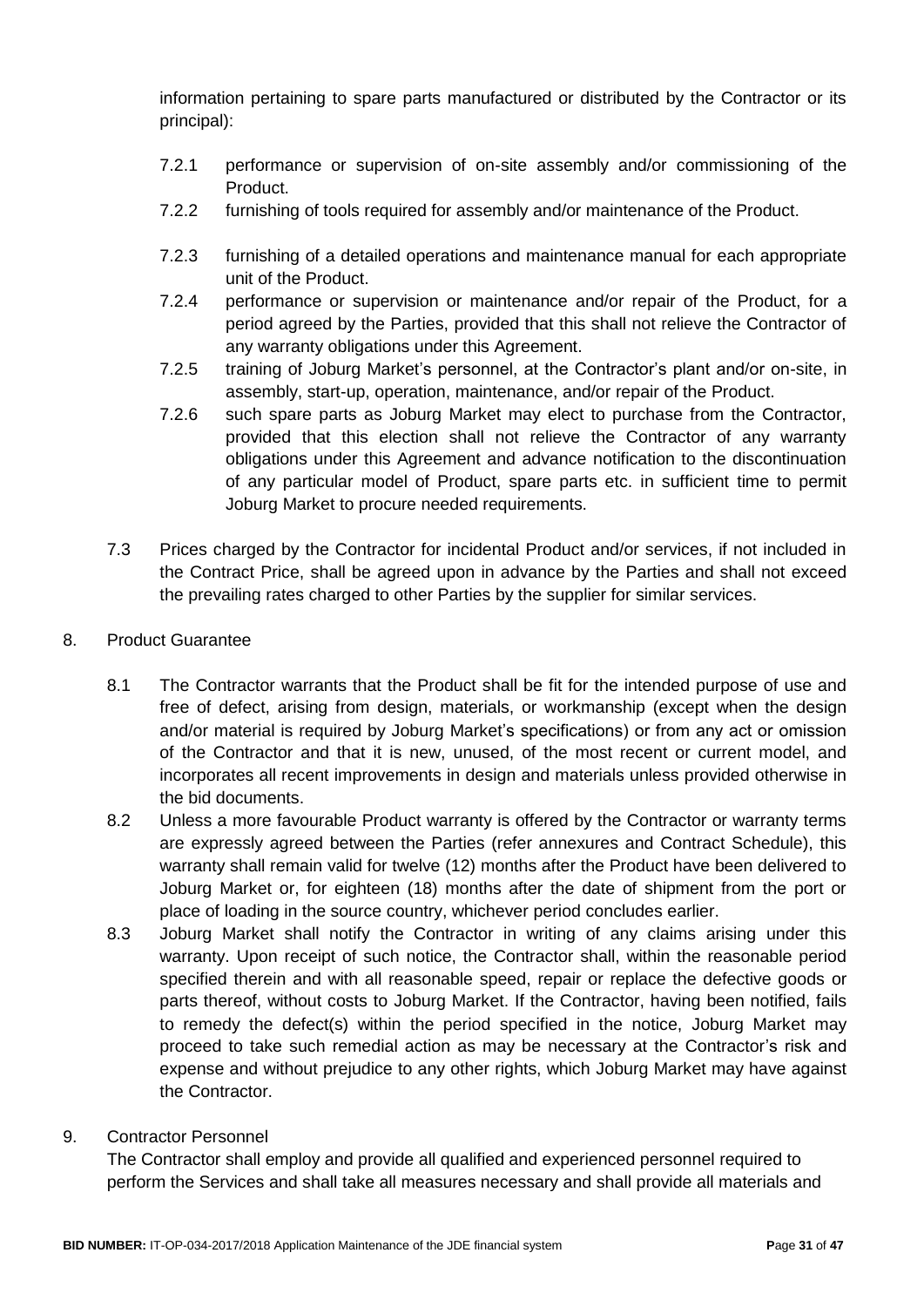equipment necessary to enable personnel to perform their duties in an efficient, workmanlike and professional manner.

Personnel Schedule

- 9.1 If required in terms of this Agreement, the Contractor shall provide key persons or named personnel listed (including titles, job descriptions, qualifications and estimated periods of engagement) in a Personnel Schedule who will perform specific duties for periods of time indicated therein in the delivery of the Product; and shall forward same to Joburg Market for approval within ten (10) days of the Signature Date or the Commencement Date (whichever is the earlier).
- 9.2 If at any time, a key person cannot be made available, the Contractor may engage a replacement who is equally or better qualified to perform the stated duty. Where the fees for the Product are time-based, the fee payable for a person provided as a replacement to a named key person shall not exceed that which would have been payable to the person replaced and the Contractor shall bear all additional costs arising out of or incidental to replacement of personnel.
- 9.3 Where the Contractor proposes to utilise a person not listed in the Personnel Schedule, it shall submit the name, relevant qualifications and experience of the proposed replacement person to Joburg Market for approval. Should Joburg Market not object in writing within ten (10) days of receipt of such notification, the replacement shall be deemed to have been approved by Joburg Market.
- 10. Payment and Pricing

The Contract Price shall be fixed and not vary from the Contractor's tendered prices with the exception of variations allowed in the tender document.

- 10.1 The method and conditions of payment (in South African Rand) to be made to the Contractor under this Agreement shall be specified in relevant part of Annexure A. Unless specified to the contrary in Annexure A, payment shall be made thirty (30) days from the end of the month in which the relevant invoice is received.
- 10.2 Notwithstanding the foregoing, payment shall at all times remain subject to such deductions / penalties as may be allowed in terms of this Agreement and the Contractor upon fulfilment of its obligations furnishing Joburg Market with an valid tax invoice accompanied by a copy of the delivery note, completion certificate or such other document as may be prescribed or customary given the subject matter of the Product delivered.

#### Increases

10.3 The Contractor shall not be entitled to increase its rates or prices to Joburg Market; however, in the event of an annual of multi-year agreement, the Contractor shall be entitled, on the anniversary of the Commencement Date, to increase its rate and/or prices to Joburg Market by an amount not exceeding CPI.

#### Taxes and Duties

10.4 The Contractor shall be entirely liable for all taxes, stamp duties, license fees, and other such levies imposed in relation to the Product / this Agreement, whether levied in the RSA or abroad, until the Product is delivered to Joburg Market.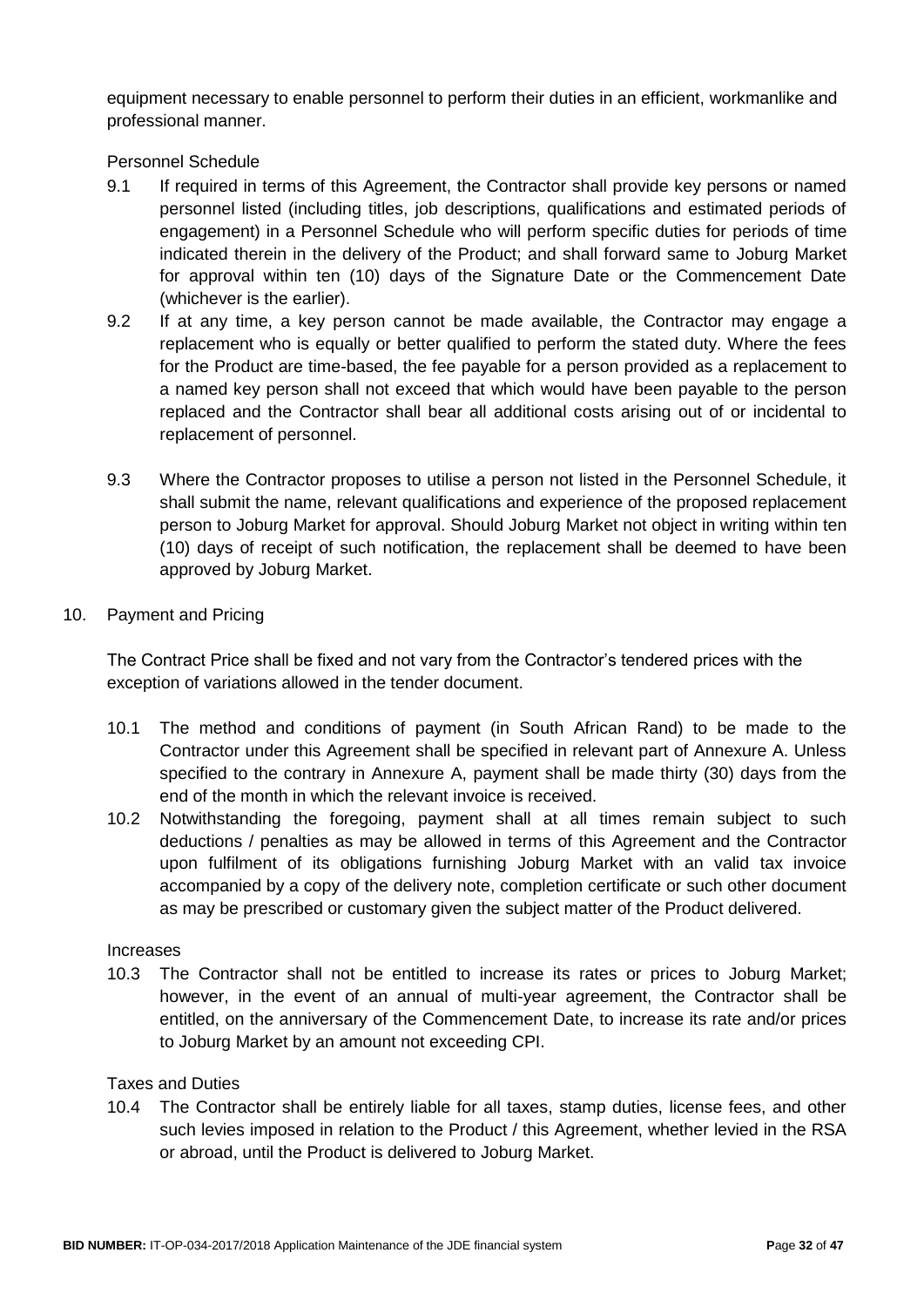Withholding and Set-Off

10.5 The Contractor shall not be entitled because of any (improvement) lien, set-off, counterclaim, abatement or other similar deduction to withhold delivery or hand-over of any of the Product under any circumstances including when same is disputed.

### 11. Performance Security

If specified in the bid documents, Joburg Market may within thirty (30) days of the Signature Date, require the Contractor to furnish Joburg Market with performance security in the amount specified in the bid documents (refer Contract Schedule), the furnishing of which shall be a resolutive condition to the continued operation of this Agreement.

- 11.1 The performance security shall be denominated in South African Rand and shall be a bank guarantee or an irrevocable letter of credit issued by a reputable bank located in the RSA.
- 11.2 The bank guarantee shall be payable to Joburg Market on demand, in whole or in part, as either contractual penalties or, as compensation for any loss resulting from the Contractor's failure to comply with its obligations under this Agreement.
- 11.3 The performance security will be discharged by Joburg Market and returned to the Contractor not later than thirty (30) days following the date of completion of the Contractor's obligations under this Agreement, including any warranty obligations, unless otherwise specified.

### 12. Performance Review and Contractual Penalties

The Contractor's performance of its obligations in terms of this Agreement may be monitored and evaluated by Joburg Market in terms of its performance measurement criteria and contract management systems from time to time against the requirements of this Agreement. In the event that the Contractor's performance is at any time, in Joburg Market's reasonable opinion:

- 12.1 not carried out in accordance with this Agreement and/or any instruction to rectify any performance shortcoming, whether or not the obligation arose as a result of a breach of this Agreement or a performance evaluation, or
- 12.2 of a quality not in conformance with the specifications that places the objectives of this Agreement or Joburg Market's public service delivery mandate at undue risk, or
- 12.3 represents a performance shortcoming or delay or a series or trend of such shortcomings or delays which is likely to continue or recur,

Joburg Market shall at its discretion and with reservation of Joburg Market's rights in terms of this Agreement and its remedies at law to:

12.4 suspend the Contractor and at the Contractor's cost take or cause corrective action and/or take over the rendering of the services / supply of the goods in whole or in part (itself or through another party) to the extent and for the time deemed necessary to remedy or rectify the performance shortcomings or delays, or

without prejudice to claim damages in lieu of the following and/or Joburg Market's right to terminate this Agreement, to deduct from any payments due and payable to the Contractor:

12.5 a contractual penalty, calculated on the delivered price or Contract Price of the delayed goods or underperformed services, per instance, in an amount equal to the Default Interest pro-rated per day of delay or as a percentage of underperformance, and/or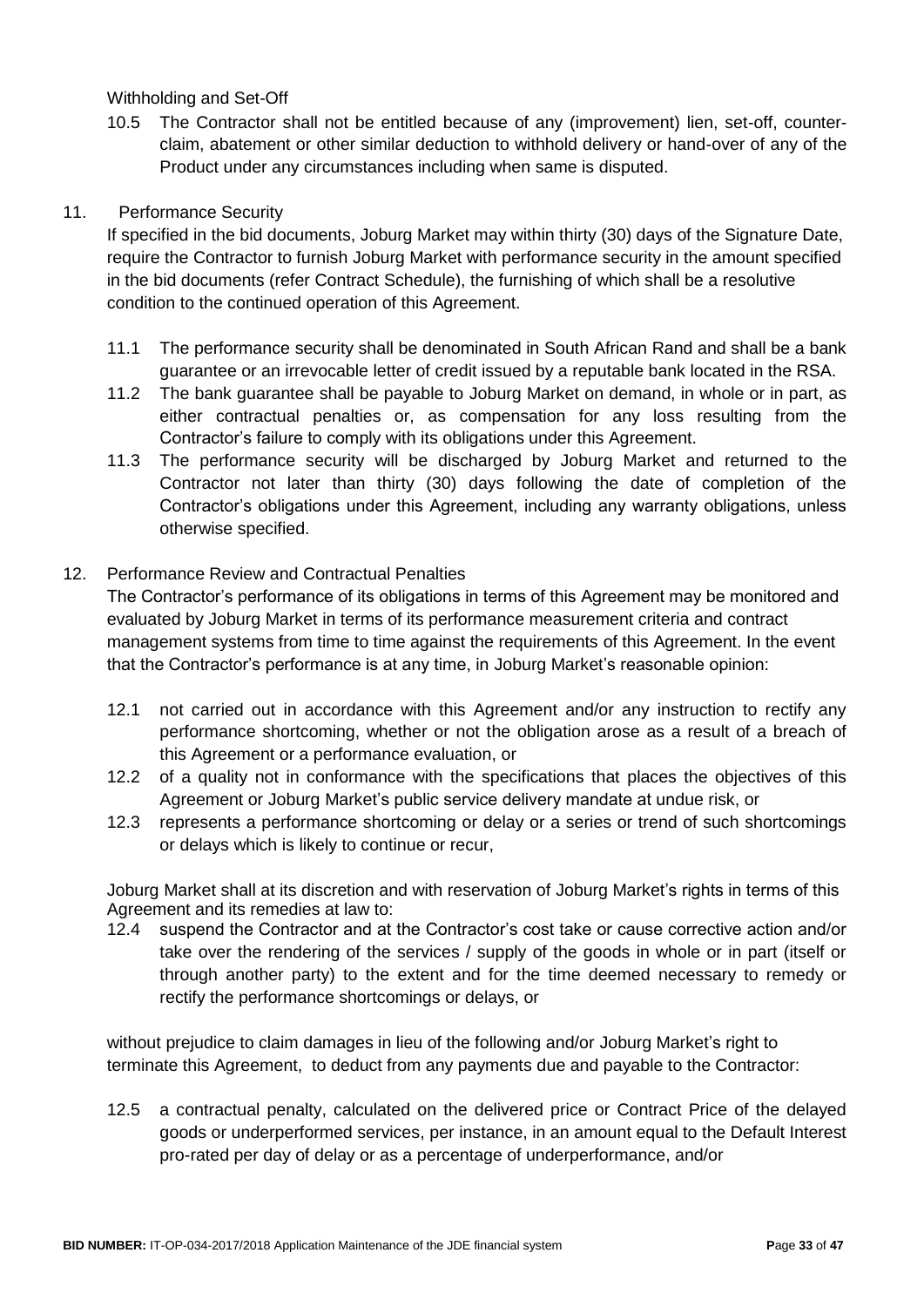- 12.6 calculated as the reasonable cost of repair or replacement, any damage to Joburg Market's property, plant, equipment and/or infrastructure attributable to the wilful or negligent actions and/or omissions of the Contractor.
- 13. Inspections, Tests and Analyses
	- 13.1 All pre-bidding testing will be for the account of the bidder / Contractor. If it is a bid condition that Product to be produced or rendered should at any stage during production or execution or on completion be subject to inspection, the premises of the bidder or Contractor shall be open, at all reasonable hours, for inspection by a representative or nominee of Joburg Market.
	- 13.2 If there are no inspection requirements indicated in the bidding documents but during the Contract Period Joburg Market in its discretion decide that inspections shall be carried out, the Contractor shall make the necessary arrangements, including payment arrangements with the testing and/or certification authority concerned. If the results of the foregoing inspections, tests and/or analyses reflects that the Product is:
		- 13.2.1 in good order and/or complies with the bid requirements, the cost of the inspections, tests and analyses shall be defrayed by Joburg Market, or
		- 13.2.2 defective and/or does not comply with the bid requirements, tests and analyses shall be defrayed by the Contractor.
	- 13.3 Joburg Market shall, irrespective of whether defective and/or non-compliant Product was previously accepted by it, be entitled to reject the same based on the inspections, tests and/or analyses result.
	- 13.4 Any Product may on or after (subject to the Product guarantee) Delivery be inspected, tested or analysed and may be rejected if found not to comply with the requirements of this Agreement. Such rejected Product shall be held at the cost and risk of the Contractor who shall, when called upon, remove them immediately at its own cost and forthwith substitute them with Product which do comply with the requirements of this Agreement. Failing such removal, the rejected Product shall be returned at the Contractor's cost and risk. Should the Contractor fail to provide the substitute supplies forthwith, Joburg Market may, without giving the Contractor further opportunity to substitute the rejected Product, purchase such Product as may be necessary at the expense of the Contractor.
	- 13.5 Joburg Market's right (whether personally or through a third party) to test, inspect, analyse or certify the Product and the remedies set out above, shall be without prejudice to Joburg Market's right to terminate this Agreement for breach, impose contractual penalties or to claim damages in lieu of the penalty.

### 14. Limited Exclusivity

The appointment of the Contractor by Joburg Market is on an exclusive basis and Joburg Market shall for the duration of this Agreement obtain all of the Product listed in the scope of work from the Contractor, subject thereto that:

- 14.1 the Contractor is not in default of its obligations in terms of this Agreement, failing which the exclusivity afforded to the Contractor shall end and Joburg Market shall be free to conclude contractual arrangements with third parties.
- 14.2 no provision in this Agreement shall prohibit the procurement of similar Product from a national department, provincial department, or a local authority; or, outside of this Agreement in small quantities or to have minor essential Product executed if an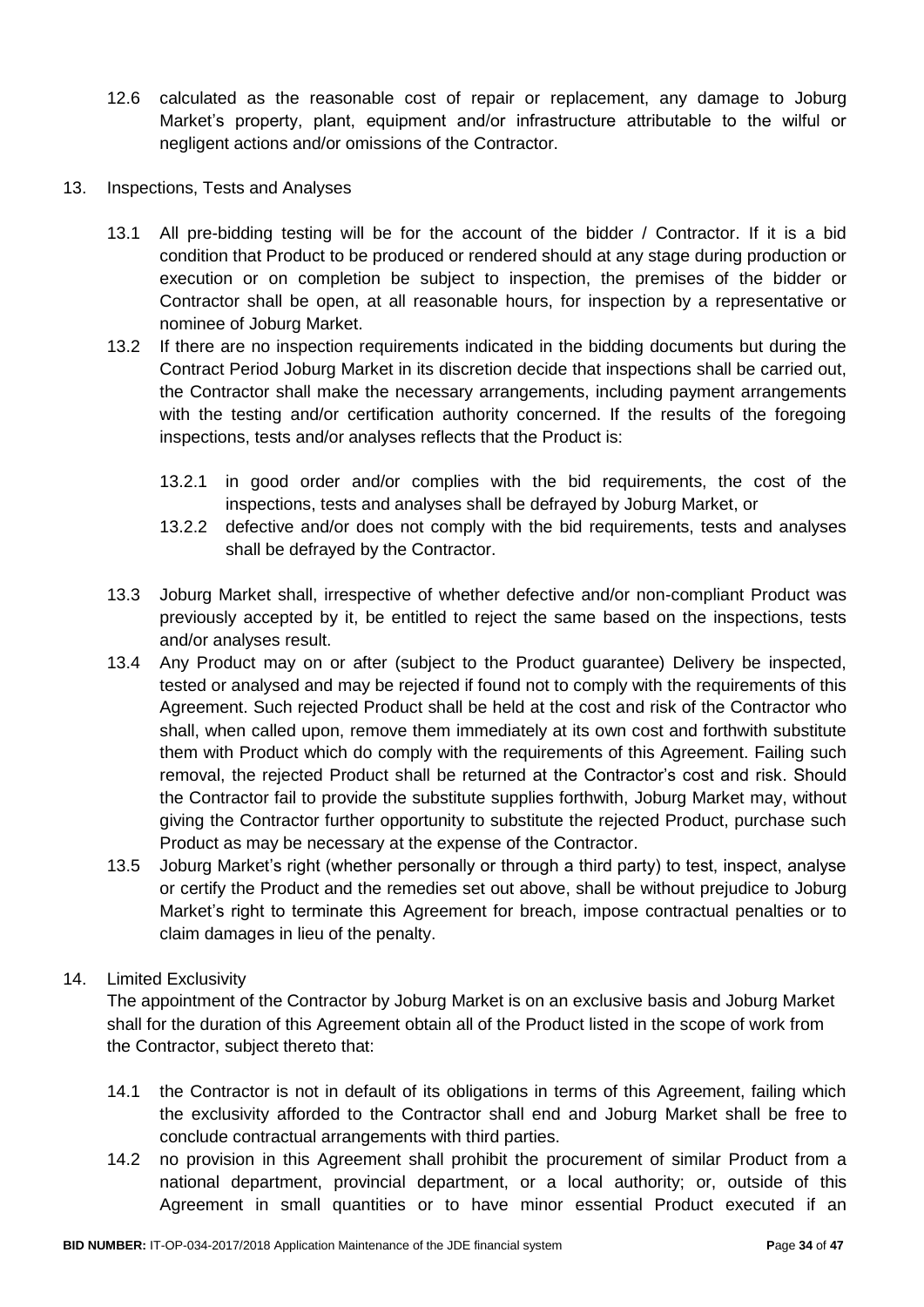emergency arises which in Joburg Market sole discretion cannot timeously be delivered / rendered by the Contractor.

- 15. Intellectual and Property Rights
	- 15.1 In respect of the Product any of the same that are either transferred or rendered to Joburg Market under this Agreement, including without limitation the items listed in the scope of work (if any) or any part of them, the Contractor warrants, to the best of its knowledge, that it has full clear and unencumbered title to all such items, and that at the date of delivery of such items to Joburg Market it will have full and unrestricted rights to sell and transfer the Product. For the avoidance of doubt, it is recorded that any Intellectual Property Rights created prior to the Commencement Date or the Signature Date (whichever is the earlier), shall vest exclusively with the Party who created same and this Agreement does not transfer to the receiving Party title to any Intellectual Property Rights so vested.
	- 15.2 The Contractor hereby indemnifies Joburg Market against losses arising directly out of any claim brought by a third party that operation, possession or use of the Product in accordance with the terms of this Agreement infringes an RSA patent or copyright or is subject to claims of misappropriation of trade secrets protected by RSA law. Where any Product become the subject of any such claims, the Contractor may, in consultation with Joburg Market, choose to either at the Contractor 's cost to:
		- 15.2.1 obtain the right of use of the Product if commercially practicable, or
		- 15.2.2 replace or modify the Product to avoid the claim of infringement, or
		- 15.2.3 require that Joburg Market cease use of the item of Product and return it to the Contractor / supplier, in which case the Contractor shall refund Joburg Market the consideration paid by Joburg Market for that item of Product and any additional costs incurred by Joburg Market in relation to such return including the costs of obtaining reasonably similar replacement Product.
	- 15.3 This indemnity shall not apply if such claim is made by a parent, subsidiary or affiliate of Joburg Market or Joburg Market's holding company, or results from any modification, alteration, repair or addition made by Joburg Market to the Product to the extent that if it were removed, the infringement or violation would cease, or arises out of the use by Joburg Market of the Product in combination with any other product, service or materials.
- 16. Confidentiality, Non-Disclosure and Use of Contract Documents
	- 16.1 All of Joburg Market's Confidential Information, Intellectual Property and know-how received by or exchanged with the Contractor, shall be kept confidential and not disclosed by the Contractor to any person other than a person employed by the Contractor in the performance of this Agreement. Disclosure to employed persons shall be made in confidence and shall extend only as far as may be necessary for purposes of such performance and the Contractor shall take all reasonable steps to minimise the risk of disclosure.
	- 16.2 Notwithstanding the foregoing, the Contractor may disclose Confidential Information to its own professional advisers and, if required to do so by law or any applicable regulatory requirement or requested to do so by any regulatory body to whose jurisdiction the Contractor is subject or with whose instruction it is customary to comply.
	- 16.3 All documents produced in the course of this Agreement or in relation thereto, shall remain or become, as the case may be, the property of Joburg Market and Joburg Market shall be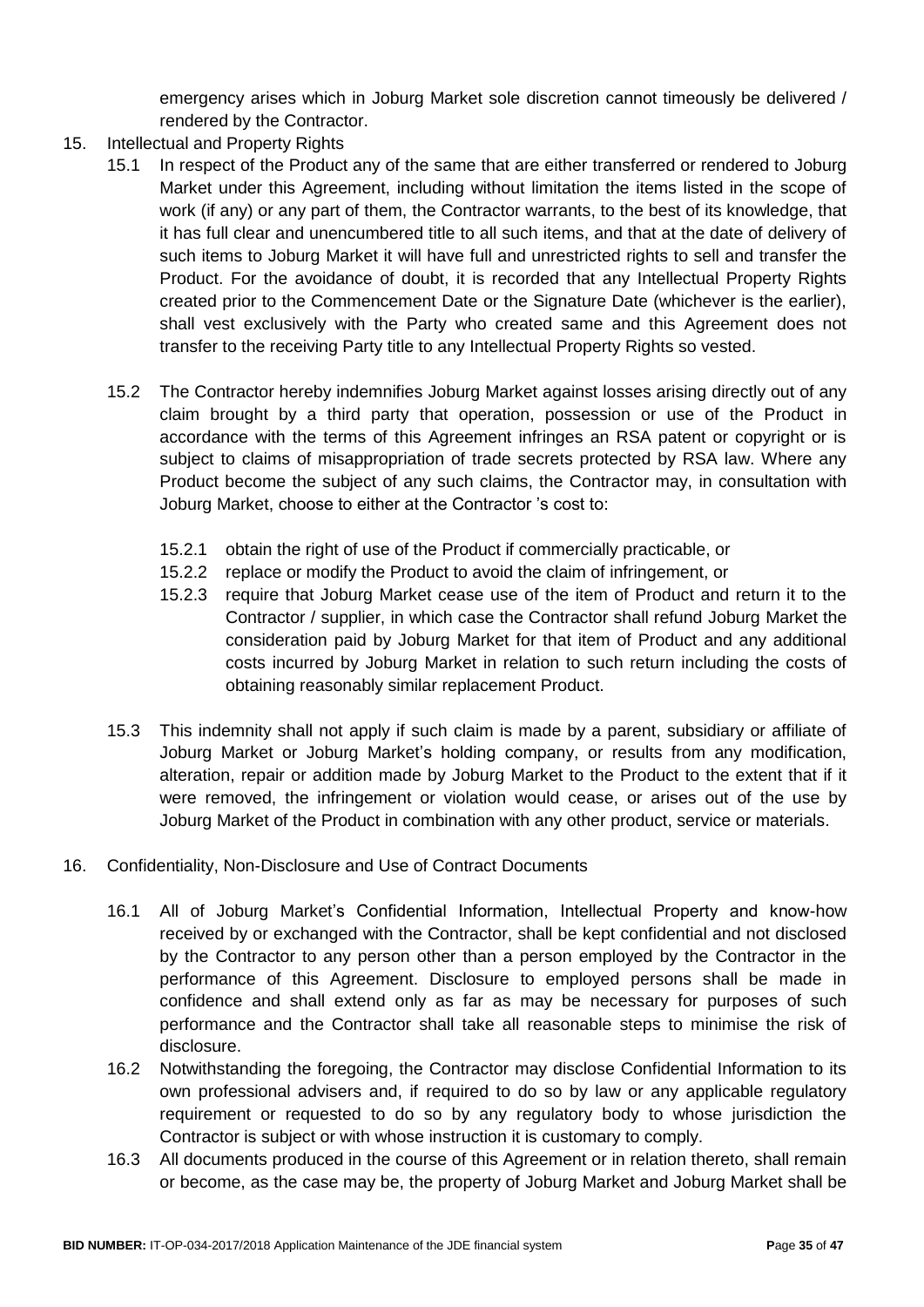entitled to require the return (all copies) to Joburg Market on completion of the Contractor's performance

16.4 The Contractor's confidentiality and non-disclosure obligations shall endure indefinitely beyond the termination of this Agreement until such Confidential Information enters the public domain.

# 17. Restraint

17.1 The Contractor undertakes in favour of Joburg Market that it shall not during the currency of this Agreement nor for a period of one year after its termination (for whatsoever reason) in any manner entice away, offer employment to or employ whether directly or indirectly, alone or jointly any of Joburg Market's employees in any capacity including that of advisor, agent, consultant, director, employee, financier, manager, member of a close corporation, member of a voluntary association, partner, proprietor, or trustee unless the express, prior written consent of Joburg Market is obtained thereto.

### 18. Cession and Assignment

18.1 The Contractor shall not without Joburg Market's prior written consent being obtained, which consent shall not unreasonably be withheld, be entitled to cede, assign, transfer, make over or otherwise part with or encumber its rights and/or obligations under this Agreement. When requesting such consent, or at any time thereafter, the Contractor shall notify Joburg Market in writing of all subcontracts awarded under this Agreement. Such notification shall not relieve the Contractor from its liability or obligation under this Agreement.

### 19. National Industrial Participation (NIP) Programme

19.1 The NIP Programme administered by the Department of Trade and Industry shall be applicable to all contracts that are subject to the NIP obligation.

### 20. Indemnity and Insurance

- 20.1 The Contractor hereby indemnifies Joburg Market and agrees to keep it indemnified and hold it harmless against any loss or claim, including claims for damage to equipment or property or, personal injury resultant disability or, loss of profit, income or opportunity, howsoever caused and whether general or special, direct or consequential (collectively "any loss"), either on or about the premises of Joburg Market, including by or in relation to third parties arising out of this Agreement or the Product delivered, rendered or manufactured pursuant thereto.
- 20.2 The Contractor shall maintain a paid up policy of public liability insurance suited to the risks inherent to its business and the possible exposures it may encounter in the execution of this Agreement. The Contractor shall be obliged to notify Joburg Market of any claims made against the said policy.
- 21. Impossibility of Performance
	- 21.1 No Party shall be responsible to the other for its failure to perform or any delay in performing any obligation under this Agreement in the event and to the extent that such failure or delay is caused by impossibility of performance ("Force Majeure"). For the purposes of this Agreement, Force Majeure shall mean any circumstance which is beyond the reasonable control of the Party giving notice of Force Majeure ("the affected Party"), which may include but will not be limited to war (whether declared or not), revolution, invasion, insurrection, riot, civil commotion, mob violence, sabotage, blockage, embargo, boycott, the exercise of military or usurped power, fire, explosion, theft, storm, flood,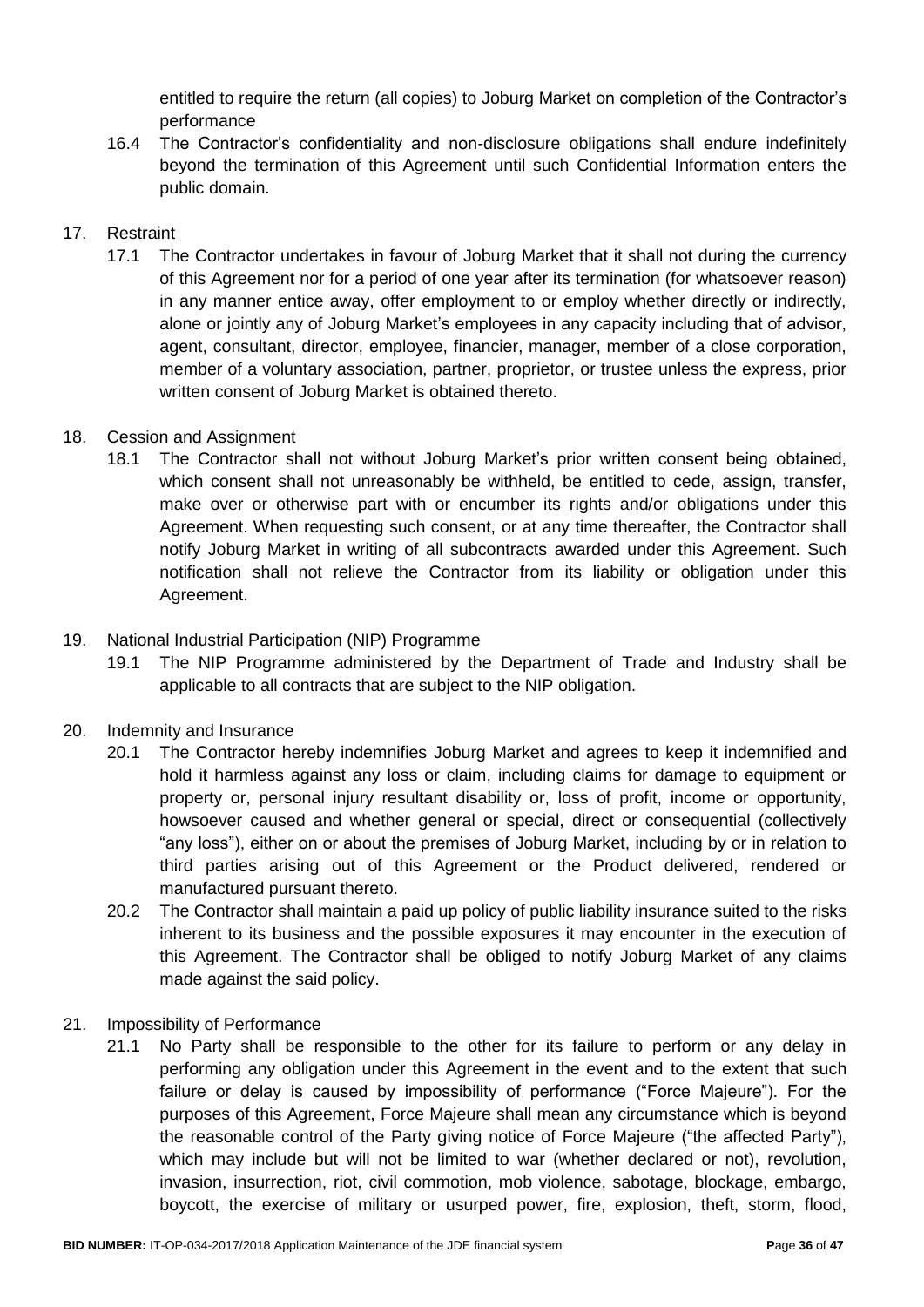drought, wind, lightening or other adverse weather condition, epidemic, quarantine, accident, acts or restraints of government imposition, or restriction of or embargoes in imports or exports.

- 21.2 Notwithstanding the foregoing, the following shall in no circumstances be treated as an event of Force Majeure:
	- 21.2.1 a labour dispute, strike or lockout that could have been averted had the Contractor reasonably acceded to the demands made of it.
	- 21.2.2 economic distress and/or inability to meet a payment because of a lack of funds or exchange rate fluctuation.
	- 21.2.3 breakdown or damage to Contractor equipment and/or other machinery.
- 21.3 The affected Party shall give notice to the Party not so affected ("the other Party") immediately upon the occurrence of an event of Force Majeure. If the event that the Force Majeure is of such a nature that it will:
	- 21.3.1 result in impossibility of performance of an obligation going to the root of the agreement, the other Party shall be entitled on receipt of notice of the Force Majeure event to terminate this Agreement upon notice to the Affected Party but shall not be entitled to recover any damages, which it may suffer as a result of premature termination.
	- 21.3.2 not result in impossibility of performance of the obligation in question but will delay its performance, the affected Party shall be entitled to such extension of time in which to perform that obligation as may be reasonable in the circumstances, taking into account the interests of both Parties, provided that if any Force Majeure event persists for a period in excess of three Months the other Party shall be entitled to terminate this Agreement forthwith but shall not be entitled to recover any damages which it may suffer as a result of such premature termination.
- 22. Breach and Early Termination
	- 22.1 Should a Party breach any of its obligations in terms of this Agreement and fail to remedy such breach within ten (10) days from receipt of a written notification calling upon such Party to do so, the aggrieved Party shall, without prejudice to any other right or remedies which it may have, be entitled to cancel this Agreement without further notice being required.
	- 22.2 Notwithstanding the foregoing and in addition to any other recourse Joburg Market may have, Joburg Market shall be entitled (without prior notice to remedy any particular breach having been given or being required) to cancel this Agreement forthwith on written notice should any of the following events occur:
		- 22.2.1 The Contractor and/or its officials, employees and/or representatives commit any crime of which dishonesty is an element against Joburg Market or maliciously destroys the property of Joburg Market or take any violent, abusive, coercive or threatening action against any person whilst on the Property or in relation to customers, Contractors or suppliers of Joburg Market or collude in such conduct.
		- 22.2.2 The Contractor repudiates this Agreement by acting, or omitting to act, in a manner that reasonably demonstrates to Joburg Market the Contractor's intention not to be bound by this Agreement.
		- 22.2.3 Any composition, compromise or arrangement with the creditors of the Contractor and/or procedure taken in relation to the suspension of payments, moratorium of any indebtedness, winding-up, dissolution, administration or re-organisation by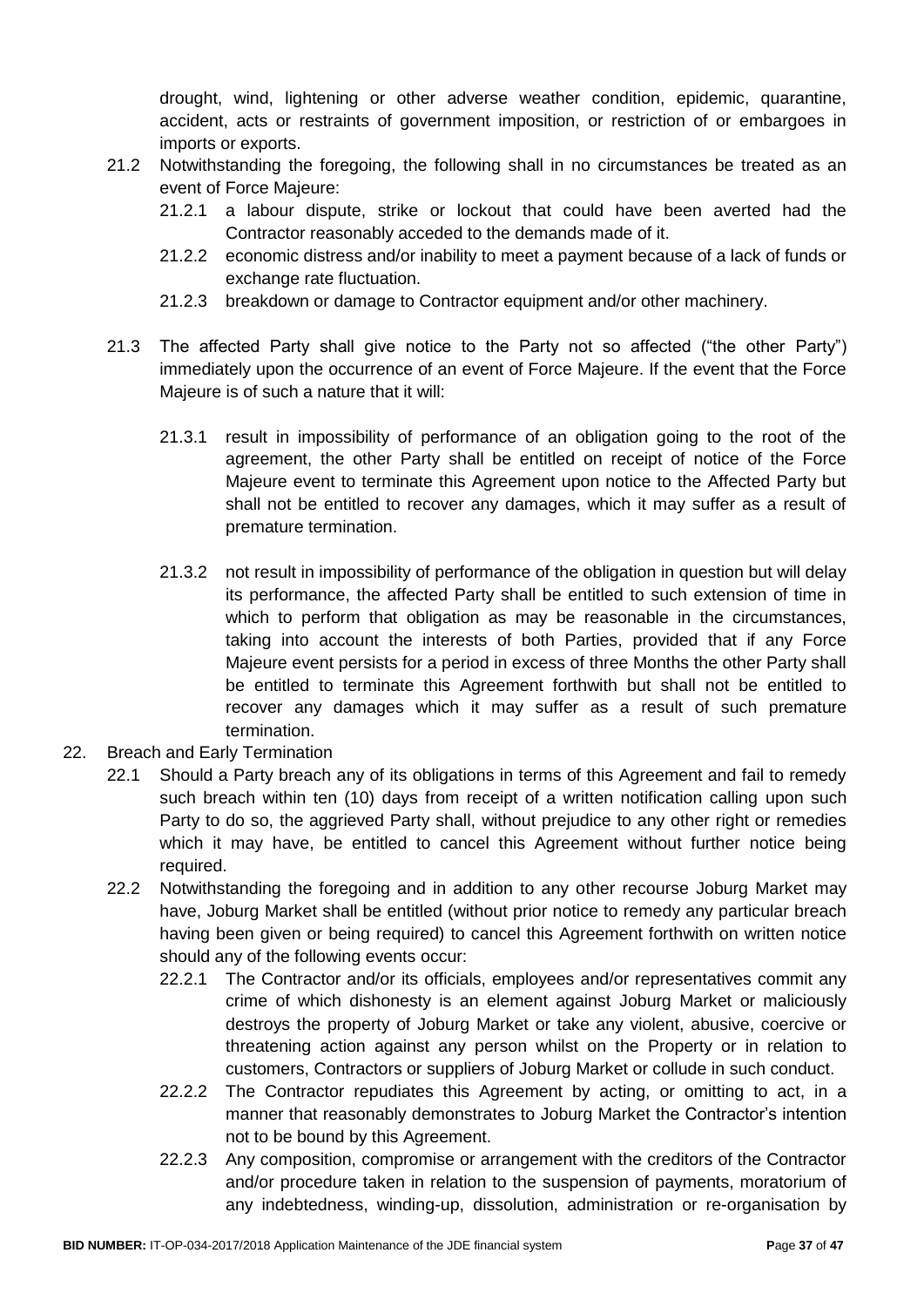way of arrangement or otherwise of the Contractor including the appointment of a liquidator, administrator, judicial manager other than where such action is dismissed, withdrawn or discharged within ten (10) days of being brought or, if demonstrated to the satisfaction of Joburg Market, within that ten-day period, that such action is frivolous or vexatious and is being contested by the Contractor.

22.2.4 The Contractor suspends or ceases to carry on, or threatens to suspend or cease to carry on, all or a material part of its business activities or, whether or not it has acted as aforesaid, abandons any works at Joburg Market's premises or the particular site of work.

### 23. Dispute Resolution

Save in respect of those provisions of this Agreement which provide for their own remedies or disputes which would be incompatible with arbitration, any dispute which arises and cannot be resolved by the operational personnel of the Parties shall be resolved through a process of alternative dispute resolution in accordance with the procedure set out below:

#### **Mediation**

23.1 In the event that the operational personnel of the Parties, acting within the scope of their (delegated) authority, are unable to resolve a dispute, that dispute shall be referred to a joint committee comprising of the Chief Executive Officer of each of the Parties (or their suitably authorised alternate or nominee) who will use their reasonable commercial endeavours to resolve the dispute within twenty (20) days of the dispute having been referred to them; however, should the joint committee be unable to resolve a dispute within that time period, any Party shall have the right to demand that the dispute be referred for determination by an arbitrator agreed on by the Parties.

#### **Prescription**

23.2 The Parties agree that upon the failure to reach a mediated resolution that a written demand given by either Party to submit such a dispute in terms of this clause to arbitration is to be deemed a legal process for interrupting extinctive prescription in terms of the Prescription Act (68 of 1969).

#### Arbitrator

- 23.3 The arbitrator shall be, if the matter in dispute is principally:
	- 23.3.1 an accounting matter independent auditors agreed between the Parties or, failing such agreement within five (5) business days after the arbitration has been demanded, at the request of either of the Parties shall be nominated by the president for the time being of the South African Institute of Chartered Accountants (or its successor body), whereupon the Parties shall forthwith appoint such person as the arbitrator,
	- 23.3.2 any other matter an impartial attorney or advocate of not less than ten (10) years' standing agreed between the Parties or, failing such agreement within five (5) business days after the arbitration has been demanded, at the request of either of the Parties shall be nominated by the president for the time being of the Law Society of the Northern Provinces (or its successor body), whereupon the Parties shall forthwith appoint such person as the arbitrator,
- 23.4 Should the Parties to the dispute fail to agree whether the dispute is principally an accounting or any other matter within five (5) business days after the arbitration was demanded, the matter shall be deemed to be any other matter and the provisions in relation to "any other matter" shall apply.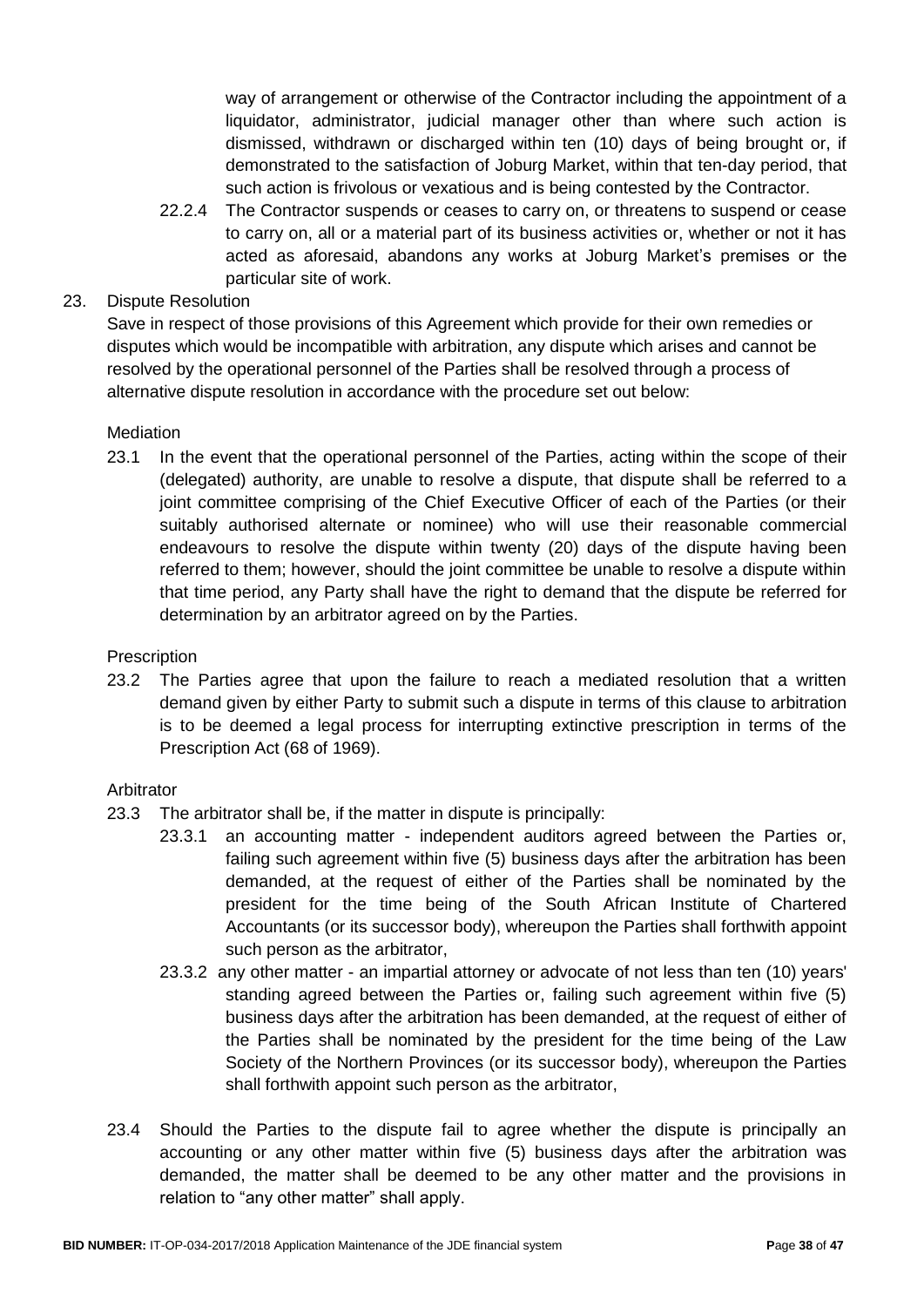- 23.5 Should any person appointed to do so fail or refuse to nominate an arbitrator, either Party may approach any court having jurisdiction to make such appointment and, to the extent necessary, such court is expressly empowered to do so.
- 23.6 The arbitrator shall:
	- 23.6.1 have power to open up, and review any certificate, opinion, decision, requisition or notice relating to all matters in dispute submitted to him and to determine all such matters in the same manner as if no such certificate, opinion, decision or notice had been issued.
	- 23.6.2 be obliged to give his award in writing fully supported by reasons and shall have the power to give default judgment if any Party fails to make submissions on due date and/or fails to appear at the arbitration.

Arbitration

- 23.7 The arbitration shall be conducted in accordance with, save as set out herein, the Commercial Rules of the Arbitration Foundation of Southern Africa:
	- 23.7.1 held with only the Parties and their representatives present thereat at Johannesburg unless mutual agreement on an alternative place is reached between the Parties; and
	- 23.7.2 where possible, be concluded in twenty (20) days after it has been demanded and the Parties shall use their reasonable commercial endeavours to procure the expeditious completion of the arbitration.
- 23.8 The evidence, representations, transcript and information generally made available during the course of the arbitration and/or arbitrator's award constitute Confidential Information and shall be treated as such.
- 23.9 The costs of the arbitrator and the incidental costs of the arbitration shall be borne equally by the Parties to the dispute subject thereto that the arbitrator shall be competent to make any interim and/or final order as to the costs, or parts thereof, as he deems appropriate.
- 23.10 The award of the arbitrator shall be final and binding on the Parties and any Party shall be entitled to apply to a competent court to have the award made an order of court.
- 23.11 Nothing under this heading shall prevent any Party from seeking urgent relief in the High Court of South Africa.
- 24. Notices and Domicilia
	- 24.1 Any notice or communication required or permitted to be given in terms of this Agreement shall be valid and effective only if in writing. The addresses of the Parties set out in the Contract Schedule shall be the Parties' chosen as its *domicilium citandi et executandi.*
	- 24.2 A Party may by notice to the other Party change the physical address chosen as its *domicilium citandi et executandi* to another physical address provided that the change shall become effective on the tenth day from the deemed receipt of the notice by the other Party.
	- 24.3 Any notice to a Party, and it shall be competent to give notice by fax and email, unless the contrary is proved, deemed to have been received if delivered by:
		- 24.3.1 registered post to the Party's postal address, on the tenth (10th) Day after posting;
		- 24.3.2 hand to a responsible person during ordinary business hours at the Party's physical address, on the date of delivery; or
		- 24.3.3 fax to its usual fax number, on the date of dispatch.
		- 24.3.4 email to its usual email address, on the date of dispatch.
	- 24.4 Notwithstanding anything to the contrary herein contained a written notice or communication actually received by a Party shall be an adequate written notice or communication to it notwithstanding that it was not sent to or delivered at its chosen *domicilium citandi et executandi* or its usual fax number or email address.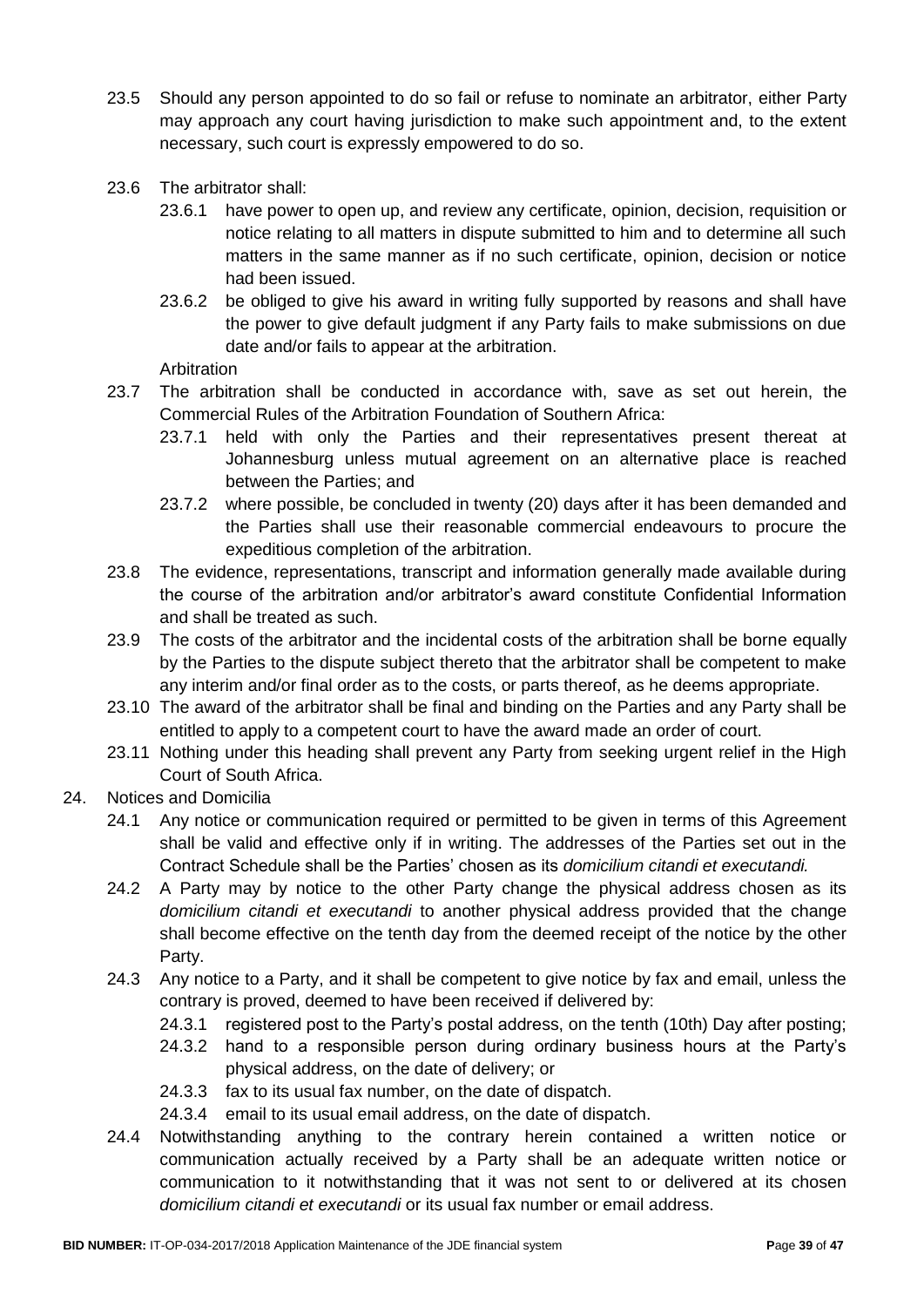#### 25. Counterparts

- 25.1 This Agreement may be executed in one or more counterparts, each of which shall be deemed an original, and all of which together shall constitute the same agreement as at the Signature Date of the Party last signing one of the counterparts.
- 26. Legal Advice and Costs
	- 26.1 The Parties acknowledge that the provisions of this Agreement are fair and reasonable in the circumstances and in accordance with the Party's intentions and they had been free to secure legal and professional advice as to the nature and effect of the provisions of this Agreement and that it had either taken such advice or dispensed with the necessity of doing so and, each Party will bear its own costs incidental to the negotiation and preparation of this Agreement
	- 26.2 In the event of a dispute arising between the Parties, the guilty Party shall be liable to the innocent Party for any costs, including attorney and client costs, the cost of expert witnesses, advocates costs as on brief and any other professional costs incurred by a Party arising out of the breach by a guilty Party of any of the provisions of this Agreement.
- 27. General
	- 27.1 This Agreement constitutes the whole agreement between the Parties and supersedes any other discussions, agreements and/or understandings regarding the subject matter hereof. To the extent permissible by law no Party shall be bound by any express or implied term, representation, warranty, promise or the like not recorded herein, whether it induced the contract and/or whether it was negligent or not.
	- 27.2 No amendment or consensual cancellation of this Agreement or any provision or term hereof or of any agreement or other document executed pursuant to or in terms of this Agreement and no settlement of any disputes arising under this Agreement and no extension of time, waiver or relaxation or suspension of or agreement not to enforce or to suspend or postpone the enforcement of any of the provisions or terms of this Agreement or of any agreement or other document issued pursuant to or in terms of this Agreement shall be binding unless recorded in a written document signed by the Parties.
	- 27.3 No extension of time or waiver or relaxation of any of the provisions or terms of this Agreement or any agreement or other document issued or executed pursuant to or in terms of this Agreement, shall operate as an estoppel against any Party in respect of its rights under this Agreement, nor shall it operate so as to preclude such Party thereafter from exercising its rights strictly in accordance with this Agreement.
	- 27.4 The Parties are in express agreement that it is not the intention of any Party to violate any public policy, statutory or common law, and that if any sentence, paragraph, clause or combination of the same is in violation of the law of the RSA, such sentence, paragraph, clause or combination of the same alone shall be void in the jurisdiction where it is unlawful, and the remainder of such clause and this Agreement shall remain binding upon the Parties hereto.

I Letterman the state of the undersigned hereby certify that I've read the content of the general conditions of contract and accept the conditions herein.

\_\_\_\_\_\_\_\_\_\_\_\_\_\_\_\_\_\_\_\_\_\_\_\_\_\_\_\_\_\_\_\_\_\_\_\_\_\_\_ \_\_\_\_\_\_\_\_\_\_\_\_\_\_\_\_\_\_\_\_\_\_\_

\_\_\_\_\_\_\_\_\_\_\_\_\_\_\_\_\_\_\_\_\_\_\_\_\_\_\_\_\_\_\_\_\_\_\_\_\_\_\_ \_\_\_\_\_\_\_\_\_\_\_\_\_\_\_\_\_\_\_\_\_\_\_

**Signature Date**

**Position Name of Bidder**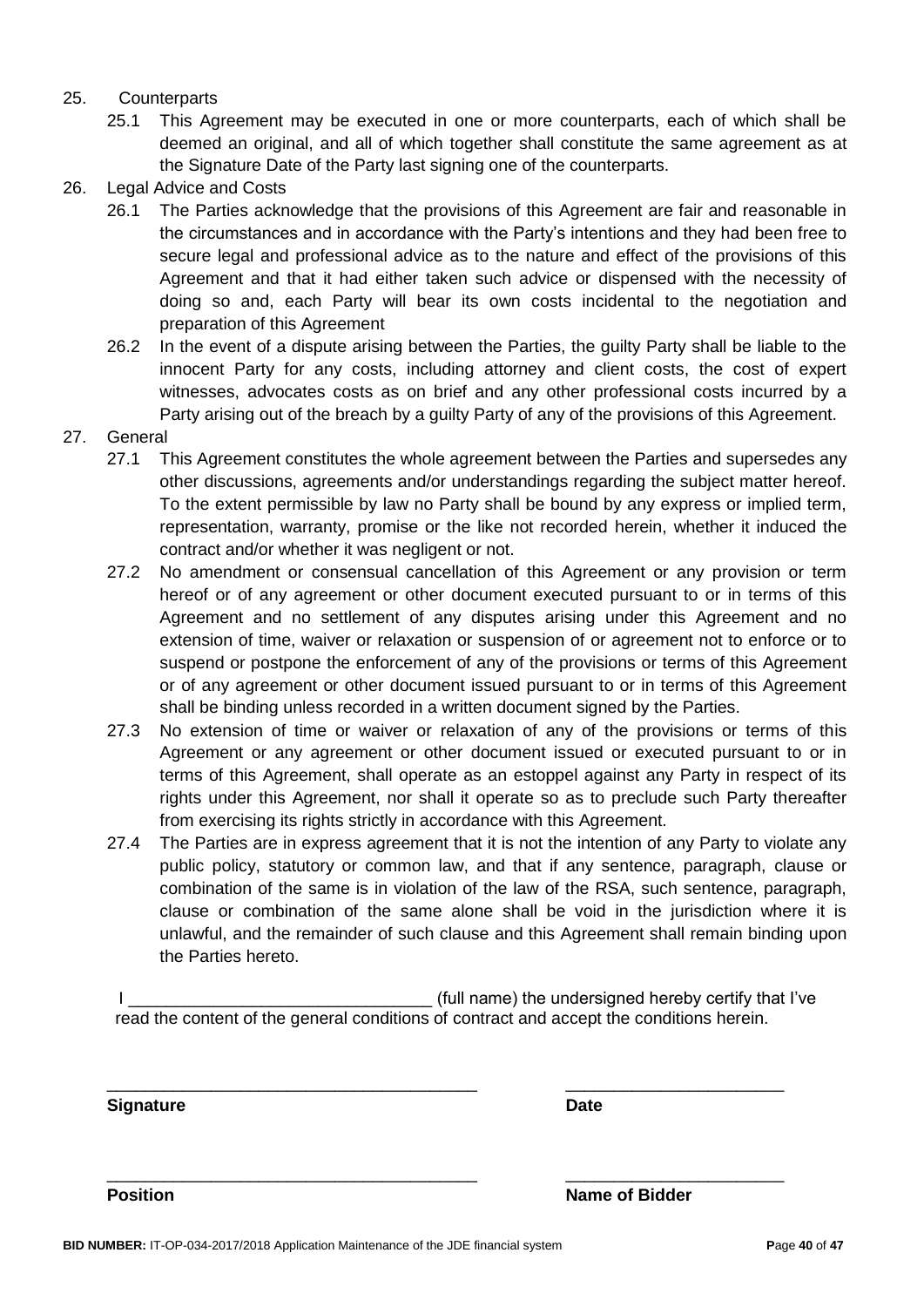#### **TERMS OF REFERENCE 1. Contract Period**

# The contract will be for period of 36 months with a 3-month notice period.

# **2. BACKGROUND**

The Joburg Market (JM) uses JD Edwards EnterpriseOne as its ERP system. JM currently runs on version 9.2 with Tools Release 9.2.0. The modules currently in use are:

- Requisition Self-Service
- Procurement
- Accounts Receivable
- Accounts Payable
- General Ledger
- Fixed Assets
- Property Management
- Capital Asset Management

The supporting architecture on which the system runs

- Oracle Database 12c
- Oracle Sun Solaris Servers (T1-4)

Other software used within the environment.

QSoftware: E1 Config and E1 SoD.

### User base

- Joburg Market currently has 40 full-use licenses and 40 requisition self-service licenses
- The Joburg Market IT Department currently services a user-base of around 80 users

### **3. GENERAL SUPPORT AND MAINTENANCE**

The supplier will be required to:

- 3.1 Perform controlled upgrades and patch management of JD Edwards
- 3.2 General application support on all JD Edwards modules utilised by Joburg Market.
- 3.3 Interact with Joburg Market other contracted  $3<sup>rd</sup>$  parties to support and/or resolve problems and/or make recommendations for improvement
- 3.4 Make recommendations to the Joburg Market's database support on patches, database upgrades, enhancements (indexes, performance settings, etc) that need to be performed on the JD Edwards database to ensure optimum performance of JD Edwards.
- 3.5 Perform monthly performance and environment technical checks on the total JD Edwards environment.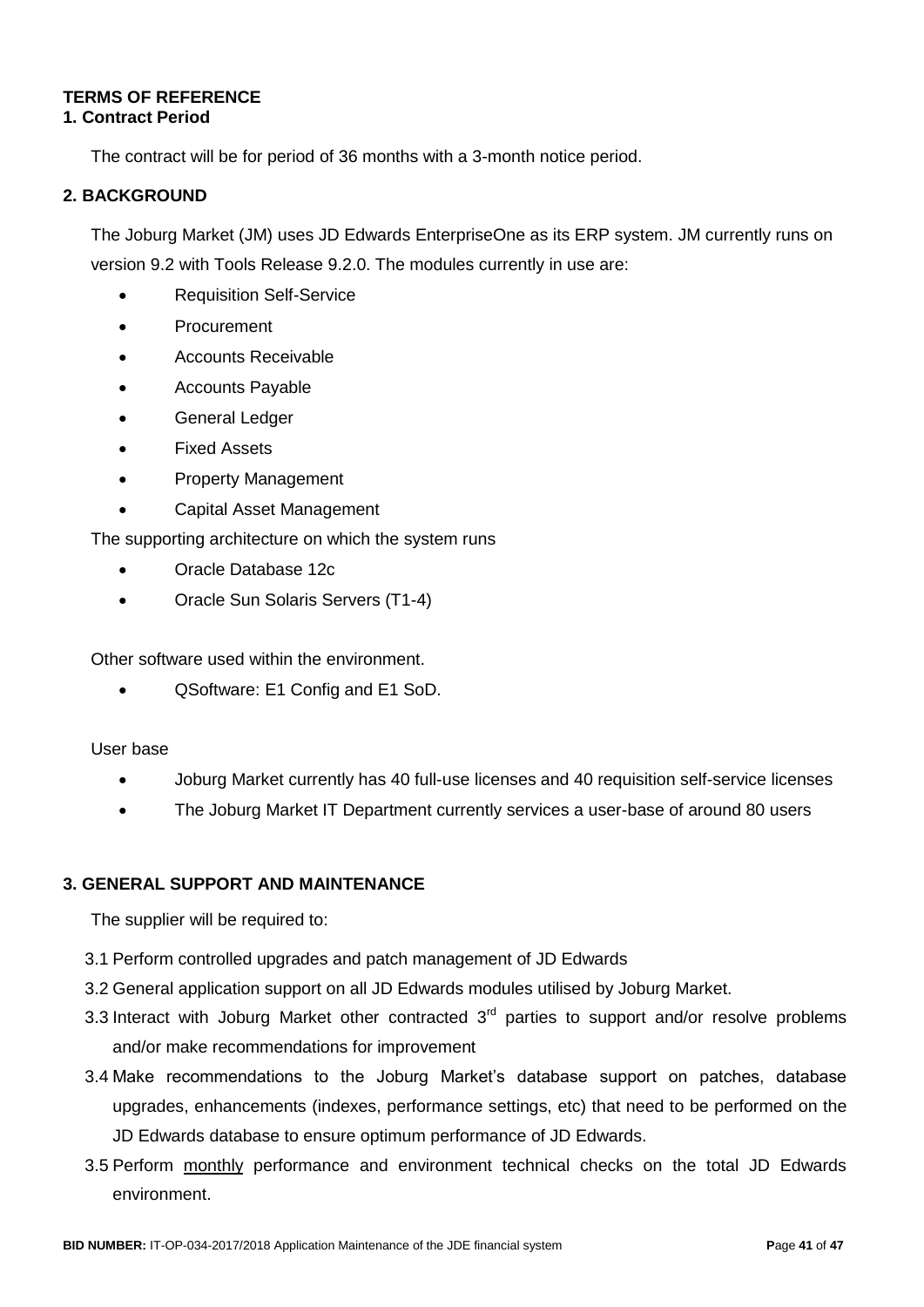- 3.6 Perform quarterly technical health checks and patch management check on the total JD Edwards environment and make recommendations.
- 3.7 Monthly feedback meetings
- 3.8 Provide technical and/or user training either via a formal institution or customised for the Joburg Market environment.
- 3.9 Keep Joburg Market JD Edwards manuals up to date as and when functional changes occur on the system
- 3.10Configure and maintain the security environment of JD Edwards using QSoft
- 3.11Configure JD Edwards modules for use in the Joburg Market environment
- 3.12Customisation of JD Edwards modules if required
- 3.13Provide fixed-price quotations for provision of ad hoc services as and when required
- 3.14Provide monthly summary reports on monthly/quarterly checks performed including recommendations of any.
- 3.15Provide monthly summary report on service calls logged with service provider with status and resolution. This report should also include a trend chart of calls logged for at least the last 6 months.
- 3.16Perform JD Edwards failover test to the Joburg Market's backup JD Edwards server recording the failover performed and making adjustments to the failover process, if required
- 3.17 Support hours required:
	- o Application and End-User Support: 120 hours per quarter.
	- o Technical Support: 50 hours per quarter

### **4 OTHER DELIVERABLES**

#### **4.1QSOFT Configuration and Implementation**

The service provider will be required to provide the following services:

- Install the latest version of QSoft
- Assist Joburg Market IT to configure QSoft for use.
- Assist Joburg Market IT to implement the developed/configured solution
- Training of JM IT persons to configure and implement solution.

#### **5. Change Management Requirements**

- 5.1. The service provider will be required to follow the Joburg Market's Change Control process to implement changes in the JD Edwards environment.
- 5.2 The service provider will be required to provide update on calls allocated to the service provider, which will include how a call was resolved.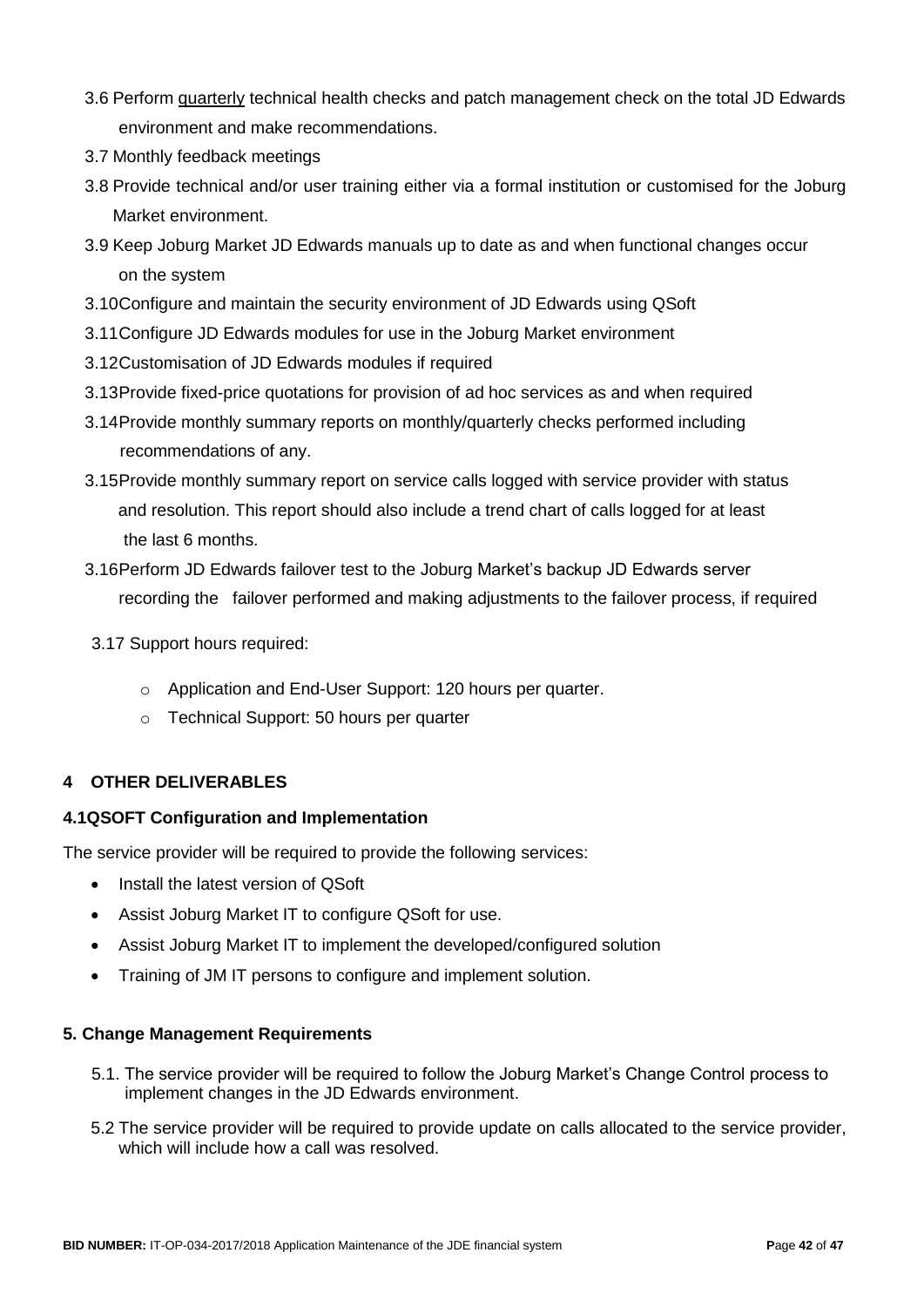### **6. Support Hours and Response Times**

- 6.1 JD Edwards is utilised during normal business hours: Monday to Friday 08:00 17:00. General Application support will be required during normal business hours.
- 6.2 System maintenance and technical tasks that require down-time or that may negatively impact the environment while performing the task has to be performed outside working hours or over weekends.
- 6.3 Priority Response Times Required:

| Priority 1: System cannot be<br>used at all.                                               | 30 minutes (this is the time it should take the supplier to already<br>start looking at problem)                                                                                                                          |
|--------------------------------------------------------------------------------------------|---------------------------------------------------------------------------------------------------------------------------------------------------------------------------------------------------------------------------|
| Priority 2: System cannot be<br>used by most users or serious<br>performance degradation   | 45 minutes (this is the time it should take the supplier to already<br>start looking at problem)                                                                                                                          |
| Priority 3: Users can utilize the<br>system and current work is not<br>negatively affected | 24 hours (this is the time it should take the supplier to already<br>start identifying the problem). Time to resolve problems can be<br>agreed once the problem and its impact on the environment has<br>been determined. |

- 6.4 The supplier should attach their call log and escalation procedure to the tender
- 6.5 The Joburg Market will provide VPN access to its environment to enable remote support.

The Joburg Market will not be responsible for the access cost to enable the supplier to remotely

access the Joburg Market's systems, e.g. 3G, ADSL, etc

### **7. Ad-Hoc and Out-of-Scope Support**

From time to time the Joburg Market may require services such as:

- Renewal of JD Edwards and QSoft application software licenses
- Procuring of additional licenses, if so required by Joburg Market
- Procuring of new modules that Joburg Market is not licensed for
- Configuration and implementation of new modules
- End-user and technical training
- Migrations and/or upgrades of application environment
- Major changes to modules
- $\bullet$  Ftc.

All ad-hoc and out-of-scope tasks will be subject to a quotation provided to Joburg market. The service provider may only commence with such services once a purchase order has been issued to the service provider.

#### **Ad Hoc costs will not be used for tender adjudication.**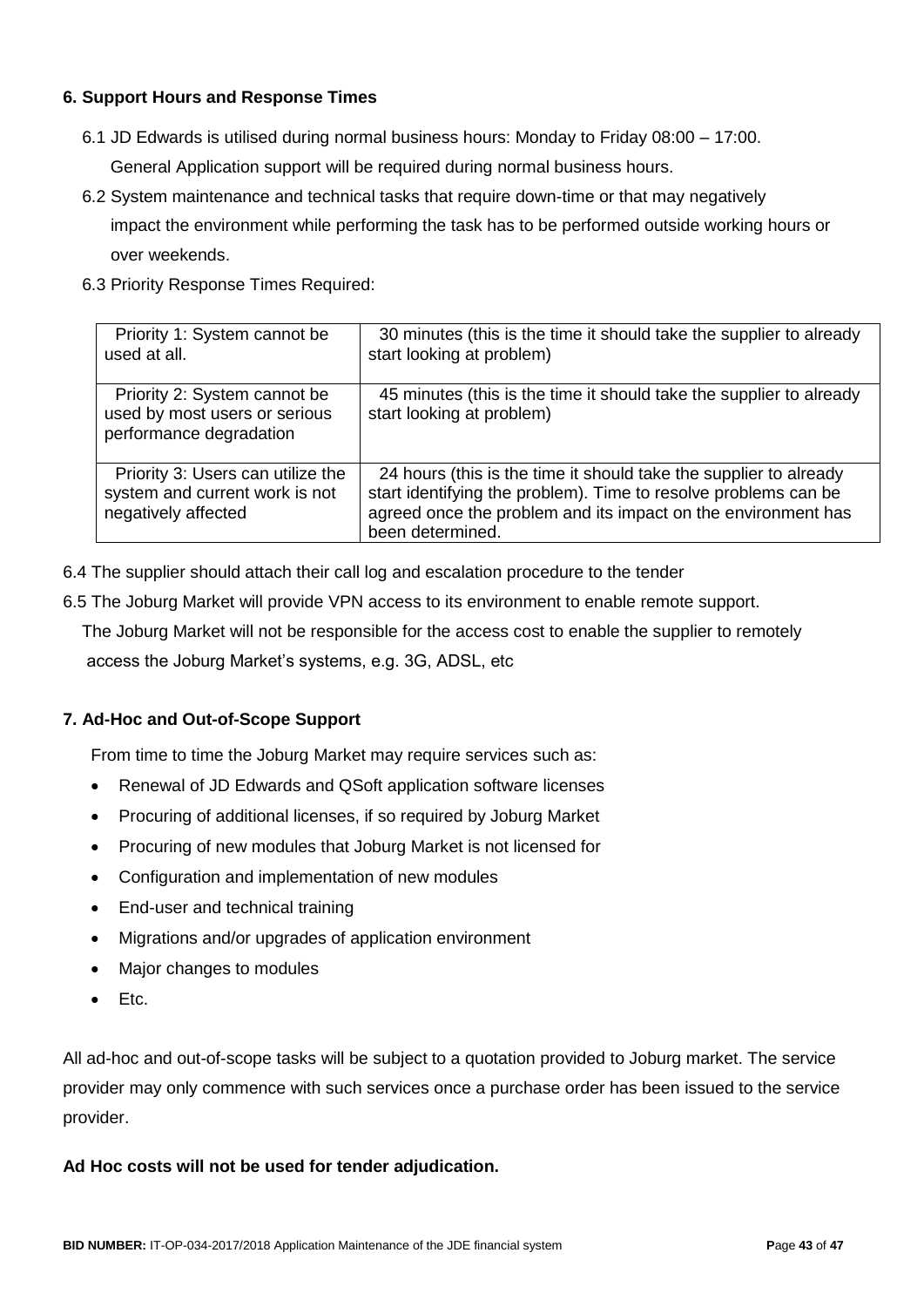#### **8. MINIMUM REQUIREMENTS**

Please note that failure to meet the requirements or to lodge the following documentation and/or proof thereof will lead to an immediate disqualification:

- **8.1** Mandatory Requirements
	- a) -Registration on the National Treasury Central Database

Or

-Submissions of a valid Tax Clearance Certificate or alternatively supply the unique pin number to access the Tax compliance status

-Proof of company registration documents.

-Certified I.D. copies for directors/shareholders and share certificates, certification not older than three months

#### **Including the following**

- b) Completed and signed MBD 1,2,4,6.1, 8 and 9
- c) General Condition of Contract (GCC) must be signed
- d) Initial / sign for ALL alterations in the tender document, failure to do so **may** lead to a disqualification
- e) Signed JV agreement for Joint Venture companies

Note: Joint Ventures need submit a consolidated BBBEE certificate

#### **8.2** Additional Requirements

#### **This document may be submitted with the bid but will be required prior to awarding**

- a) Rates and taxes account not older than three months or signed lease agreement
- b) Proof of JV bank account

#### **9. EVALUATION CRITERIA**

NOTE: For purpose of comparison and in order to ensure a meaningful evaluation, bidders must submit detailed information in substantiation of compliance to the evaluation criteria mentioned (e.g. details of relevant previous work undertaken, letters from previous /current clients, proof of ownership of manufacturing facility, etc)

Minimum Required Score for functionality is: **100 points out of 100 points and any bidder scoring less than 100 points will not be considered for further evaluation.** Service Providers that qualified pre-evaluation in terms of the functionality cut-off points of **100** points will then be evaluated in terms of price and preference points

| <b>CRITERION</b>                                              | <b>WEIGHTING</b> |
|---------------------------------------------------------------|------------------|
| <b>Product Partnership</b>                                    | 30               |
| <b>Contactable References</b>                                 | 35               |
| Skilled Resources - All skills are necessary to attain points | 35               |
| <b>TOTAL</b>                                                  | 100              |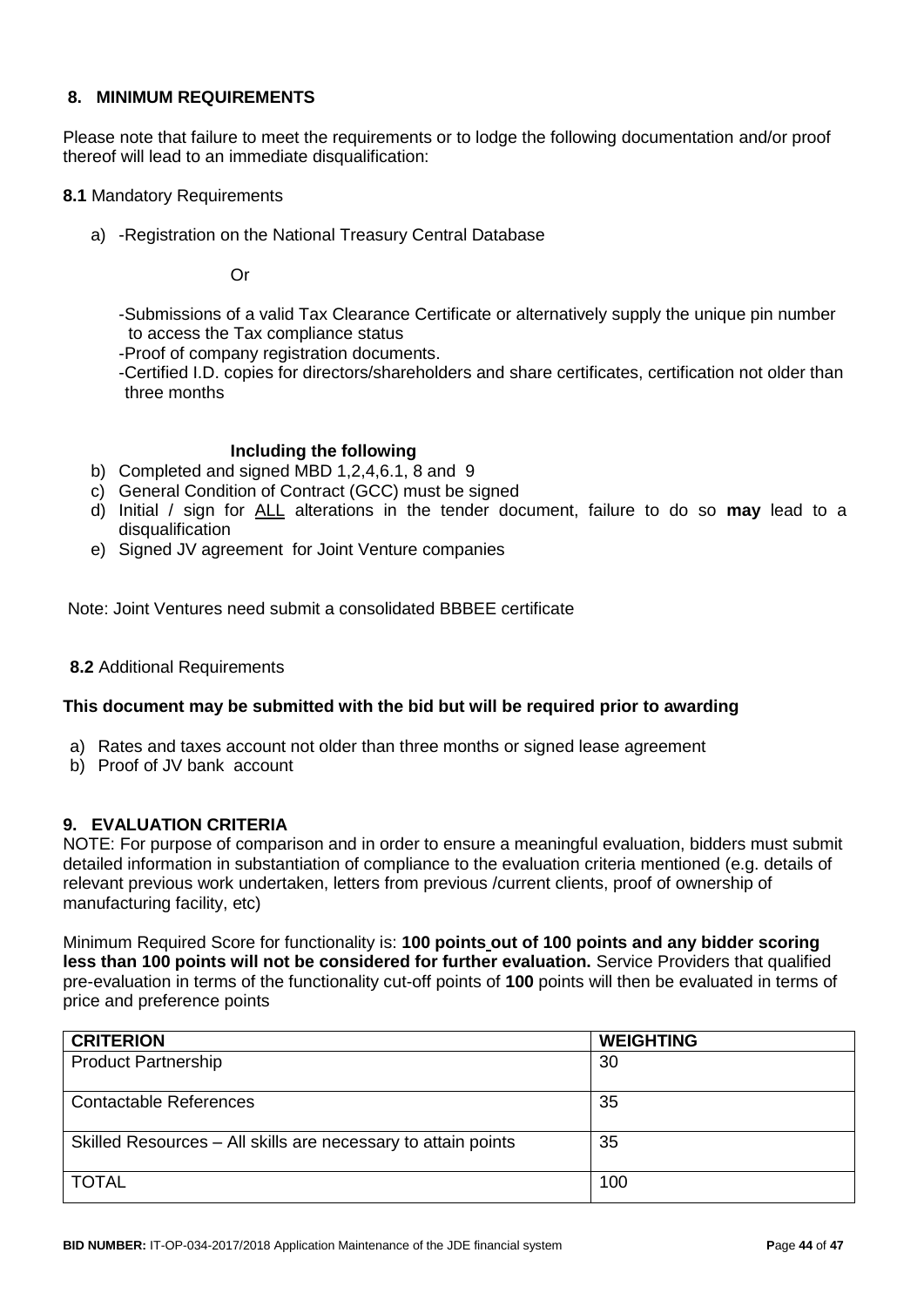A bidder/s that score less than 100 out of 100 in respect of functionality will be regarded as submitting a **non-responsive bid and will be disqualified.**

| <b>CRITERION</b>                                                  | <b>WEIGHTING</b> |
|-------------------------------------------------------------------|------------------|
| <b>Product Partnership</b>                                        | 30               |
| The supplier has to be a Gold or Higher Oracle Partner in South   |                  |
| Africa (Attach accreditation)                                     |                  |
|                                                                   |                  |
| <b>Contactable References</b>                                     | 35               |
| 1x Reference Letter indicating Oracle JD Edwards version 9.x post |                  |
| Go-Live Support services. (Attach signed and dated letter on the  |                  |
| client letterhead)                                                |                  |
| Skilled Resources – All skills are necessary to attain points     | 35               |
|                                                                   |                  |
| *Certified JD Edwards Financial Management skill (version 9.x)    |                  |
| (Attach a minimum of 2 person's Oracle Certification)             |                  |
|                                                                   |                  |
| *Certified JD Edwards Distribution skill(version 9.x)             |                  |
| (Attach a minimum of 1 person's Oracle Certification)             |                  |
|                                                                   |                  |
| *Certified CNC (Configurable Network Computing) skill (version    |                  |
| 9.x)                                                              |                  |
| (Attach a minimum of 2 persons' Oracle Certifications)            |                  |

#### **x as indicated above can be anything from 0 to 9**

**Note:** A bidder/s that scores less than 100 points in respect of functionality, or submits solutions that are not according to requirements will be regarded as submitting a non-responsive bid and will be disqualified.

Bidder/s that meets the minimum required percentage or minimum points will be subject price and preference points evaluation as per the PPPFA Act, No.5 of 2000 amended and its associated Regulations,2017 issued by the National Treasury.

#### **10. Cost Schedule**

| Support and Maintenance as defined in GENERAL SUPPORT AND MAINTENANCE |             |             |             |  |  |  |  |
|-----------------------------------------------------------------------|-------------|-------------|-------------|--|--|--|--|
| Item                                                                  | Year 1      | Year 2      | Year 3      |  |  |  |  |
| General Application and End User;                                     |             |             |             |  |  |  |  |
| and Technical Support service as                                      | R           | R           | R           |  |  |  |  |
| described for 36 months                                               | (excl. VAT) | (excl. VAT) | (excl. VAT) |  |  |  |  |
| Other Once-off costs as defined in OTHER DELIVERABLES                 |             |             |             |  |  |  |  |
| QSoft once-off cost as defined in                                     |             |             |             |  |  |  |  |
| <b>QSOFT Configuration and</b>                                        | R           | n/a         | n/a         |  |  |  |  |
| Implementation                                                        | (excl. VAT) |             |             |  |  |  |  |
|                                                                       |             |             |             |  |  |  |  |
|                                                                       |             |             |             |  |  |  |  |
| <b>TOTAL COST (EXCL. VAT)</b>                                         | R           | R           | R           |  |  |  |  |
|                                                                       | (excl. VAT) | (excl. VAT) | (excl. VAT) |  |  |  |  |
|                                                                       | R           |             | R           |  |  |  |  |
| <b>TOTAL COST (INCL. VAT)</b>                                         |             | R           |             |  |  |  |  |
| __<br>$\overline{\phantom{a}}$<br>                                    | (incl. VAT) | (incl. VAT) | (incl. VAT) |  |  |  |  |

**For the purpose of evaluation all bidders are requested to assume a CPI figure of 6.5% for year 2 and year 3 pricing, however escalation will not exceed CPIX**

#### **PLEASE NOTE THAT THE TOTAL TENDER PRICE MUST BE INDICATED ON MBD 1**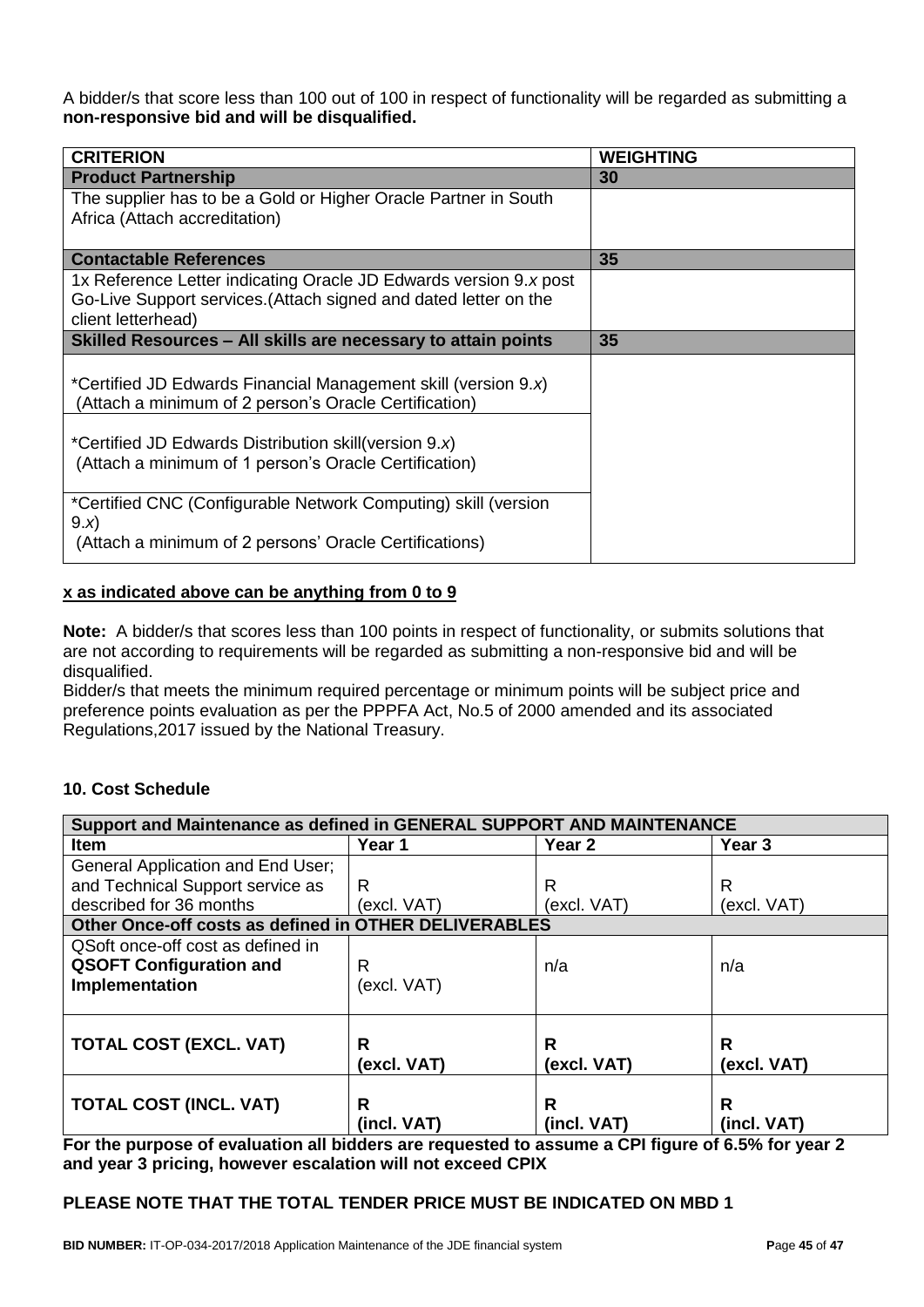### **11. HOURLY RATE FOR SKILLED RESOURCES**

| <b>Item</b>                                               | <b>Units</b> | Year 1 | Year 2 | Year <sub>3</sub> |  |  |  |
|-----------------------------------------------------------|--------------|--------|--------|-------------------|--|--|--|
| Times and Material Services for out of scope/ad hoc work  |              |        |        |                   |  |  |  |
| (Please list skill type/task type and hourly rate charge) |              |        |        |                   |  |  |  |
| Consultant                                                | Per Hour     |        |        |                   |  |  |  |
|                                                           |              |        |        |                   |  |  |  |
| <b>Senior Application Skill</b>                           | Per Hour     |        |        |                   |  |  |  |
|                                                           |              |        |        |                   |  |  |  |
| <b>CNC Skill</b>                                          | Per Hour     |        |        |                   |  |  |  |
|                                                           |              |        |        |                   |  |  |  |

**For the purpose of evaluation all bidders are requested to assume a CPI figure of 6.5% for year 2 and year 3 pricing, however escalation will not exceed CPIX**

**Ad Hoc costs will not be used for tender adjudication.**